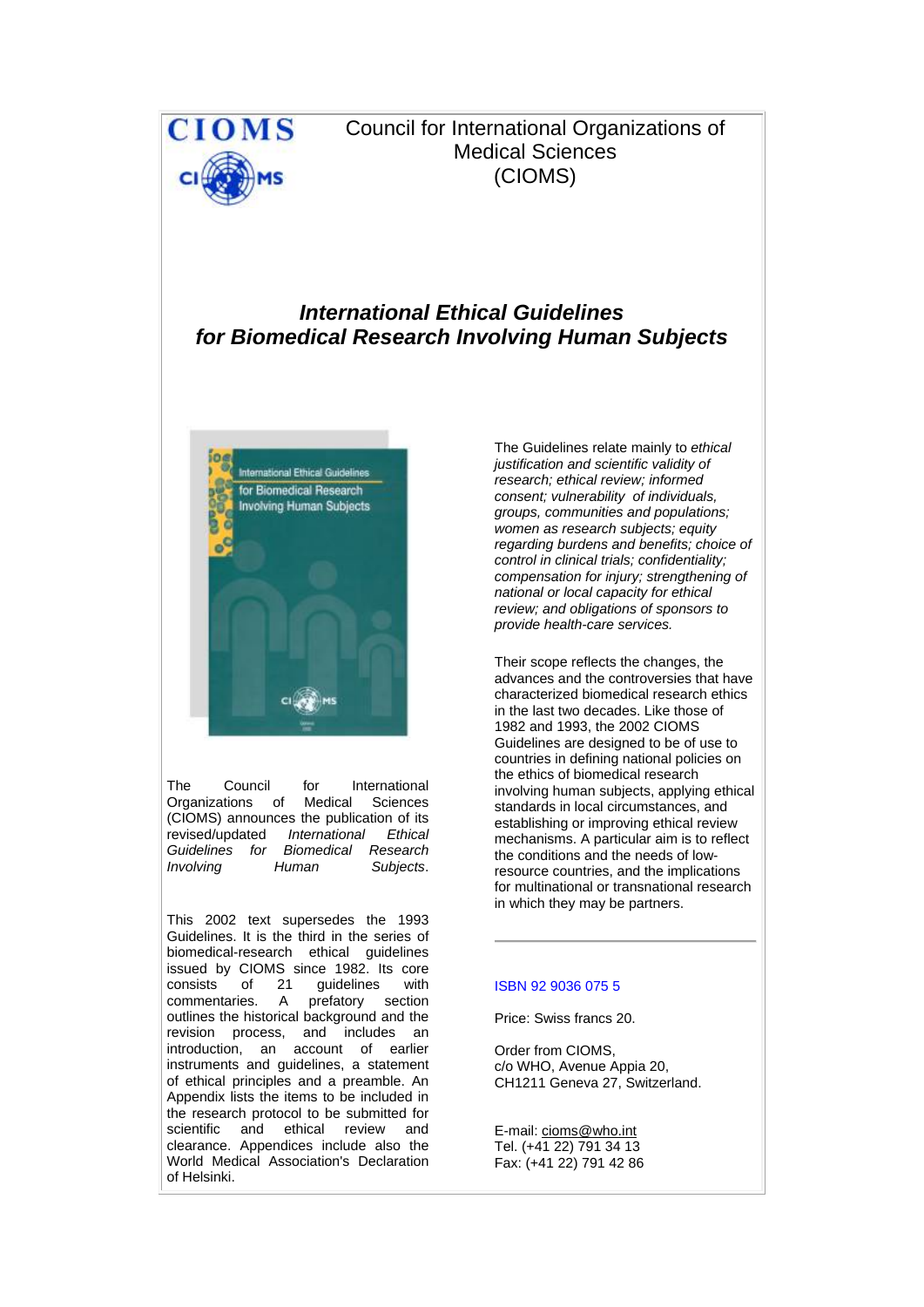# International Ethical Guidelines for Biomedical Research Involving Human Subjects

Prepared by the Council for International Organizations of Medical Sciences (CIOMS) in collaboration with the World Health Organization (WHO)

### CIOMS Geneva 2002

# **CONTENTS**

#### ACKNOWLEDGEMENTS

BACKGROUND INTRODUCTION INTERNATIONAL INSTRUMENTS AND GUIDELINES GENERAL ETHICAL PRINCIPLES PREAMBLE THE GUIDELINES

Ethical justification and scientific validity of biomedical research involving human subjects

#### **Ethical review**

Ethical review committees Ethical review of externally sponsored research

#### **Informed consent**

Individual informed consent Obtaining informed consent: Essential information for prospective research subjects Obtaining informed consent: Obligations of sponsors and investigators Inducement to participate Benefits and risks of study participation Special limitations on risk when research involves individuals who are not capable of giving informed consent

\* \* \* \* \*

Research in populations and communities with limited resources

\* \* \* \* \*

Choice of control in clinical trials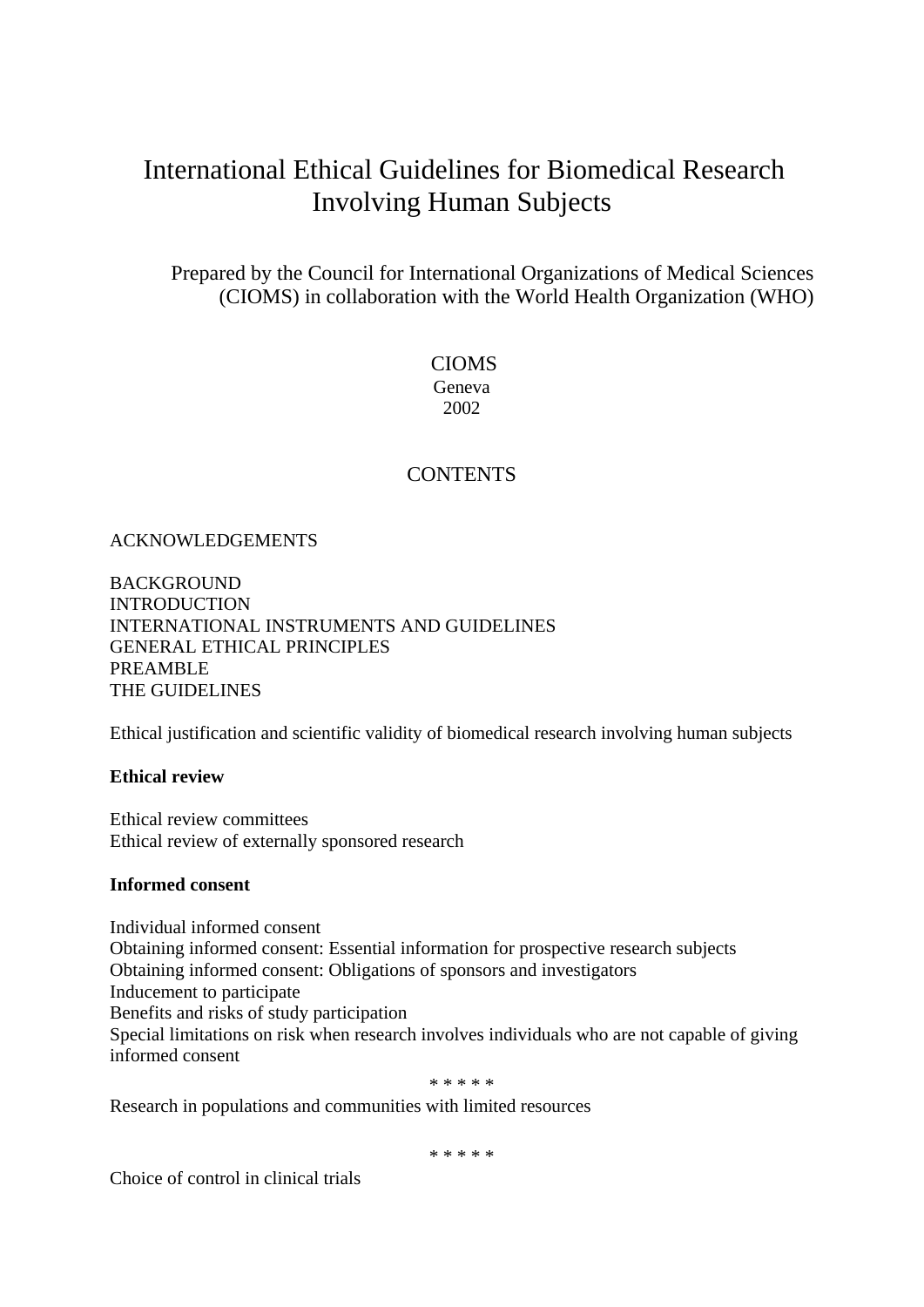# **Vulnerable groups**

Equitable distribution of burdens and benefits in the selection of groups of subjects in research Research involving vulnerable persons Research involving children Research involving individuals who by reason of mental or behavioural disorders are not capable of giving adequately informed consent

#### **Women as research participants**

Women as research participants Pregnant women as research participants

\* \* \* \* \*

Safeguarding confidentiality Right of injured subjects to treatment and compensation Strengthening capacity for ethical and scientific review and biomedical research Ethical obligation of external sponsors to provide health-care services

Appendix 1: Items to be included in a protocol (or associated documents) for biomedical research involving human subjects. Appendix 2: The Declaration of Helsinki Appendix 3: The phases of clinical trials of vaccines and drugs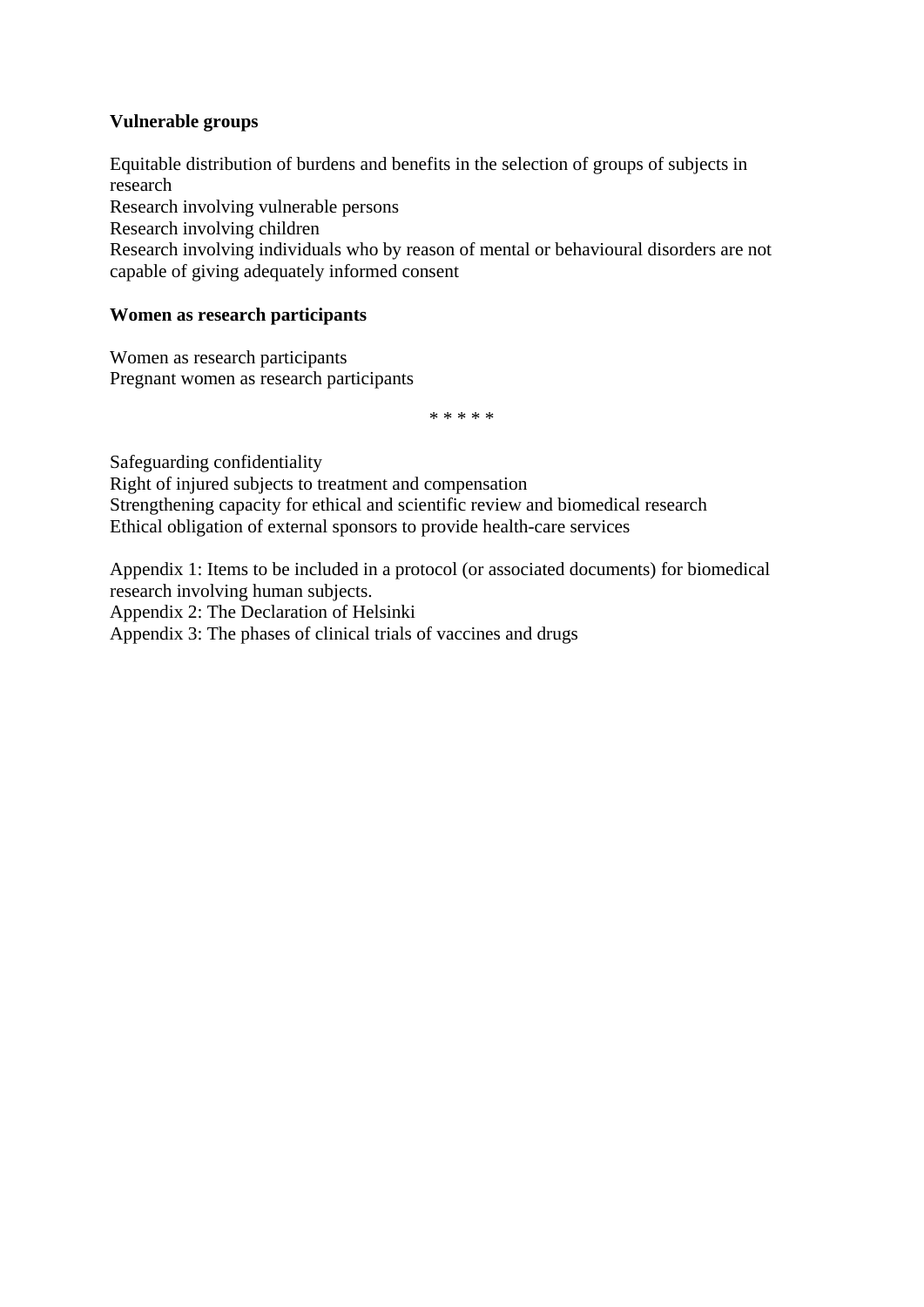# ACKNOWLEDGEMENTS

The Council for International Organizations of Medical Sciences (CIOMS) acknowledges the substantial financial contribution of the Joint United Nations Programme on HIV/AIDS (UNAIDS) to the preparation of the 2002 *International Ethical Guidelines for Biomedical Research Involving Human Subjects*. The World Health Organization in Geneva contributed generously also through the departments of Reproductive Health and Research, Essential Drugs and Medicines Policy, Vaccines and Biologicals, and HIV/AIDS/Sexually Transmitted Infections, as well as the Special Programme for Research and Training in Tropical Diseases. CIOMS was at all times free to avail of the services and facilities of WHO.

CIOMS acknowledges also with much appreciation the financial support to the project from the Government of Finland, the Government of Switzerland, the Swiss Academy of Medical Sciences, the Fogarty International Center at the National Institutes of Health, USA, and the Medical Research Council of the United Kingdom.

A number of institutions and organizations made valuable contributions by making their experts available at no cost to CIOMS for the three meetings held in relation to the revision project. This has been highly appreciated.

The task of finalizing the various drafts was in the hands of Professor Robert J. Levine, who served as consultant to the project and chair of the steering committee, and whose profound knowledge and understanding of the field is remarkable. He was ably assisted by Dr James Gallagher of the CIOMS secretariat, who managed the electronic discussion and endeavoured to accommodate or reflect in the text the numerous comments received. He also edited the final text. Special mention must be made of the informal drafting group set up to bring the influence of various cultures to bear on the process. The group, with two members of the CIOMS secretariat, met for five days in New York in January 2001 and continued for several months to interact electronically with one another and with the secretariat to prepare the third draft, posted on the CIOMS website in June 2001: Fernando Lolas Stepke (chair), John Bryant, Leonardo de Castro, Robert Levine, Ruth Macklin, and Godfrey Tangwa; the group continued from October 2001, together with Florencia Luna and Rodolfo Saracci, to cooperate in preparing the fourth draft. The contribution of this group was invaluable.

The interest and comments of the many organizations and individuals who responded to the several drafts of the guidelines posted on the CIOMS website or otherwise made available are gratefully acknowledged (Appendix 6)

At CIOMS, Sev Fluss was at all times ready and resourceful when consulted, with advice and constructive comment, and Mrs Kathryn Chalaby-Amsler responded most competently to the sometimes considerable demands made on her administrative and secretarial skills.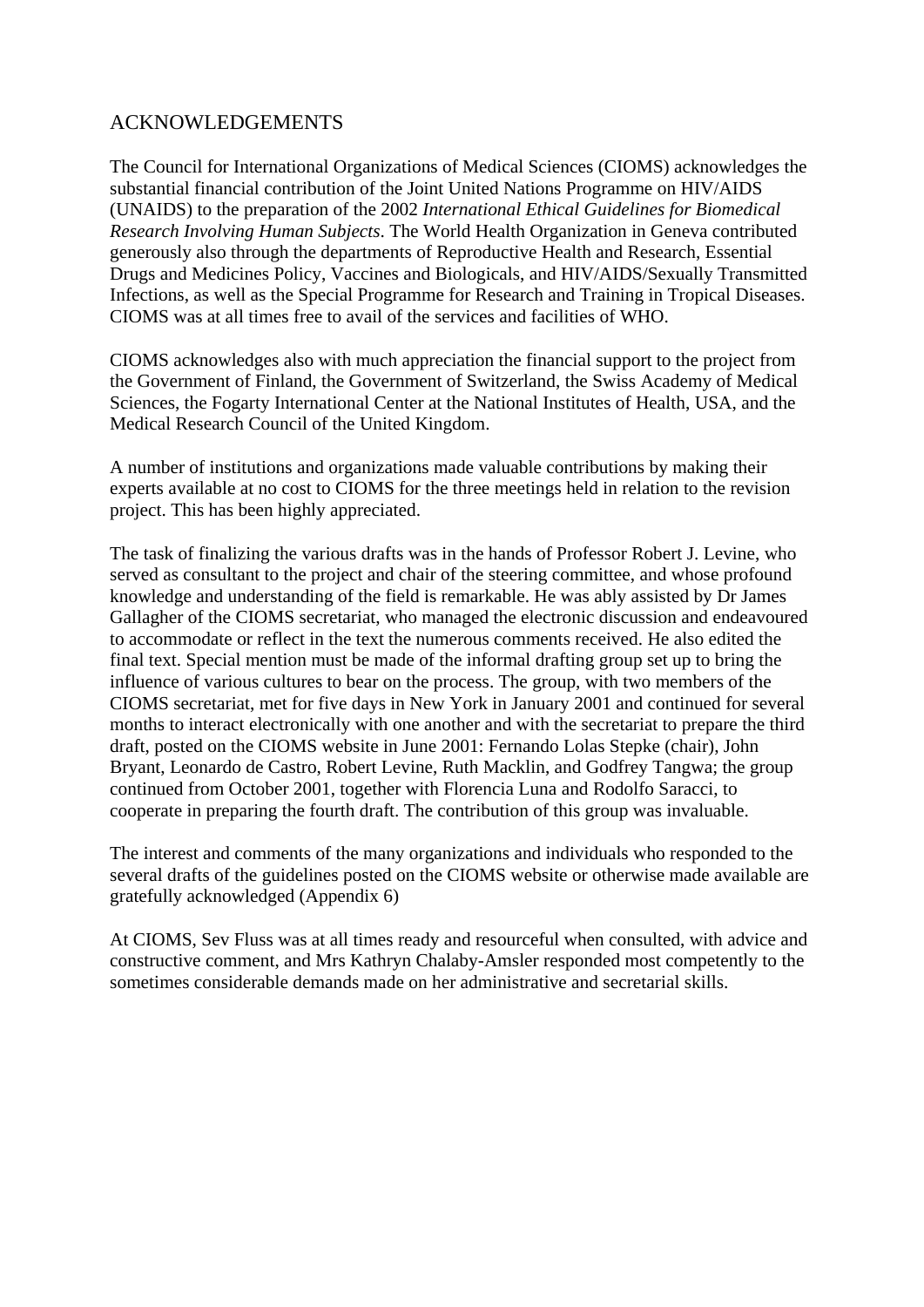# BACKGROUND

The Council for International Organizations of Medical Sciences (CIOMS) is an international nongovernmental organization in official relations with the World Health Organization (WHO). It was founded under the auspices of WHO and the United Nations Educational, Scientific and Cultural and Organization (UNESCO) in 1949 with among its mandates that of maintaining collaborative relations with the United Nations and its specialized agencies, particularly with UNESCO and WHO.

CIOMS, in association with WHO, undertook its work on ethics in relation to biomedical research in the late 1970s. At that time, newly independent WHO Member States were setting up health-care systems. WHO was not then in a position to promote ethics as an aspect of health care or research. It was thus that CIOMS set out, in cooperation with WHO, to prepare guidelines " to indicate how the ethical principles that should guide the conduct of biomedical research involving human subjects, as set forth in the Declaration of Helsinki, could be effectively applied, particularly in developing countries, given their socioeconomic circumstances, laws and regulations, and executive and administrative arrangements". The World Medical Association had issued the original Declaration of Helsinki in 1964 and an amended version in 1975. The outcome of the CIOMS/WHO undertaking was, in 1982, *Proposed International Ethical Guidelines for Biomedical Research Involving Human Subjects*.

The period that followed saw the outbreak of the HIV/AIDS pandemic and proposals to undertake large-scale trials of vaccine and treatment drugs for the condition. These raised new ethical issues that had not been considered in the preparation of *Proposed Guidelines*. There were other factors also – rapid advances in medicine and biotechnology, changing research practices such as multinational field trials, experimentation involving vulnerable population groups, and also a changing view, in rich and poor countries, that research involving human subjects was largely beneficial and not threatening*.* The Declaration of Helsinki was revised twice in the 1980s – in 1983 and 1989. It was timely to revise and update the 1982 guidelines, and CIOMS, with the cooperation of WHO and its Global Programme on AIDS, undertook the task. The outcome was the issuing of two sets of guidelines: in 1991, *International Guidelines for Ethical Review of Epidemiological Studies*; and, in 1993, *International Ethical Guidelines for Biomedical Research Involving Human Subjects*.

After 1993, ethical issues arose for which the CIOMS Guidelines had no specific provision. They related mainly to controlled clinical trials, with external sponsors and investigators, carried out in low-resource countries and to the use of comparators other than an established effective intervention. The issue in question was the perceived need in those countries for low-cost, technologically appropriate, public-health solutions, and in particular for HIV/AIDS treatment drugs or vaccines that poorer countries could afford. Commentators took opposing sides on this issue. One advocated, for low-resource countries, trials of interventions that, while they might be less effective than the treatment available in the better-off countries, would be less expensive. All research efforts for public solutions appropriate to developing countries should not be rejected as unethical, they claimed. The research context should be considered. Local decision-making should be the norm. Paternalism on the part of the richer countries towards poorer countries should be avoided. The challenge was to encourage research for local solutions to the burden of disease in much of the world, while providing clear guidance on protecting against exploitation of vulnerable communities and individuals.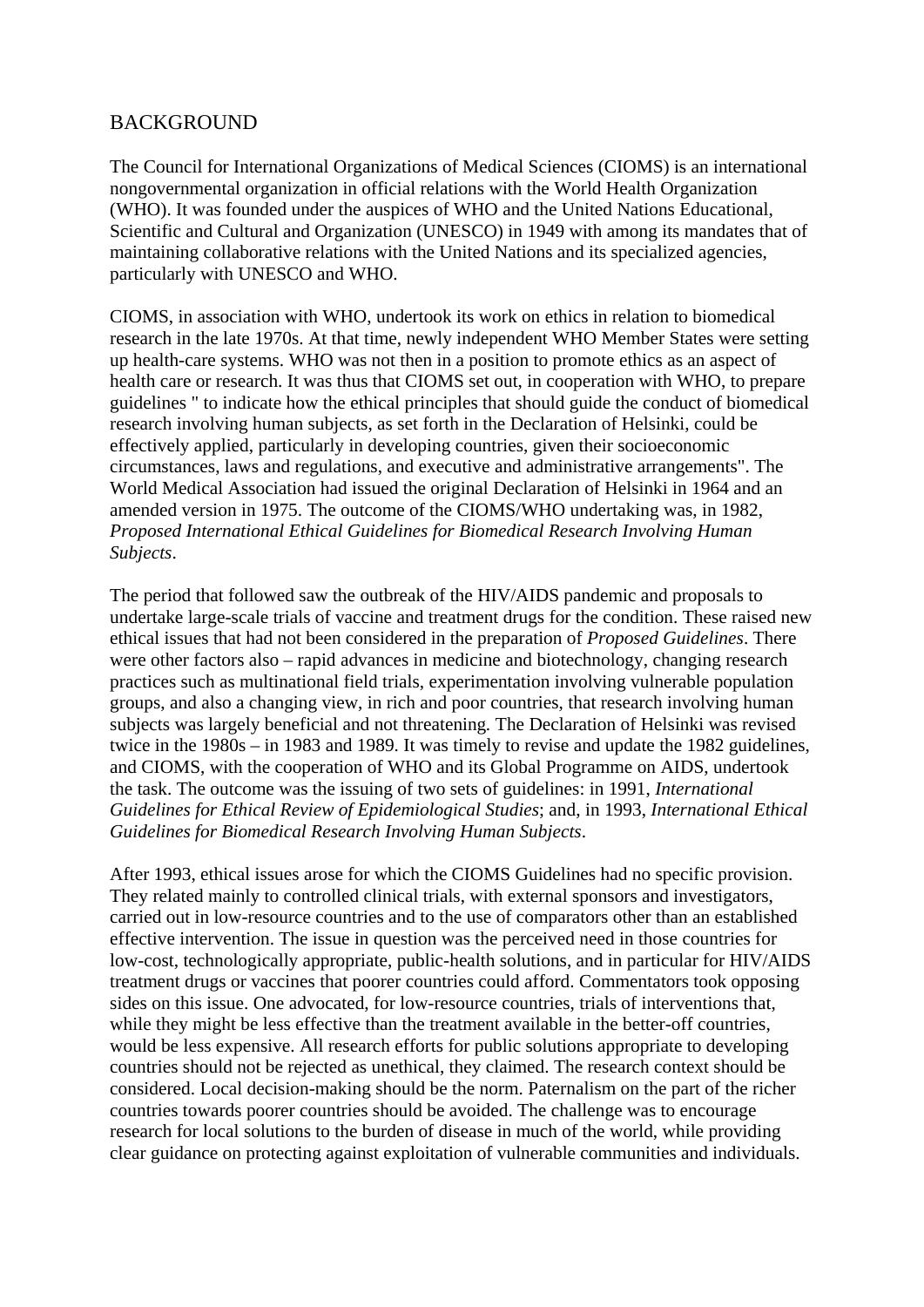The other side argued that such trials constituted, or risked constituting, exploitation of poor countries by rich countries and were inherently unethical. Economic factors should not influence ethical considerations. It was within the capacity of rich countries or the pharmaceutical industry to make established effective treatment available for comparator purposes. Certain low-resource countries had already made available from their own resources established effective treatment for their HIV/AIDS patients.

This conflict complicated the revision and updating of the 1993 Guidelines. Ultimately, it became clear that the conflicting views could not be reconciled, though the proponents of the former view claimed that the new guidelines had built in effective safeguards against exploitation. The commentary to the Guideline concerned (11) recognizes the unresolved, or unresolvable, conflict.

The revision/updating of the 1993 Guidelines began in December 1998, and a first draft prepared by the CIOMS consultant for the project was reviewed by the project steering committee, which met in May 1999. The committee proposed amendments and listed topics on which new or revised guidelines were indicated; it recommended papers to be commissioned on the topics, as well as authors and commentators, for presentation and discussion at a CIOMS interim consultation. It was considered that an interim consultation meeting, of members of the steering committee together with the authors of commissioned papers and designated commentators, followed by further redrafting and electronic distribution and feedback, would better serve the purpose of the project than the process originally envisaged, which had been to complete the revision in one further step. The consultation was accordingly organized for March 2000, in Geneva.

At the consultation, progress on the revision was reported and contentious matters reviewed. Eight commissioned papers previously distributed were presented, commented upon, and discussed. The work of the consultation continued with ad hoc electronic working groups over the following several weeks, and the outcome was made available for the preparation of the third draft. The material commissioned for the consultation was made the subject of a CIOMS publication: *Biomedical Research Ethics: Updating International Guidelines. A Consultation* (December 2000).

 An informal redrafting group of eight, from Africa, Asia, Latin America, the United States and the CIOMS secretariat met in New York City in January 2001, and subsequently interacted electronically with one another and with the CIOMS secretariat. A revised draft was posted on the CIOMS website in June 2001 and otherwise widely distributed. Many organizations and individuals commented, some extensively, some critically. Views on certain positions, notably on placebo-controlled trials, were contradictory. For the subsequent revision two members were added to the redrafting group, from Europe and Latin America. The consequent draft was posted on the website in January 2002 in preparation for the CIOMS Conference in February/ March 2002

The CIOMS Conference was convened to discuss and, as far as possible, endorse a final draft to be submitted for final approval to the CIOMS Executive Committee. Besides representation of member organizations of CIOMS, participants included experts in ethics and research from all continents. They reviewed the draft guidelines seriatim and suggested modifications. Guideline 11, *Choice of control in clinical trials*, was redrafted at the conference in an effort to reduce disagreement. The redrafted text of that guideline was intensively discussed and generally well received. Some participants, however, continued to question the ethical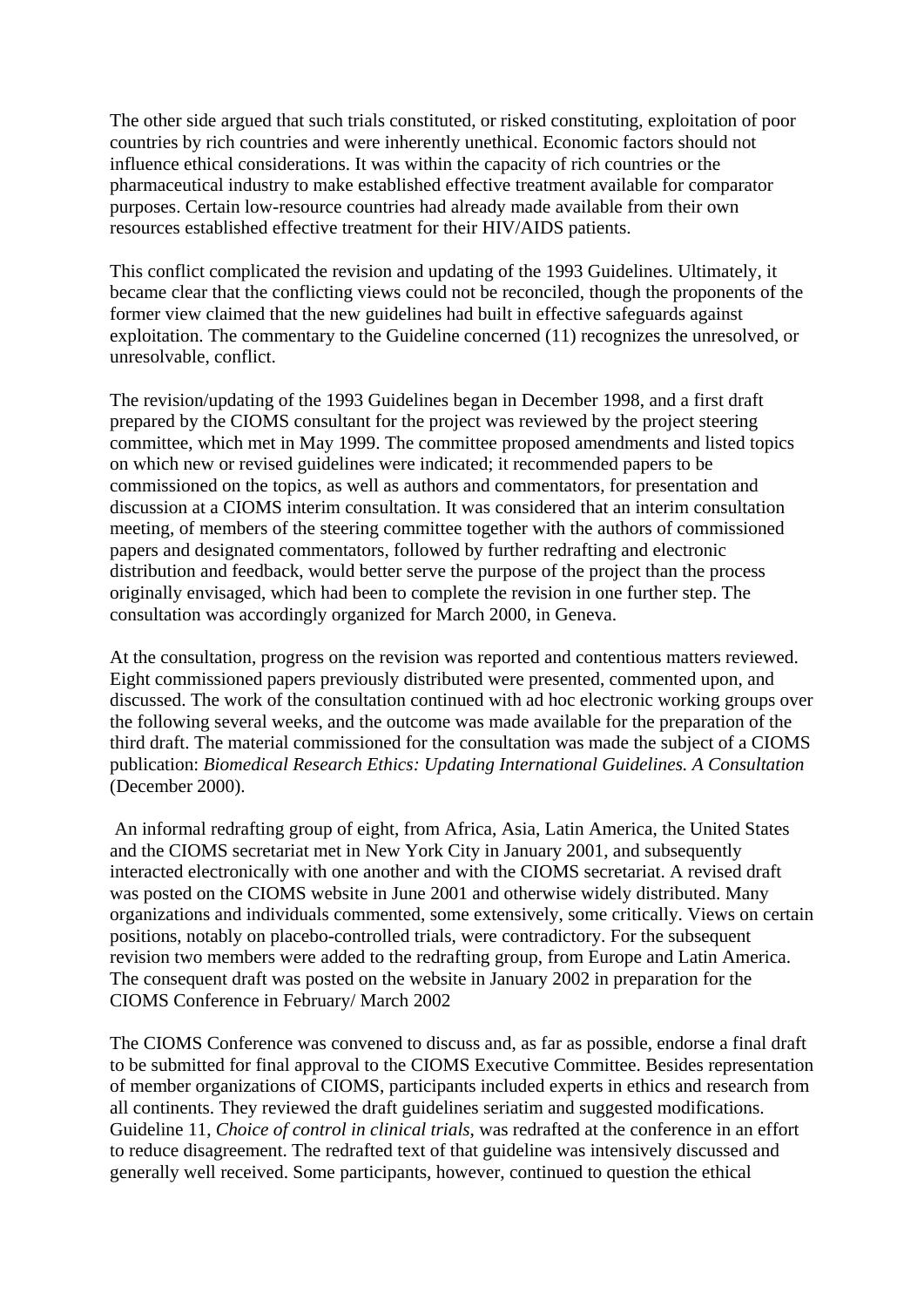acceptability of the exception to the general rule limiting the use of placebo to the conditions set out in the guideline; they argued that research subjects should not be exposed to risk of serious or irreversible harm when an established effective intervention could prevent such harm, and that such exposure could constitute exploitation. Ultimately, the commentary of Guideline 11 reflects the opposing positions on use of a comparator other than an established effective intervention for control purposes.

The new text, the 2002 text, which supersedes that of 1993, consists of a statement of general ethical principles, a preamble and 21 guidelines, with an introduction and a brief account of earlier declarations and guidelines. Like the 1982 and 1993 Guidelines, the present publication is designed to be of use, particularly to low-resource countries, in defining national policies on the ethics of biomedical research, applying ethical standards in local circumstances, and establishing or redefining adequate mechanisms for ethical review of research involving human subjects

Comments on the Guidelines are welcome and should be addressed to the Secretary-General, Council for International Organizations of Medical Sciences, c/o World Health Organization, CH-1211 Geneva 27, Switzerland; or by e-mail to cioms@who.int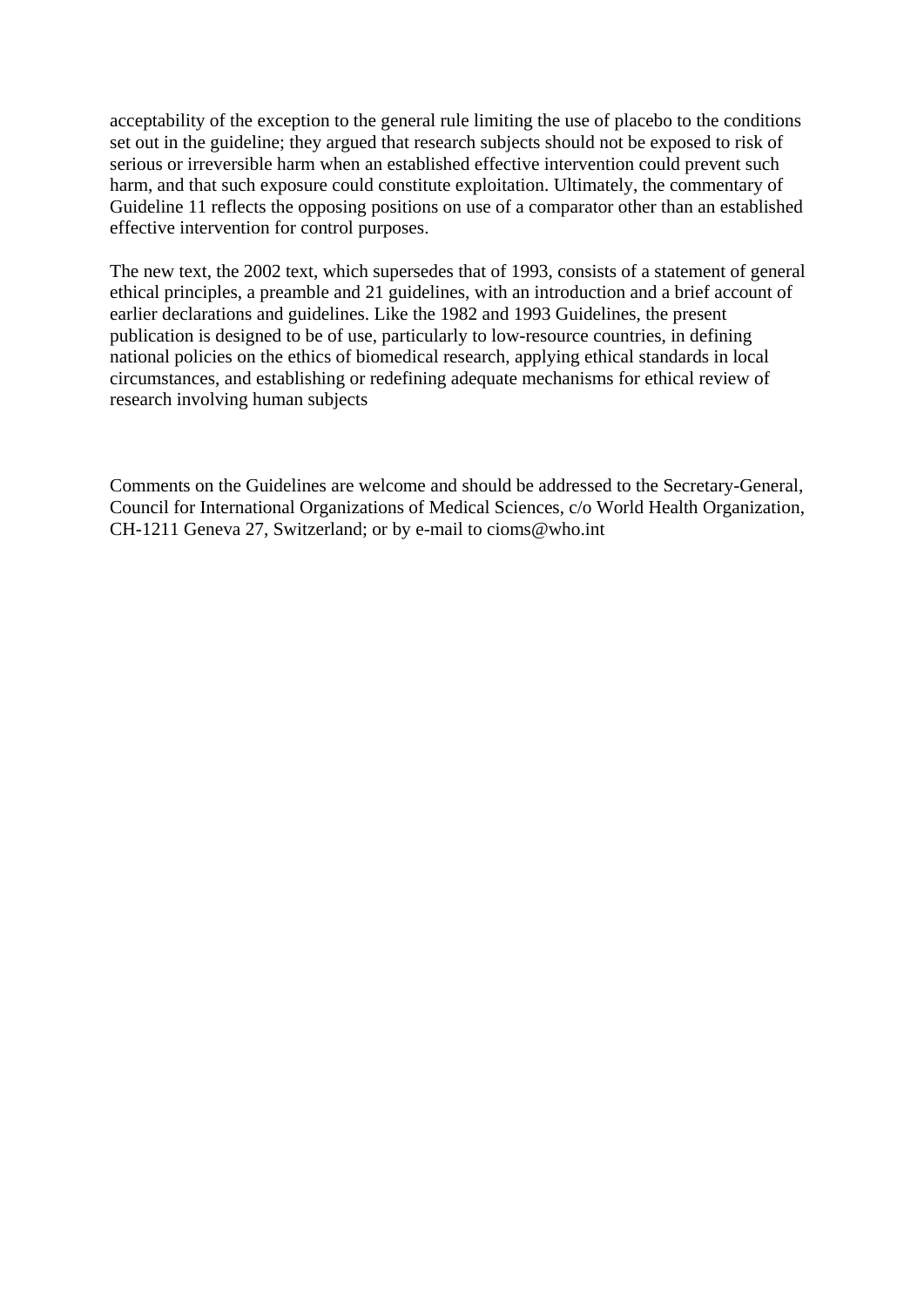# INTRODUCTION

This is the third in the series of international ethical guidelines for biomedical research involving human subjects issued by the Council for International Organizations of Medical Sciences since 1982. Its scope and preparation reflect well the transformation that has occurred in the field of research ethics in the almost quarter century since CIOMS first undertook to make this contribution to medical sciences and the ethics of research. The CIOMS Guidelines, with their stated concern for the application of the Declaration of Helsinki in developing countries, necessarily reflect the conditions and the needs of biomedical research in those countries, and the implications for multinational or transnational research in which they may be partners.

An issue, mainly for those countries and perhaps less pertinent now than in the past, has been the extent to which ethical principles are considered universal or as culturally relative – the universalist versus the pluralist view. The challenge to international research ethics is to apply universal ethical principles to biomedical research in a multicultural world with a multiplicity of health-care systems and considerable variation in standards of health care. The Guidelines take the position that research involving human subjects must not violate any universally applicable ethical standards, but acknowledge that, in superficial aspects, the application of the ethical principles, e.g., in relation to individual autonomy and informed consent, needs to take account of cultural values, while respecting absolutely the ethical standards.

Related to this issue is that of the human rights of research subjects, as well as of health professionals as researchers in a variety of sociocultural contexts, and the contribution that international human rights instruments can make in the application of the general principles of ethics to research involving human subjects. The issue concerns largely, though not exclusively, two principles: respect for autonomy and protection of dependent or vulnerable persons and populations. In the preparation of the Guidelines the potential contribution in these respects of human rights instruments and norms was discussed, and the Guideline drafters have represented the views of commentators on safeguarding the corresponding rights of subjects.

Certain areas of research are not represented by specific guidelines. One such is human genetics. It is, however, considered in Guideline 18 Commentary under *Issues of confidentiality in genetics research.* The ethics of genetics research was the subject of a commissioned paper and commentary.

Another unrepresented area is research with products of conception (embryo and fetal research, and fetal tissue research). An attempt to craft a guideline on the topic proved unfeasible. At issue was the moral status of embryos and fetuses and the degree to which risks to the life or well-being of these entities are ethically permissible.

In relation to the use of comparators in controls, commentators have raised the the question of standard of care to be provided to a control group. They emphasize that standard of care refers to more than the comparator drug or other intervention, and that research subjects in the poorer countries do not usually enjoy the same standard of all-round care enjoyed by subjects in richer countries. This issue is not addressed specifically in the Guidelines.

In one respect the Guidelines depart from the terminology of the Declaration of Helsinki. 'Best current intervention' is the term most commonly used to describe the active comparator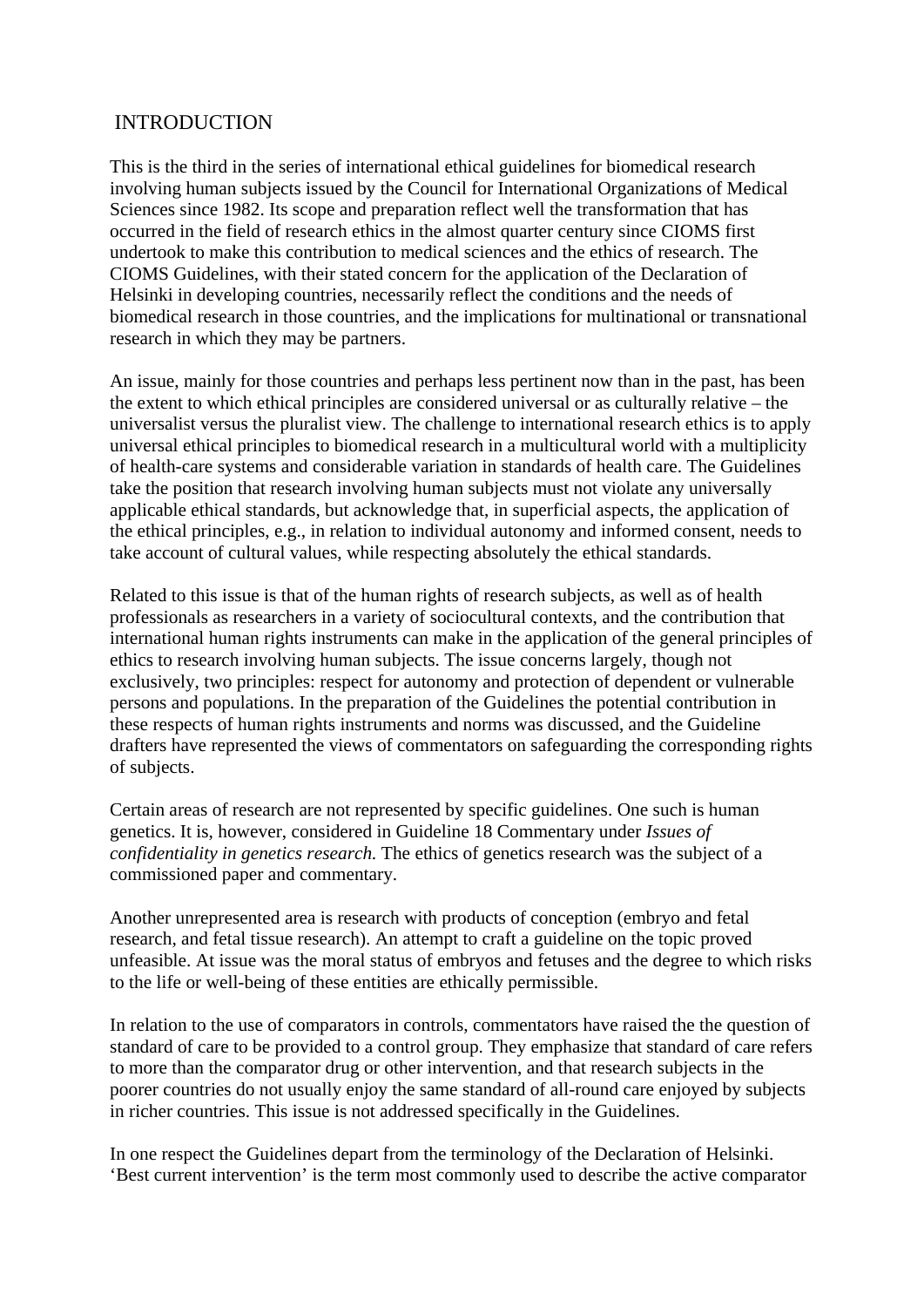that is ethically preferred in controlled clinical trials. For many indications, however, there is more than one established 'current' intervention and expert clinicians do not agree on which is superior. In other circumstances in which there are several established 'current' interventions, some expert clinicians recognize one as superior to the rest; some commonly prescribe another because the superior intervention may be locally unavailable, for example, or prohibitively expensive or unsuited to the capability of particular patients to adhere to a complex and rigorous regimen. 'Established effective intervention' is the term used in Guideline 11 to refer to all such interventions, including the best and the various alternatives to the best. In some cases an ethical review committee may determine that it is ethically acceptable to use an established effective intervention as a comparator, even in cases where such an intervention is not considered the best current intervention.

The mere formulation of ethical guidelines for biomedical research involving human subjects will hardly resolve all the moral doubts that can arise in association with much research, but the Guidelines can at least draw the attention of sponsors, investigators and ethical review committees to the need to consider carefully the ethical implications of research protocols and the conduct of research, and thus conduce to high scientific and ethical standards of biomedical research.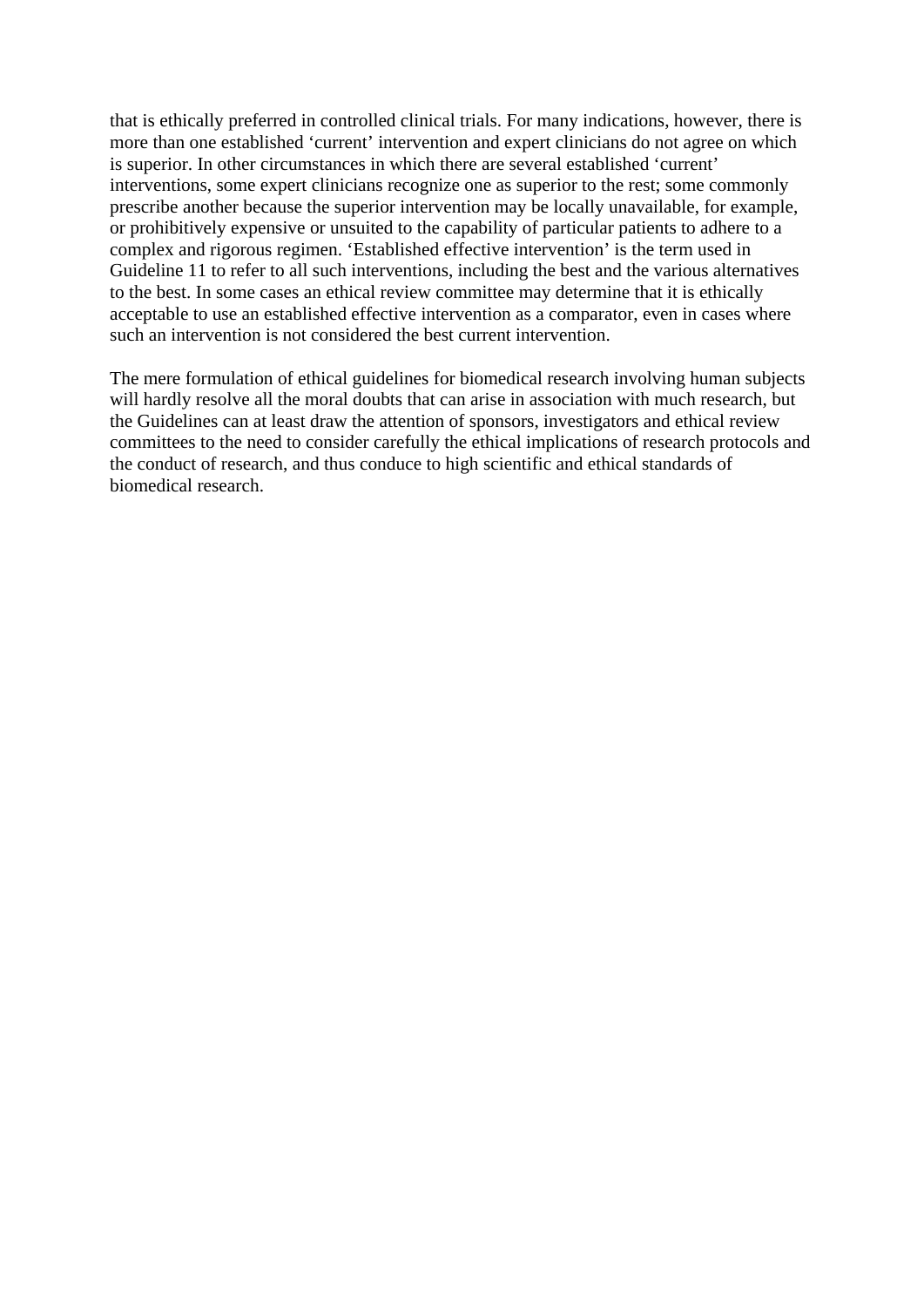# INTERNATIONAL INSTRUMENTS AND GUIDELINES

The first international instrument on the ethics of medical research, the Nuremberg Code, was promulgated in 1947 as a consequence of the trial of physicians (the Doctors' Trial) who had conducted atrocious experiments on unconsenting prisoners and detainees during the second world war. The Code, designed to protect the integrity of the research subject, set out conditions for the ethical conduct of research involving human subjects, emphasizing their voluntary consent to research.

The Universal Declaration of Human Rights was adopted by the General Assembly of the United Nations in 1948. To give the Declaration legal as well as moral force, the General Assembly adopted in 1966 the International Covenant on Civil and Political Rights. Article 7 of the Covenant states "*No one shall be subjected to torture or to cruel, inhuman or degrading treatment or punishment. In particular, no one shall be subjected without his free consent to medical or scientific experimentation".* It is through this statement that society expresses the fundamental human value that is held to govern all research involving human subjects – the protection of the rights and welfare of all human subjects of scientific experimentation.

The Declaration of Helsinki, issued by the World Medical Association in 1964, is the fundamental document in the field of ethics in biomedical research and has influenced the formulation of international, regional and national legislation and codes of conduct. The Declaration, amended several times, most recently in 2000 (Appendix 2), is a comprehensive international statement of the ethics of research involving human subjects. It sets out ethical guidelines for physicians engaged in both clinical and nonclinical biomedical research.

Since the publication of the CIOMS 1993 Guidelines, several international organizations have issued ethical guidance on clinical trials. This has included, from the World Health Organization, in 1995, *Guidelines for Good Clinical Practice for Trials on Pharmaceutical Products*; and from the International Conference on Harmonisation of Technical Requirements for Registration of Pharmaceuticals for Human Use (ICH)*,* in 1996, *Guideline on Good Clinical Practice*, designed to ensure that data generated from clinical trials are mutually acceptable to regulatory authorities in the European Union, Japan and the United States of America. The Joint United Nations Programme on HIV/AIDS published in 2000 the UNAIDS Guidance Document *Ethical Considerations in HIV Preventive Vaccine Research*.

In 2001 the Council of Ministers of the European Union adopted a Directive on clinical trials, which will be binding in law in the countries of the Union from 2004. The Council of Europe, with more than 40 member States, is developing a Protocol on Biomedical Research, which will be an additional protocol to the Council's 1997 Convention on Human Rights and Biomedicine.

Not specifically concerned with biomedical research involving human subjects but clearly pertinent, as noted above, are international human rights instruments. These are mainly the Universal Declaration of Human Rights, which, particularly in its science provisions, was highly influenced by the Nuremberg Code; the International Covenant on Civil and Political Rights; and the International Covenant on Economic, Social and Cultural Rights. Since the Nuremberg experience, human rights law has expanded to include the protection of women (Convention on the Elimination of All Forms of Discrimination Against Women) and children (Convention on the Rights of the Child). These and other such international instruments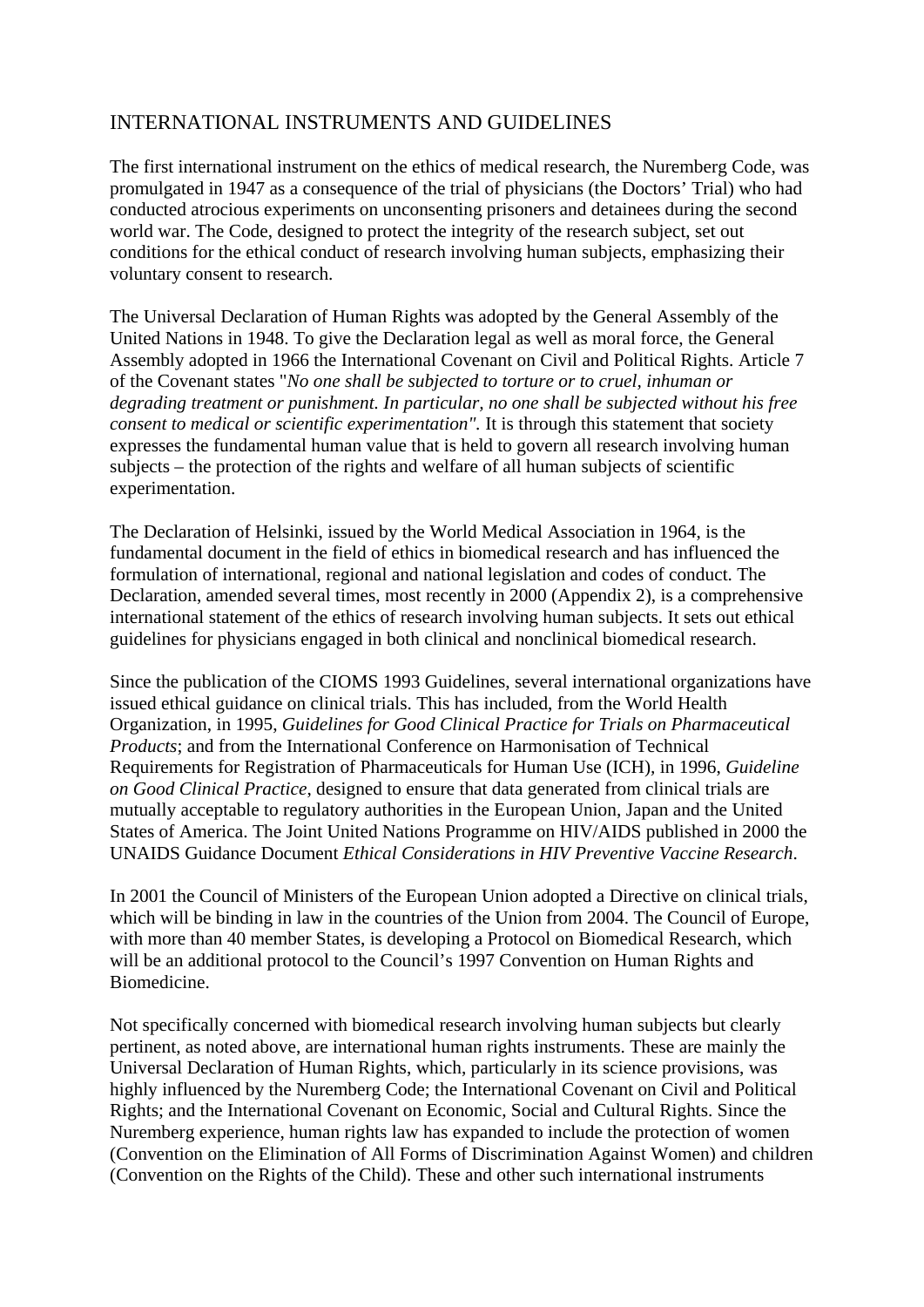endorse in terms of human rights the general ethical principles that underlie the CIOMS International Ethical Guidelines.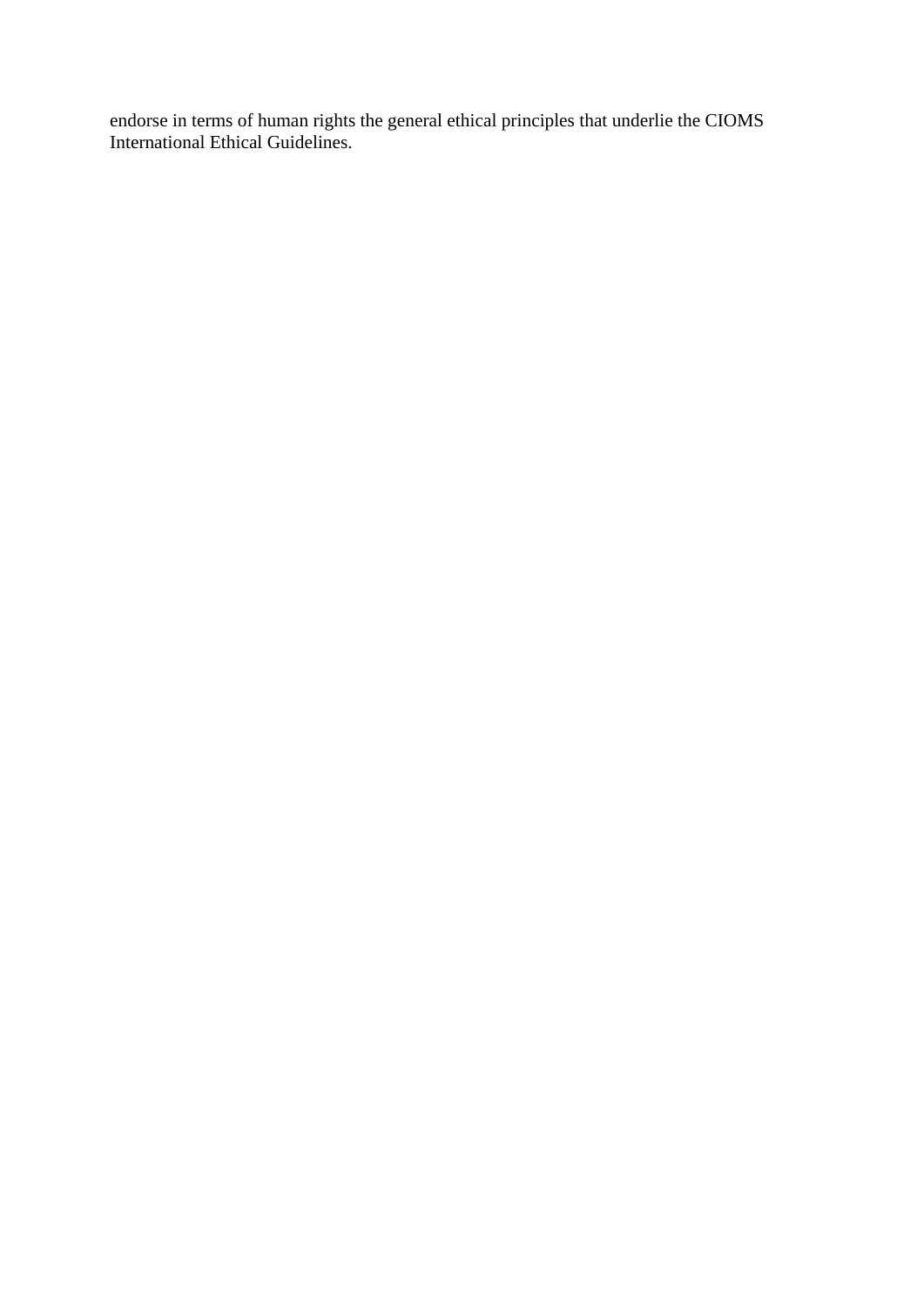# GENERAL ETHICAL PRINCIPLES

All research involving human subjects should be conducted in accordance with three basic ethical principles, namely respect for persons, beneficence and justice. It is generally agreed that these principles, which in the abstract have equal moral force, guide the conscientious preparation of proposals for scientific studies. In varying circumstances they may be expressed differently and given different moral weight, and their application may lead to different decisions or courses of action. The present guidelines are directed at the application of these principles to research involving human subjects.

*Respect for persons* incorporates at least two fundamental ethical considerations, namely:

a) respect for autonomy, which requires that those who are capable of deliberation about their personal choices should be treated with respect for their capacity for self-determination; and

b) protection of persons with impaired or diminished autonomy, which requires that those who are dependent or vulnerable be afforded security against harm or abuse.

*Beneficence* refers to the ethical obligation to maximize benefits and to minimize harms. This principle gives rise to norms requiring that the risks of research be reasonable in the light of the expected benefits, that the research design be sound, and that the investigators be competent both to conduct the research and to safeguard the welfare of the research subjects. Beneficence further proscribes the deliberate infliction of harm on persons; this aspect of beneficence is sometimes expressed as a separate principle, *nonmaleficence* (do no harm).

*Justice* refers to the ethical obligation to treat each person in accordance with what is morally right and proper, to give each person what is due to him or her. In the ethics of research involving human subjects the principle refers primarily to *distributive justice***,** which requires the equitable distribution of both the burdens and the benefits of participation in research. Differences in distribution of burdens and benefits are justifiable only if they are based on morally relevant distinctions between persons; one such distinction is vulnerability. "Vulnerability" refers to a substantial incapacity to protect one's own interests owing to such impediments as lack of capability to give informed consent, lack of alternative means of obtaining medical care or other expensive necessities, or being a junior or subordinate member of a hierarchical group. Accordingly, special provision must be made for the protection of the rights and welfare of vulnerable persons.

Sponsors of research or investigators cannot, in general, be held accountable for unjust conditions where the research is conducted, but they must refrain from practices that are likely to worsen unjust conditions or contribute to new inequities. Neither should they take advantage of the relative inability of low-resource countries or vulnerable populations to protect their own interests, by conducting research inexpensively and avoiding complex regulatory systems of industrialized countries in order to develop products for the lucrative markets of those countries.

In general, the research project should leave low-resource countries or communities better off than previously or, at least, no worse off. It should be responsive to their health needs and priorities in that any product developed is made reasonably available to them, and as far as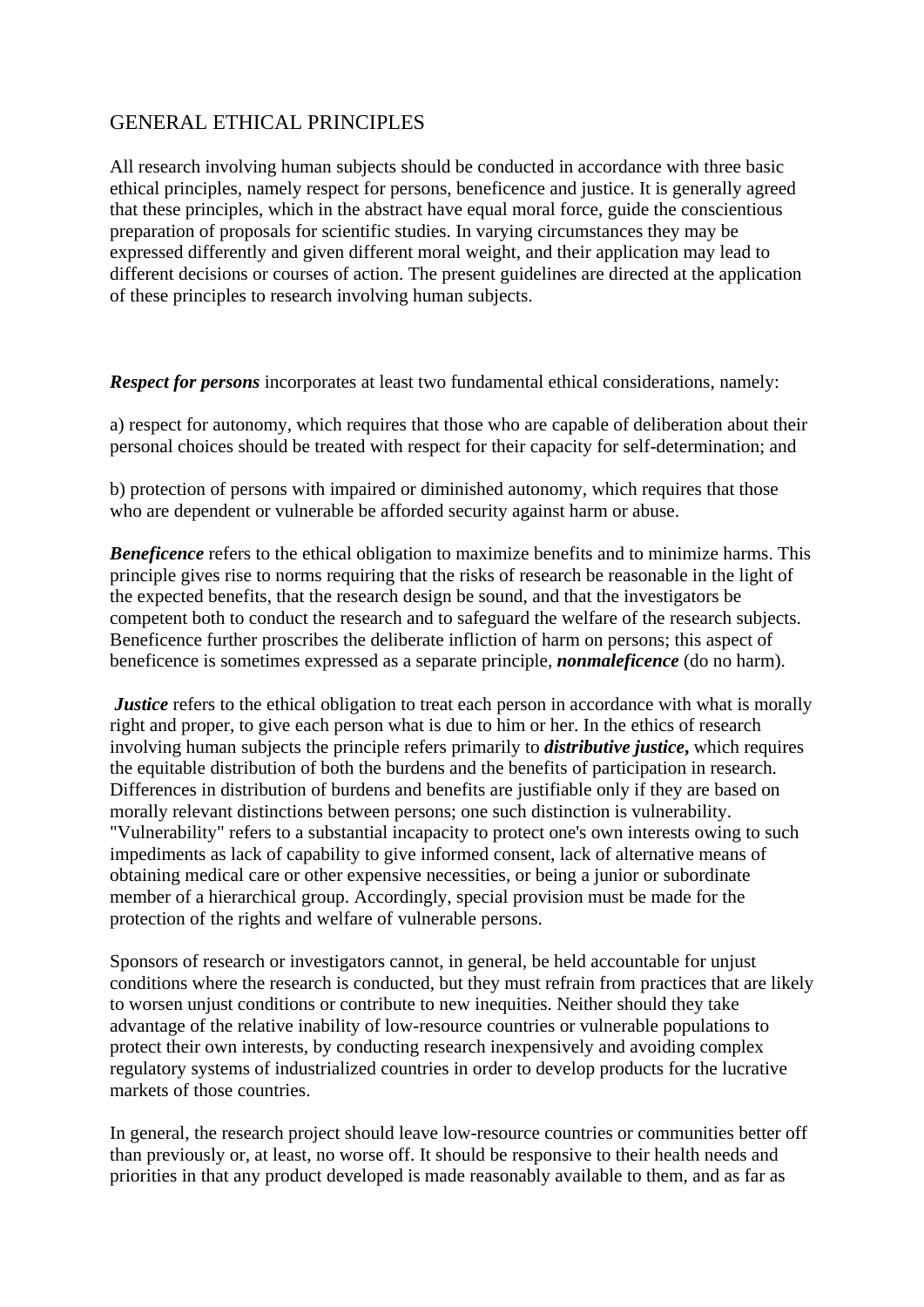possible leave the population in a better position to obtain effective health care and protect its own health.

Justice requires also that the research be responsive to the health conditions or needs of vulnerable subjects. The subjects selected should be the least vulnerable necessary to accomplish the purposes of the research. Risk to vulnerable subjects is most easily justified when it arises from interventions or procedures that hold out for them the prospect of direct health-related benefit. Risk that does not hold out such prospect must be justified by the anticipated benefit to the population of which the individual research subject is representative.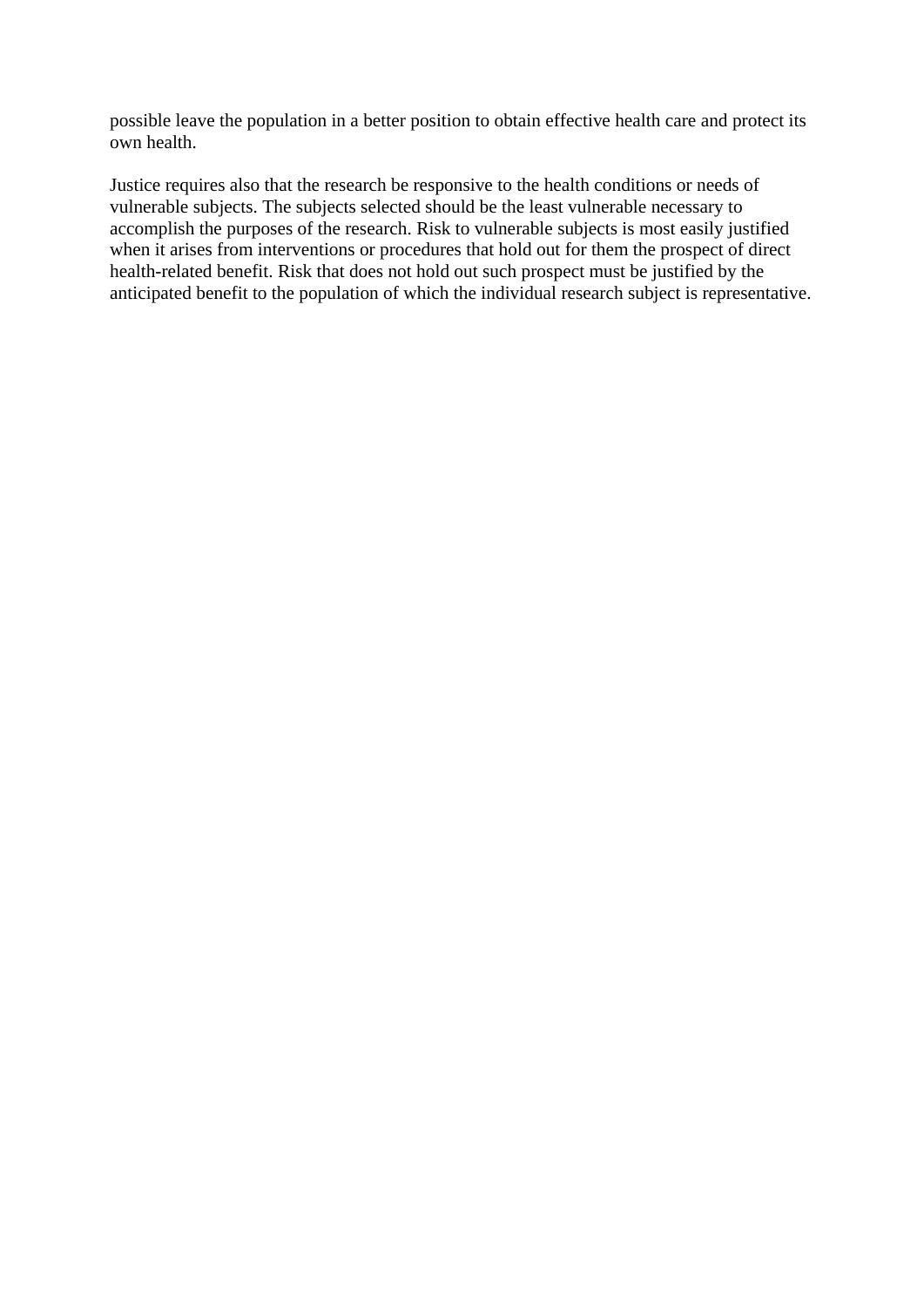# PREAMBLE

The term "research" refers to a class of activity designed to develop or contribute to generalizable knowledge. Generalizable knowledge consists of theories, principles or relationships, or the accumulation of information on which they are based, that can be corroborated by accepted scientific methods of observation and inference. In the present context "research" includes both medical and behavioural studies pertaining to human health. Usually "research" is modified by the adjective "biomedical" to indicate its relation to health.

Progress in medical care and disease prevention depends upon an understanding of physiological and pathological processes or epidemiological findings, and requires at some time research involving human subjects. The collection, analysis and interpretation of information obtained from research involving human beings contribute significantly to the improvement of human health.

Research involving human subjects includes:

- studies of a physiological, biochemical or pathological process, or of the response to a specific intervention – whether physical, chemical or psychological – in healthy subjects or patients;

- controlled trials of diagnostic, preventive or therapeutic measures in larger groups of persons, designed to demonstrate a specific generalizable response to these measures against a background of individual biological variation;

- studies designed to determine the consequences for individuals and communities of specific preventive or therapeutic measures; and

- studies concerning human health-related behaviour in a variety of circumstances and environments.

Research involving human subjects may employ either observation or physical, chemical or psychological intervention; it may also either generate records or make use of existing records containing biomedical or other information about individuals who may or may not be identifiable from the records or information. The use of such records and the protection of the confidentiality of data obtained from those records are discussed in *International Guidelines for Ethical Review of Epidemiological Studies (CIOMS, 1991).*

The research may be concerned with the social environment, manipulating environmental factors in a way that could affect incidentally-exposed individuals. It is defined in broad terms in order to embrace field studies of pathogenic organisms and toxic chemicals under investigation for health-related purposes.

Biomedical research with human subjects is to be distinguished from the practice of medicine, public health and other forms of health care, which is designed to contribute directly to the health of individuals or communities. Prospective subjects may find it confusing when research and practice are to be conducted simultaneously, as when research is designed to obtain new information about the efficacy of a drug or other therapeutic, diagnostic or preventive modality.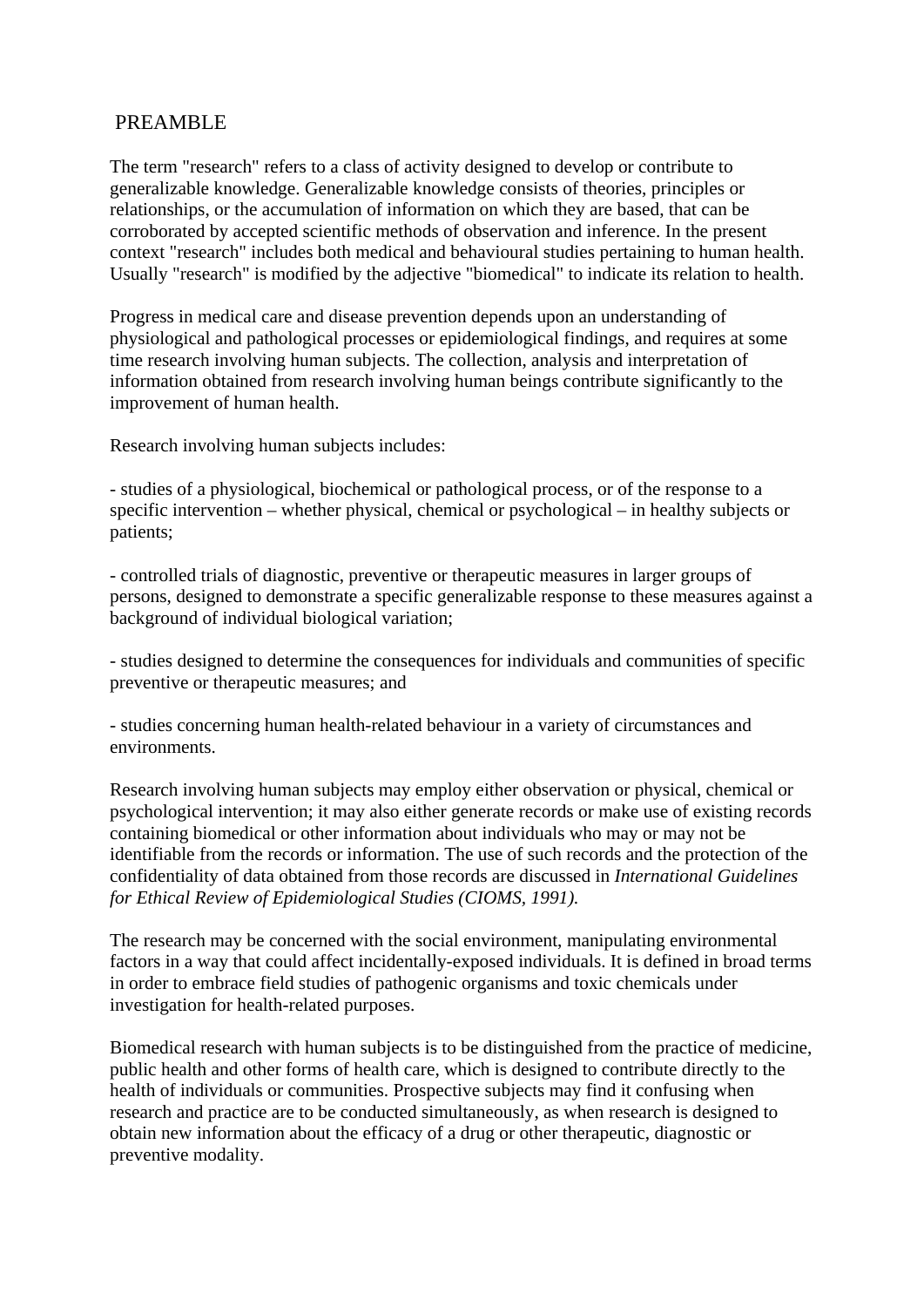As stated in Paragraph 32 of the Declaration of Helsinki, "In the treatment of a patient, where proven prophylactic, diagnostic and therapeutic methods do not exist or have been ineffective, the physician, with informed consent from the patient, must be free to use unproven or new prophylactic, diagnostic and therapeutic measures, if in the physician's judgement it offers hope of saving life, re-establishing health or alleviating suffering. Where possible, these measures should be made the object of research, designed to evaluate their safety and efficacy. In all cases, new information should be recorded and, where appropriate, published. The other relevant guidelines of this Declaration should be followed."

Professionals whose roles combine investigation and treatment have a special obligation to protect the rights and welfare of the patient-subjects. An investigator who agrees to act as physician-investigator undertakes some or all of the legal and ethical responsibilities of the subject's primary-care physician. In such a case, if the subject withdraws from the research owing to complications related to the research or in the exercise of the right to withdraw without loss of benefit, the physician has an obligation to continue to provide medical care, or to see that the subject receives the necessary care in the health-care system, or to offer assistance in finding another physician.

Research with human subjects should be carried out only by, or strictly supervised by, suitably qualified and experienced investigators and in accordance with a protocol that clearly states: the aim of the research; the reasons for proposing that it involve human subjects; the nature and degree of any known risks to the subjects; the sources from which it is proposed to recruit subjects; and the means proposed for ensuring that subjects' consent will be adequately informed and voluntary. The protocol should be scientifically and ethically appraised by one or more suitably constituted review bodies, independent of the investigators.

New vaccines and medicinal drugs, before being approved for general use, must be tested on human subjects in clinical trials; such trials constitute a substantial part of all research involving human subjects.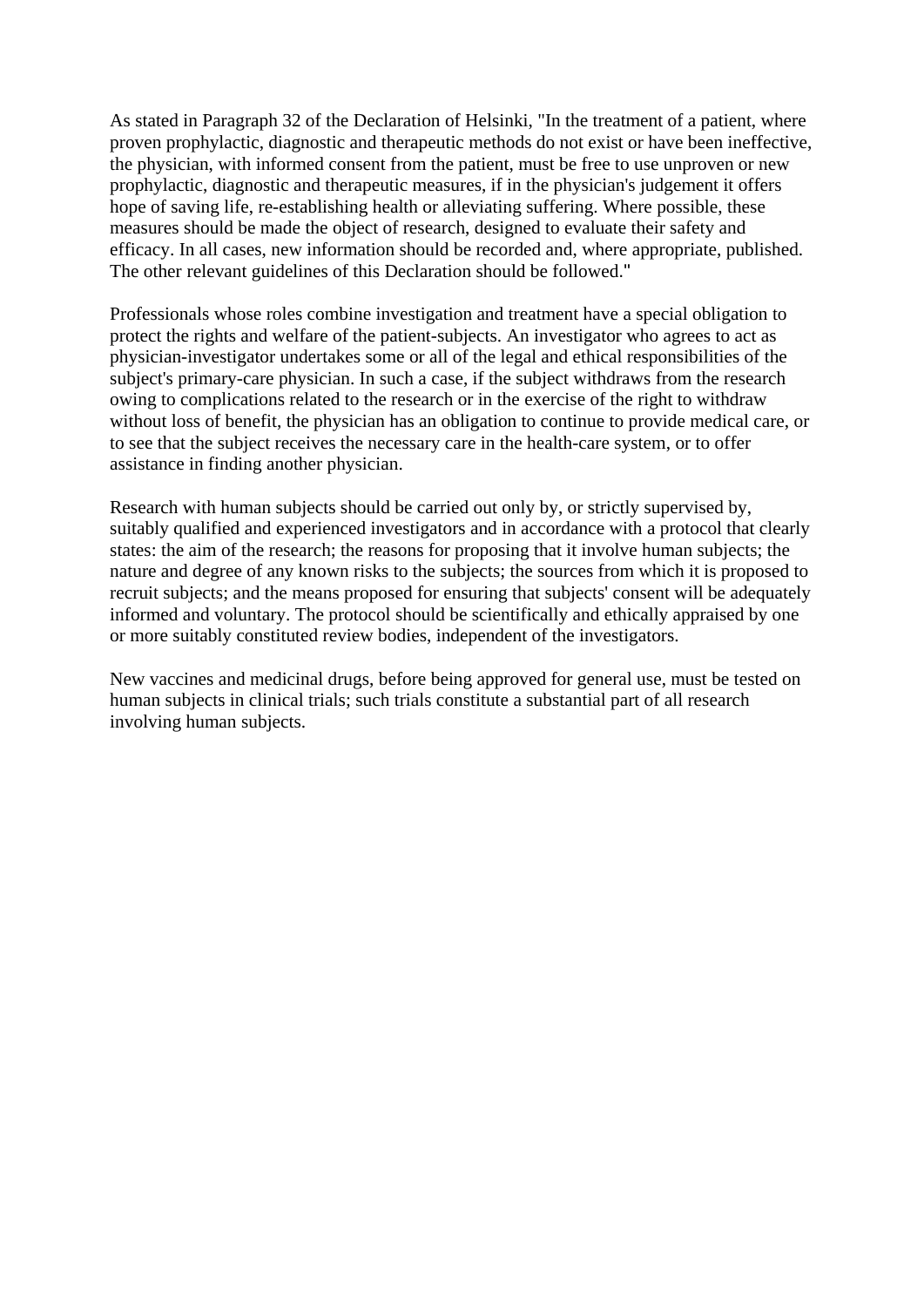# THE GUIDELINES

#### *Guideline 1: Ethical justification and scientific validity of biomedical research involving human beings*

**The ethical justification of biomedical research involving human subjects is the prospect of discovering new ways of benefiting people's health. Such research can be ethically justifiable only if it is carried out in ways that respect and protect, and are fair to, the subjects of that research and are morally acceptable within the communities in which the research is carried out. Moreover, because scientifically invalid research is unethical in that it exposes research subjects to risks without possible benefit, investigators and sponsors must ensure that proposed studies involving human subjects conform to generally accepted scientific principles and are based on adequate knowledge of the pertinent scientific literature.**

#### *Commentary on Guideline 1*

Among the essential features of ethically justified research involving human subjects**,**  including research with identifiable human tissue or data, are that the research offers a means of developing information not otherwise obtainable, that the design of the research is scientifically sound, and that the investigators and other research personnel are competent. The methods to be used should be appropriate to the objectives of the research and the field of study. Investigators and sponsors must also ensure that all who participate in the conduct of the research are qualified by virtue of their education and experience to perform competently in their roles. These considerations should be adequately reflected in the research protocol submitted for review and clearance to scientific and ethical review committees (Appendix I).

Scientific review is discussed further in the Commentaries to Guidelines 2 and 3: *Ethical review committees* and *Ethical review of externally sponsored research. O*ther ethical aspects of research are discussed in the remaining guidelines and their commentaries*.* The protocol designed for submission for review and clearance to scientific and ethical review committees should include, when relevant, the items specified in Appendix I, and should be carefully followed in conducting the research.

#### *Guideline 2: Ethical review committees*

**All proposals to conduct research involving human subjects must be submitted for review of their scientific merit and ethical acceptability to one or more scientific review and ethical review committees. The review committees must be independent of the research team, and any direct financial or other material benefit they may derive from the research should not be contingent on the outcome of their review. The investigator must obtain their approval or clearance before undertaking the research. The ethical review committee should conduct further reviews as necessary in the course of the research, including monitoring of the progress of the study.**

*Commentary on Guideline 2*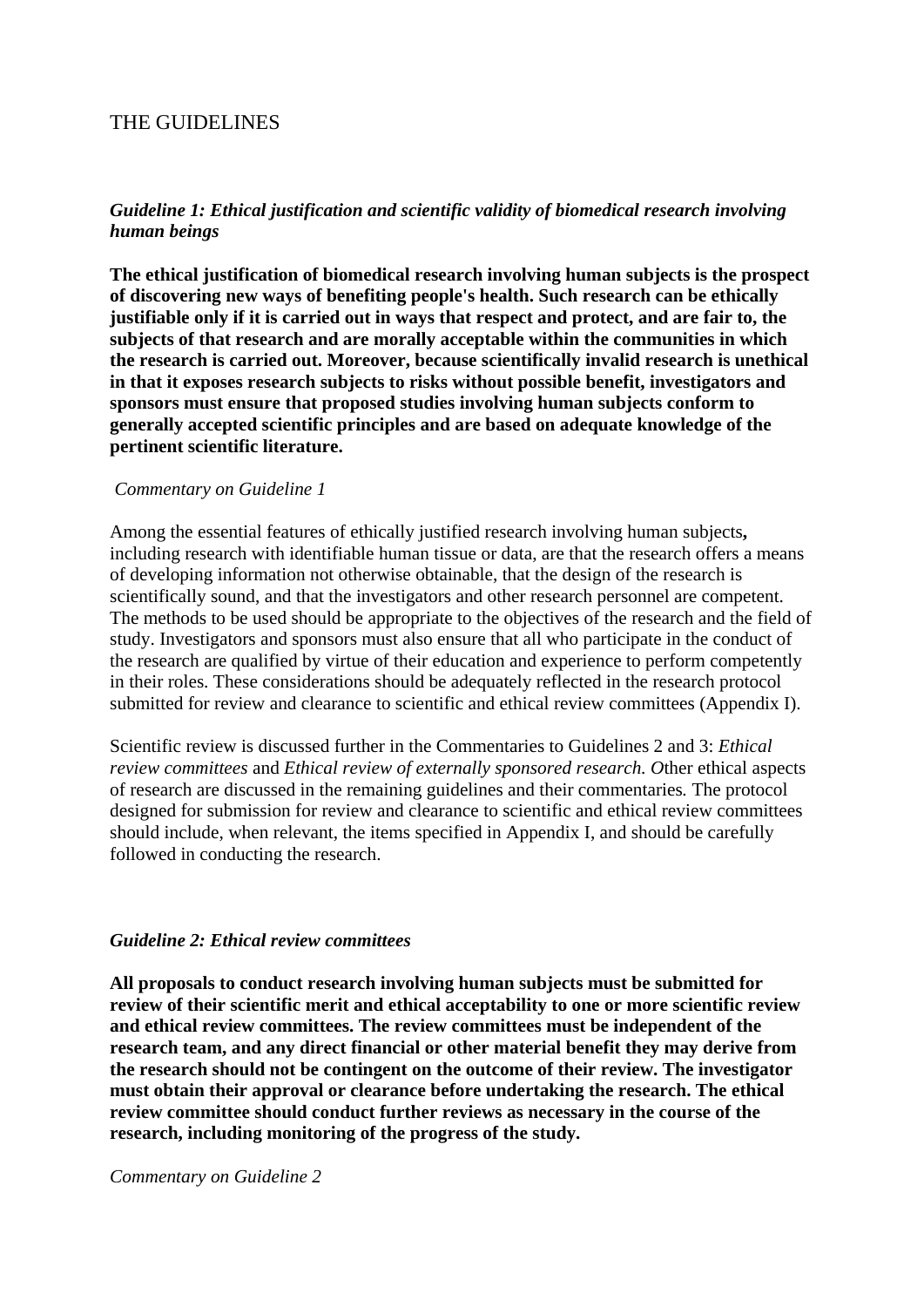Ethical review committees may function at the institutional, local, regional, or national level, and in some cases at the international level. The regulatory or other governmental authorities concerned should promote uniform standards across committees within a country, and, under all systems, sponsors of research and institutions in which the investigators are employed should allocate sufficient resources to the review process. Ethical review committees may receive money for the activity of reviewing protocols, but under no circumstances may payment be offered or accepted for a review committee`s approval or clearance of a protocol.

*Scientific review.* According to the Declaration of Helsinki (*Paragraph 11*), medical research involving humans must conform to generally accepted scientific principles, and be based on a thorough knowledge of the scientific literature, other relevant sources of information, and adequate laboratory and, where indicated, animal experimentation. Scientific review must consider, inter alia, the study design, including the provisions for avoiding or minimizing risk and for monitoring safety. Committees competent to review and approve scientific aspects of research proposals must be multidisciplinary**.**

*Ethical review.* The ethical review committee is responsible for safeguarding the rights, safety, and well-being of the research subjects. Scientific review and ethical review cannot be separated: scientifically unsound research involving humans as subjects is ipso facto unethical in that it may expose them to risk or inconvenience to no purpose; even if there is no risk of injury, wasting of subjects` and researchers` time in unproductive activities represents loss of a valuable resource. Normally, therefore, an ethical review committee considers both the scientific and the ethical aspects of proposed research. It must either carry out a proper scientific review or verify that a competent expert body has determined that the research is scientifically sound. Also, it considers provisions for monitoring of data and safety.

If the ethical review committee finds a research proposal scientifically sound, or verifies that a competent expert body has found it so, it should then consider whether any known or possible risks to the subjects are justified by the expected benefits, direct or indirect, and whether the proposed research methods will minimize harm and maximize benefit. (See Guideline 8: *Benefits and risks of study participation.)* If the proposal is sound and the balance of risks to anticipated benefits is reasonable, the committee should then determine whether the procedures proposed for obtaining informed consent are satisfactory and those proposed for the selection of subjects are equitable.

*Ethical review of emergency compassionate use of an investigational therapy.* In some countries, drug regulatory authorities require that the so-called compassionate or humanitarian use of an investigational treatment be reviewed by an ethical review committee as though it were research. Exceptionally, a physician may undertake the compassionate use of an investigational therapy before obtaining the approval or clearance of an ethical review committee, provided three criteria are met**:** a patient needs emergency treatment, there is some evidence of possible effectiveness of the investigational treatment, and there is no other treatment available that is known to be equally effective or superior. Informed consent should be obtained according to the legal requirements and cultural standards of the community in which the intervention is carried out. Within one week the physician must report to the ethical review committee the details of the case and the action taken, and an independent health-care professional must confirm in writing to the ethical review committee the treating physician's judgment that the use of the investigational intervention was justified according to the three specified criteria. (See also Guideline 13 Commentary section: *Other vulnerable groups.)*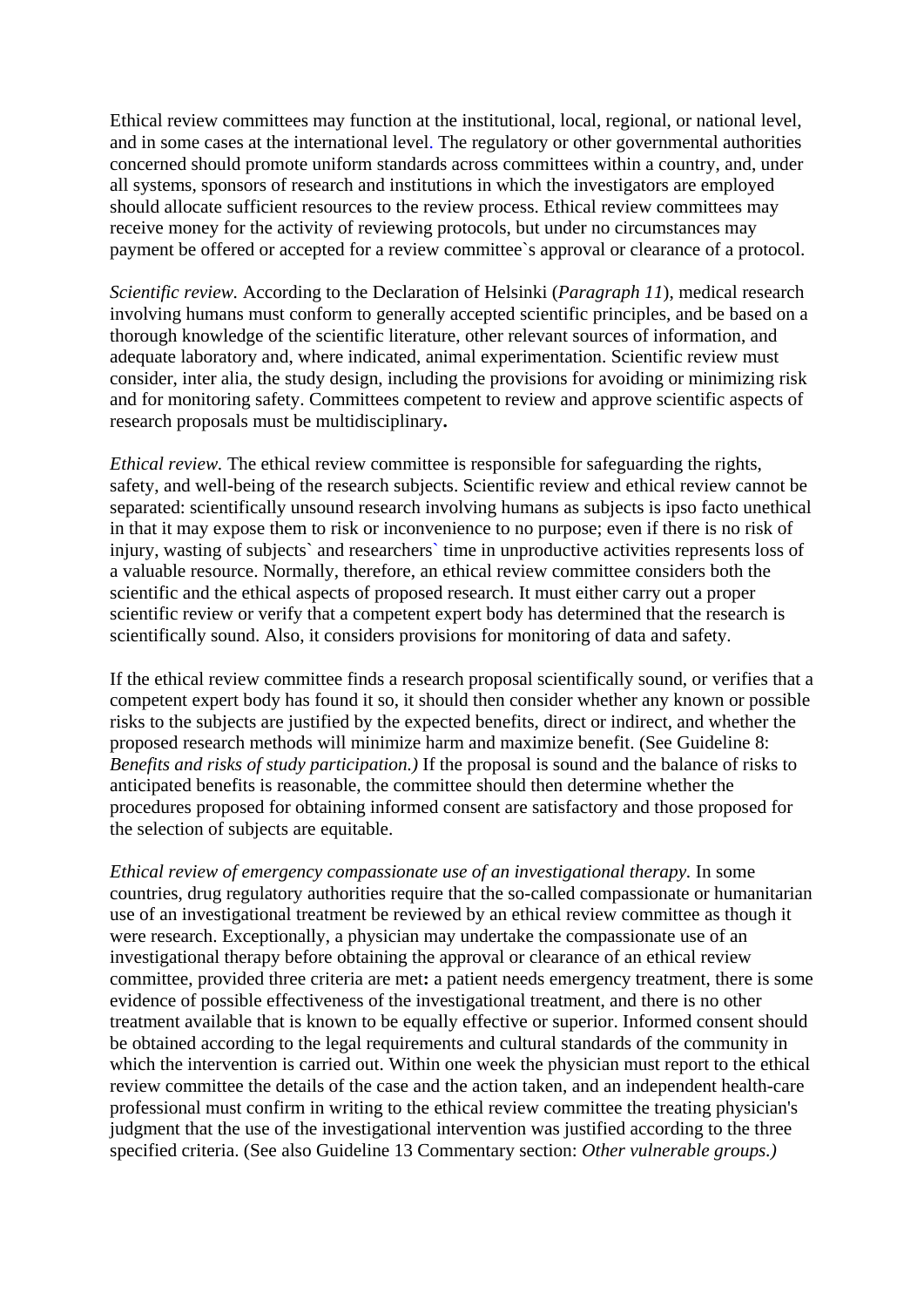*National (centralized) or local review.* Ethical review committees may be created under the aegis of national or local health administrations, national (or centralized) medical research councils or other nationally representative bodies. In a highly centralized administration a national, or centralized, review committee may be constituted for both the scientific and the ethical review of research protocols. In countries where medical research is not centrally administered, ethical review is more effectively and conveniently undertaken at a local or regional level. The authority of a local ethical review committee may be confined to a single institution or may extend to all institutions in which biomedical research is carried out within a defined geographical area. The basic responsibilities of ethical review committees are:

- to determine that all proposed interventions, particularly the administration of drugs and vaccines or the use of medical devices or procedures under development, are acceptably safe to be undertaken in humans or to verify that another competent expert body has done so;
- to determine that the proposed research is scientifically sound or to verify that another competent expert body has done so;
- to ensure that all other ethical concerns arising from a protocol are satisfactorily resolved both in principle and in practice;
- to consider the qualifications of the investigators, including education in the principles of research practice, and the conditions of the research site with a view to ensuring the safe conduct of the trial; and
- to keep records of decisions and to take measures to follow up on the conduct of ongoing research projects. o

*Committee membership.* National or local ethical review committees should be so composed as to be able to provide complete and adequate review of the research proposals submitted to them. It is generally presumed that their membership should include physicians, scientists and other professionals such as nurses, lawyers, ethicists and clergy, as well as lay persons qualified to represent the cultural and moral values of the community and to ensure that the rights of the research subjects will be respected. They should include both men and women. When uneducated or illiterate persons form the focus of a study they should also be considered for membership or invited to be represented and have their views expressed.

A number of members should be replaced periodically with the aim of blending the advantages of experience with those of fresh perspectives.

A national or local ethical review committee responsible for reviewing and approving proposals for externally sponsored research should have among its members or consultants persons who are thoroughly familiar with the customs and traditions of the population or community concerned and sensitive to issues of human dignity.

Committees that often review research proposals directed at specific diseases or impairments, such as HIV/AIDS or paraplegia, should invite or hear the views of individuals or bodies representing patients with such diseases or impairments. Similarly, for research involving such subjects as children, students, elderly persons or employees, committees should invite or hear the views of their representatives or advocates.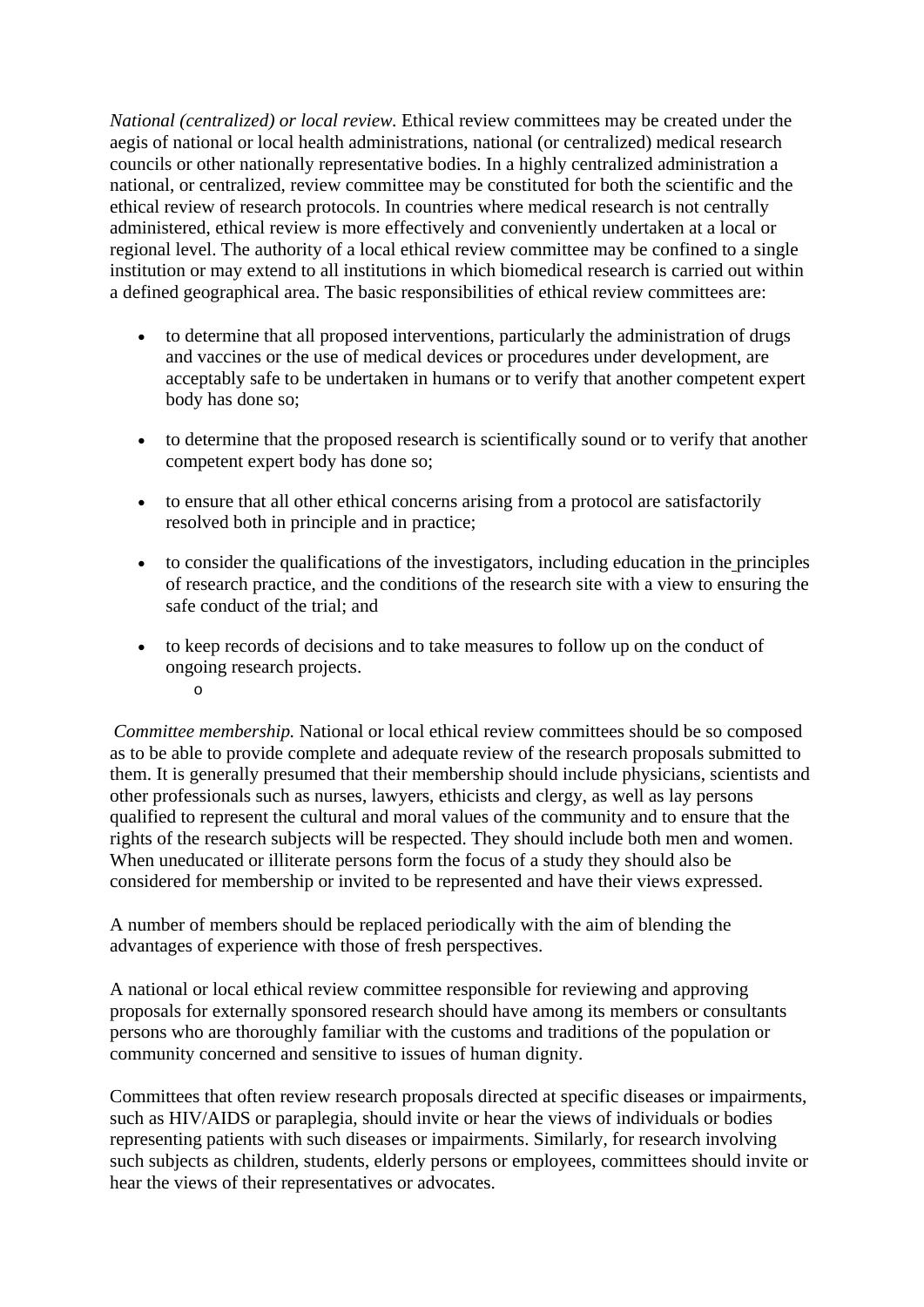To maintain the review committee's independence from the investigators and sponsors and to avoid conflict of interest, any member with a special or particular, direct or indirect, interest in a proposal should not take part in its assessment if that interest could subvert the member`s objective judgment. Members of ethical review committees should be held to the same standard of disclosure as scientific and medical research staff with regard to financial or other interests that could be construed as conflicts of interest. A practical way of avoiding such conflict of interest is for the committee to insist on a declaration of possible conflict of interest by any of its members. A member who makes such a declaration should then withdraw, if to do so is clearly the appropriate action to take, either at the member`s own discretion or at the request of the other members. Before withdrawing, the member should be permitted to offer comments on the protocol or to respond to questions of other members.

*Multi-centre research.* Some research projects are designed to be conducted in a number of centres in different communities or countries. Generally, to ensure that the results will be valid, the study must be conducted in an identical way at each centre. Such studies include clinical trials, research designed for the evaluation of health service programmes, and various kinds of epidemiological research. For such studies, local ethical or scientific review committees are not normally authorized to change doses of drugs, to change inclusion or exclusion criteria, or to make other similar modifications. They should be fully empowered to prevent a study that they believe to be unethical. Moreover, changes that local review committees believe are necessary to protect the research subjects should be documented and reported to the research institution or sponsor responsible for the whole research programme for consideration and due action, to ensure that all other subjects can be protected and that the research will be valid across sites.

To ensure the validity of multi-centre research, any change in the protocol should be made at every collaborating centre or institution, or, failing this, explicit inter-centre comparability procedures must be introduced; changes made at some but not all will defeat the purpose of multi-centre research. For some multi-centre studies, scientific and ethical review may be facilitated by agreement among centres to accept the conclusions of a single review committee; its members could include a representative of the ethical review committee at each of the centres at which the research is to be conducted, as well as individuals competent to conduct scientific review. In other circumstances, a centralized review may be complemented by local review relating to the local participating investigators and institutions. The central committee could review the study from a scientific and ethical standpoint, and the local committees could verify the practicability of the study in their communities, including the infrastructures, the state of training, and ethical considerations of local significance.

 In a large multi-centre trial, individual investigators will not have authority to act independently, with regard to data analysis or to preparation and publication of manuscripts, for instance. Such a trial usually has a set of committees which operate under the direction of a steering committee and are responsible for such functions and decisions. The function of the ethical review committee in such cases is to review the relevant plans with the aim of avoiding abuses.

*Sanctions.* Ethical review committees generally have no authority to impose sanctions on researchers who violate ethical standards in the conduct of research involving humans. They may, however, withdraw ethical approval of a research project if judged necessary*.* They should be required to monitor the implementation of an approved protocol and its progression, and to report to institutional or governmental authorities any serious or continuing non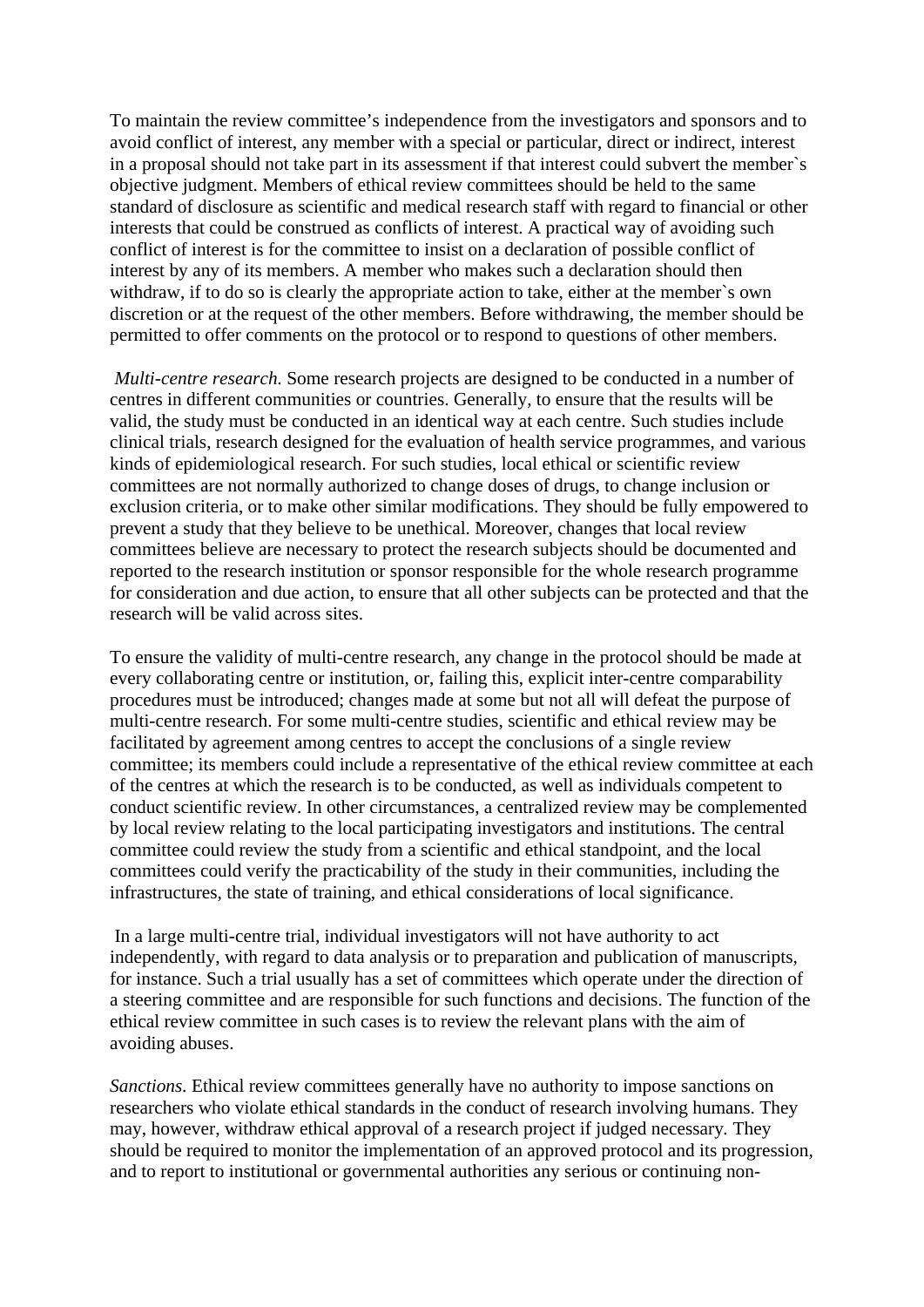compliance with ethical standards as they are reflected in protocols that they have approved or in the conduct of the studies. Failure to submit a protocol to the committee should be considered a clear and serious violation of ethical standards.

Sanctions imposed by governmental, institutional, professional or other authorities possessing disciplinary power should be employed as a last resort. Preferred methods of control include cultivation of an atmosphere of mutual trust, and education and support to promote in researchers and in sponsors the capacity for ethical conduct of research.

Should sanctions become necessary, they should be directed at the non-compliant researchers or sponsors. They may include fines or suspension of eligibility to receive research funding, to use investigational interventions, or to practise medicine. Unless there are persuasive reasons to do otherwise, editors should refuse to publish the results of research conducted unethically, and retract any articles that are subsequently found to contain falsified or fabricated data or to have been based on unethical research. Drug regulatory authorities should consider refusal to accept unethically obtained data submitted in support of an application for authorization to market a product. Such sanctions, however, may deprive of benefit not only the errant researcher or sponsor but also that segment of society intended to benefit from the research; such possible consequences merit careful consideration.

*Potential conflicts of interest related to project support.* Increasingly, biomedical studies receive funding from commercial firms. Such sponsors have good reasons to support research methods that are ethically and scientifically acceptable, but cases have arisen in which the conditions of funding could have introduced bias. It may happen that investigators have little or no input into trial design, limited access to the raw data, or limited participation in data interpretation, or that the results of a clinical trial may not be published if they are unfavourable to the sponsor's product. This risk of bias may also be associated with other sources of support, such as government or foundations. As the persons directly responsible for their work, investigators should not enter into agreements that interfere unduly with their access to the data or their ability to analyse the data independently, to prepare manuscripts, or to publish them. Investigators must also disclose potential or apparent conflicts of interest on their part to the ethical review committee or to other institutional committees designed to evaluate and manage such conflicts. Ethical review committees should therefore ensure that these conditions are met. See also *Multi-centre research*, above.

#### *Guideline 3: Ethical review of externally sponsored research*

**An external sponsoring organization and individual investigators should submit the research protocol for ethical and scientific review in the country of the sponsoring organization, and the ethical standards applied should be no less stringent than they would be for research carried out in that country. The health authorities of the host country, as well as a national or local ethical review committee, should ensure that the proposed research is responsive to the health needs and priorities of the host country and meets the requisite ethical standards.**

*Commentary on Guideline 3*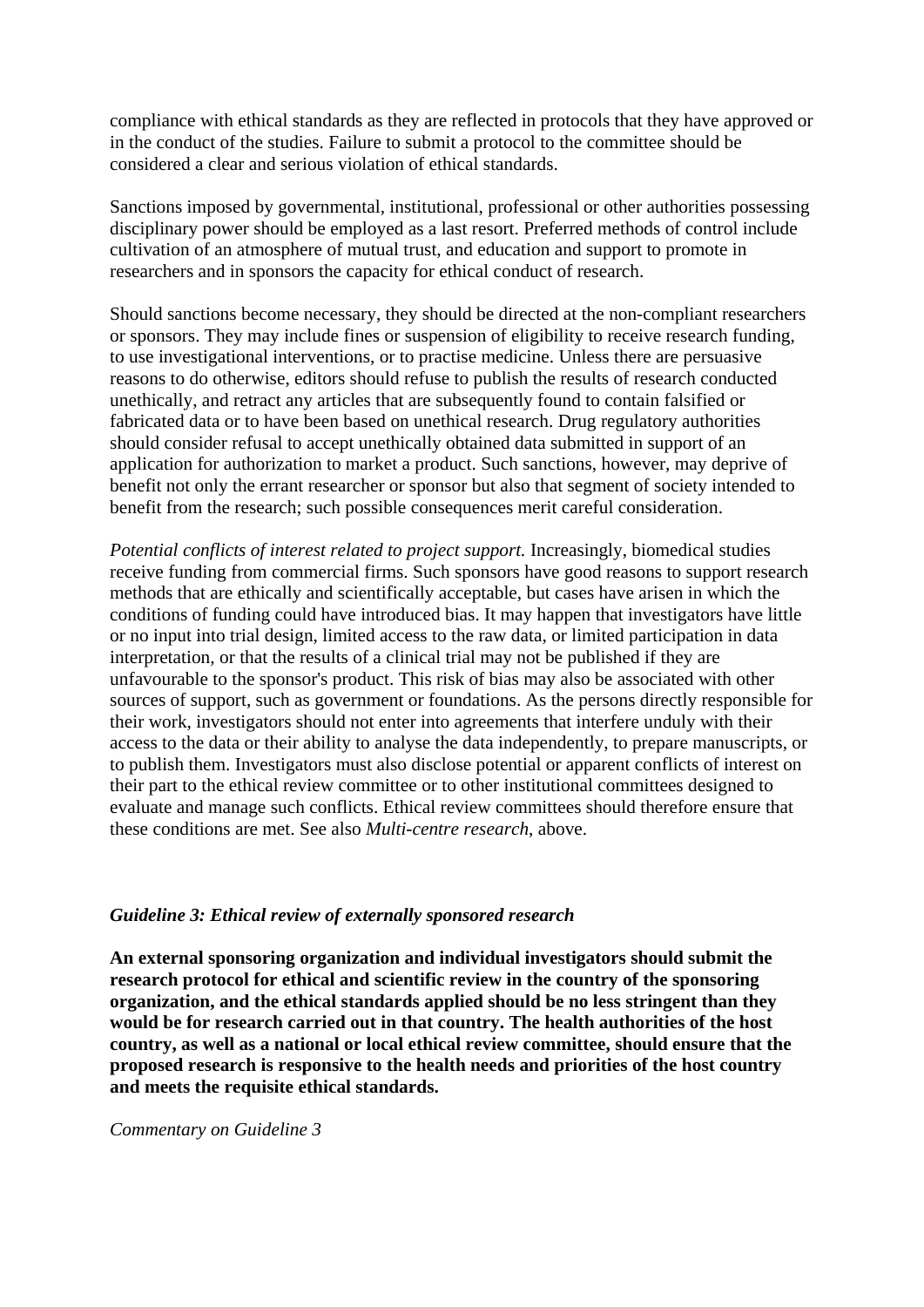*Definition.* The term *externally sponsored research* refers to research undertaken in a host country but sponsored, financed, and sometimes wholly or partly carried out by an external international or national organization or pharmaceutical company with the collaboration or agreement of the appropriate authorities, institutions and personnel of the host country.

*Ethical and scientific review.* Committees in both the country of the sponsor and the host country have responsibility for conducting both scientific and ethical review, as well as the authority to withhold approval of research proposals that fail to meet their scientific or ethical standards. As far as possible, there must be assurance that the review is independent and that there is no conflict of interest that might affect the judgement of members of the review committees in relation to any aspect of the research. When the external sponsor is an international organization, its review of the research protocol must be in accordance with its own independent ethical-review procedures and standards.

Committees in the external sponsoring country or international organization have a special responsibility to determine whether the scientific methods are sound and suitable to the aims of the research; whether the drugs, vaccines, devices or procedures to be studied meet adequate standards of safety; whether there is sound justification for conducting the research in the host country rather than in the country of the external sponsor or in another country; and whether the proposed research is in compliance with the ethical standards of the external sponsoring country or international organization.

Committees in the host country have a special responsibility to determine whether the objectives of the research are responsive to the health needs and priorities of that country. The ability to judge the ethical acceptability of various aspects of a research proposal requires a thorough understanding of a community's customs and traditions. The ethical review committee in the host country, therefore, must have as either members or consultants persons with such understanding; it will then be in a favourable position to determine the acceptability of the proposed means of obtaining informed consent and otherwise respecting the rights of prospective subjects as well as of the means proposed to protect the welfare of the research subjects. Such persons should be able, for example, to indicate suitable members of the community to serve as intermediaries between investigators and subjects, and to advise on whether material benefits or inducements may be regarded as appropriate in the light of a community's gift-exchange and other customs and traditions.

When a sponsor or investigator in one country proposes to carry out research in another, the ethical review committees in the two countries may, by agreement, undertake to review different aspects of the research protocol. In short, in respect of host countries either with developed capacity for independent ethical review or in which external sponsors and investigators are contributing substantially to such capacity, ethical review in the external, sponsoring country may be limited to ensuring compliance with broadly stated ethical standards. The ethical review committee in the host country can be expected to have greater competence for reviewing the detailed plans for compliance, in view of its better understanding of the cultural and moral values of the population in which it is proposed to conduct the research; it is also likely to be in a better position to monitor compliance in the course of a study. However, in respect of research in host countries with inadequate capacity for independent ethical review, full review by the ethical review committee in the external sponsoring country or international agency is necessary.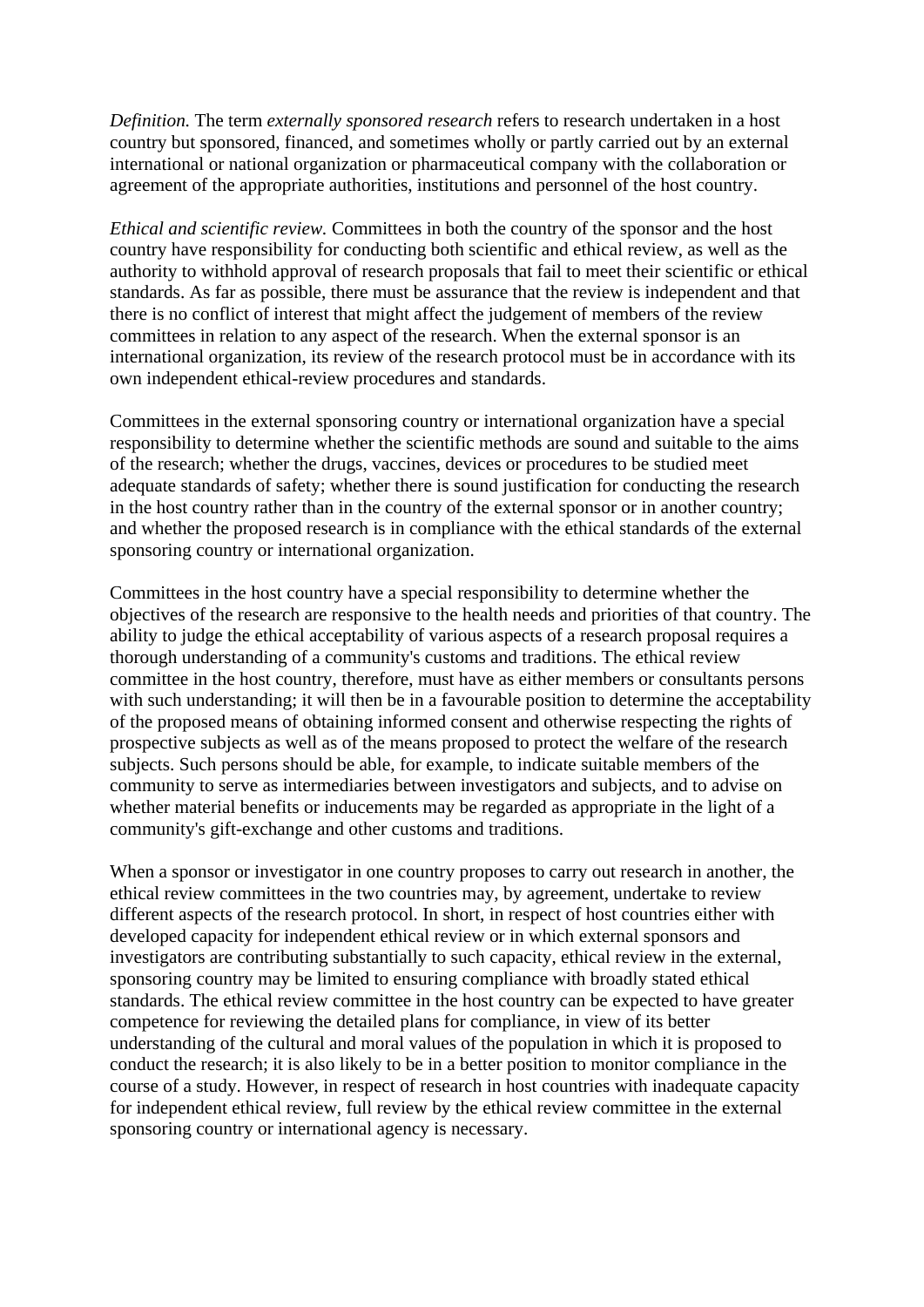#### *Guideline 4: Individual informed consent*

**For all biomedical research involving humans the investigator must obtain the voluntary informed consent of the prospective subject or, in the case of an individual who is not capable of giving informed consent, the permission of a legally authorized representative in accordance with applicable law. Waiver of informed consent is to be regarded as uncommon and exceptional, and must in all cases be approved by an ethical review committee.**

#### *Commentary on Guideline 4*

*General considerations.* Informed consent is a decision to participate in research, taken by a competent individual who has received the necessary information; who has adequately understood the information; and who, after considering the information, has arrived at a decision without having been subjected to coercion, undue influence or inducement, or intimidation.

Informed consent is based on the principle that competent individuals are entitled to choose freely whether to participate in research. Informed consent protects the individual's freedom of choice and respects the individual's autonomy. As an additional safeguard, it must always be complemented by independent ethical review of research proposals. This safeguard of independent review is particularly important as many individuals are limited in their capacity to give adequate informed consent; they include young children, adults with severe mental or behavioural disorders, and persons who are unfamiliar with medical concepts and technology (See Guidelines 13, 14, 15).

*Process.* Obtaining informed consent is a process that is begun when initial contact is made with a prospective subject and continues throughout the course of the study. By informing the prospective subjects**,** by repetition and explanation, by answering their questions as they arise, and by ensuring that each individual understands each procedure, investigators elicit their informed consent and in so doing manifest respect for their dignity and autonomy. Each individual must be given as much time as is needed to reach a decision, including time for consultation with family members or others. Adequate time and resources should be set aside for informed-consent procedures.

*Language.* Informing the individual subject must not be simply a ritual recitation of the contents of a written document. Rather, the investigator must convey the information, whether orally or in writing, in language that suits the individual's level of understanding. The investigator must bear in mind that the prospective subject`s ability to understand the information necessary to give informed consent depends on that individual's maturity, intelligence, education and belief system. It depends also on the investigator's ability and willingness to communicate with patience and sensitivity.

*Comprehension.* The investigator must then ensure that the prospective subject has adequately understood the information. The investigator should give each one full opportunity to ask questions and should answer them honestly, promptly and completely. In some instances the investigator may administer an oral or a written test or otherwise determine whether the information has been adequately understood.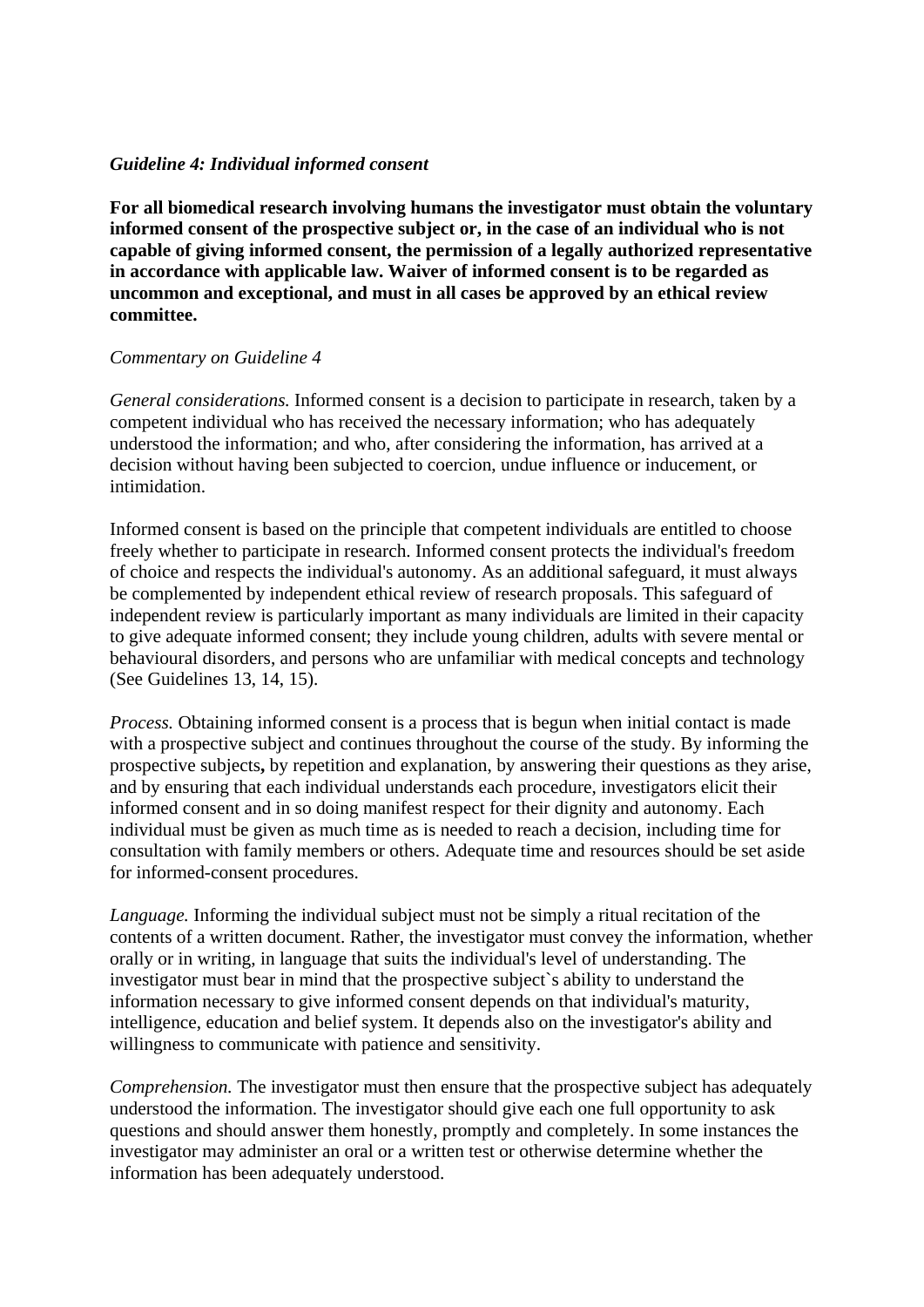*Documentation of consent.* Consent may be indicated in a number of ways. The subject may imply consent by voluntary actions, express consent orally, or sign a consent form. As a general rule, the subject should sign a consent form, or, in the case of incompetence, a legal guardian or other duly authorized representative should do so. The ethical review committee may approve waiver of the requirement of a signed consent form if the research carries no more than minimal risk – that is, risk that is no more likely and not greater than that attached to routine medical or psychological examination – and if the procedures to be used are only those for which signed consent forms are not customarily required outside the research context. Such waivers may also be approved when existence of a signed consent form would be an unjustified threat to the subject's confidentiality. In some cases, particularly when the information is complicated, it is advisable to give subjects information sheets to retain; these may resemble consent forms in all respects except that subjects are not required to sign them. Their wording should be cleared by the ethical review committee. When consent has been obtained orally, investigators are responsible for providing documentation or proof of consent.

*Waiver of the consent requirement.* Investigators should never initiate research involving human subjects without obtaining each subject's informed consent, unless they have received explicit approval to do so from an ethical review committee. However, when the research design involves no more than minimal risk and a requirement of individual informed consent would make the conduct of the research impracticable (for example, where the research involves only excerpting data from subjects' records), the ethical review committee may waive some or all of the elements of informed consent.

*Renewing consent.* When material changes occur in the conditions or the procedures of a study, and also periodically in long-term studies, the investigator should once again seek informed consent from the subjects. For example, new information may have come to light, either from the study or from other sources, about the risks or benefits of products being tested or about alternatives to them. Subjects should be given such information promptly. In many clinical trials, results are not disclosed to subjects and investigators until the study is concluded. This is ethically acceptable if an ethical review committee has approved their nondisclosure.

*Cultural considerations*. In some cultures an investigator may enter a community to conduct research or approach prospective subjects for their individual consent only after obtaining permission from a community leader, a council of elders, or another designated authority. Such customs must be respected. In no case, however, may the permission of a community leader or other authority substitute for individual informed consent. In some populations the use of a number of local languages may complicate the communication of information to potential subjects and the ability of an investigator to ensure that they truly understand it. Many people in all cultures are unfamiliar with, or do not readily understand, scientific concepts such as those of placebo or randomization. Sponsors and investigators should develop culturally appropriate ways to communicate information that is necessary for adherence to the standard required in the informed consent process. Also, they should describe and justify in the research protocol the procedure they plan to use in communicating information to subjects. For collaborative research in developing countries the research project should, if necessary, include the provision of resources to ensure that informed consent can indeed be obtained legitimately within different linguistic and cultural settings.

*Consent to use for research purposes biological materials (including genetic material) from subjects in clinical trials.* Consent forms for the research protocol should include a separate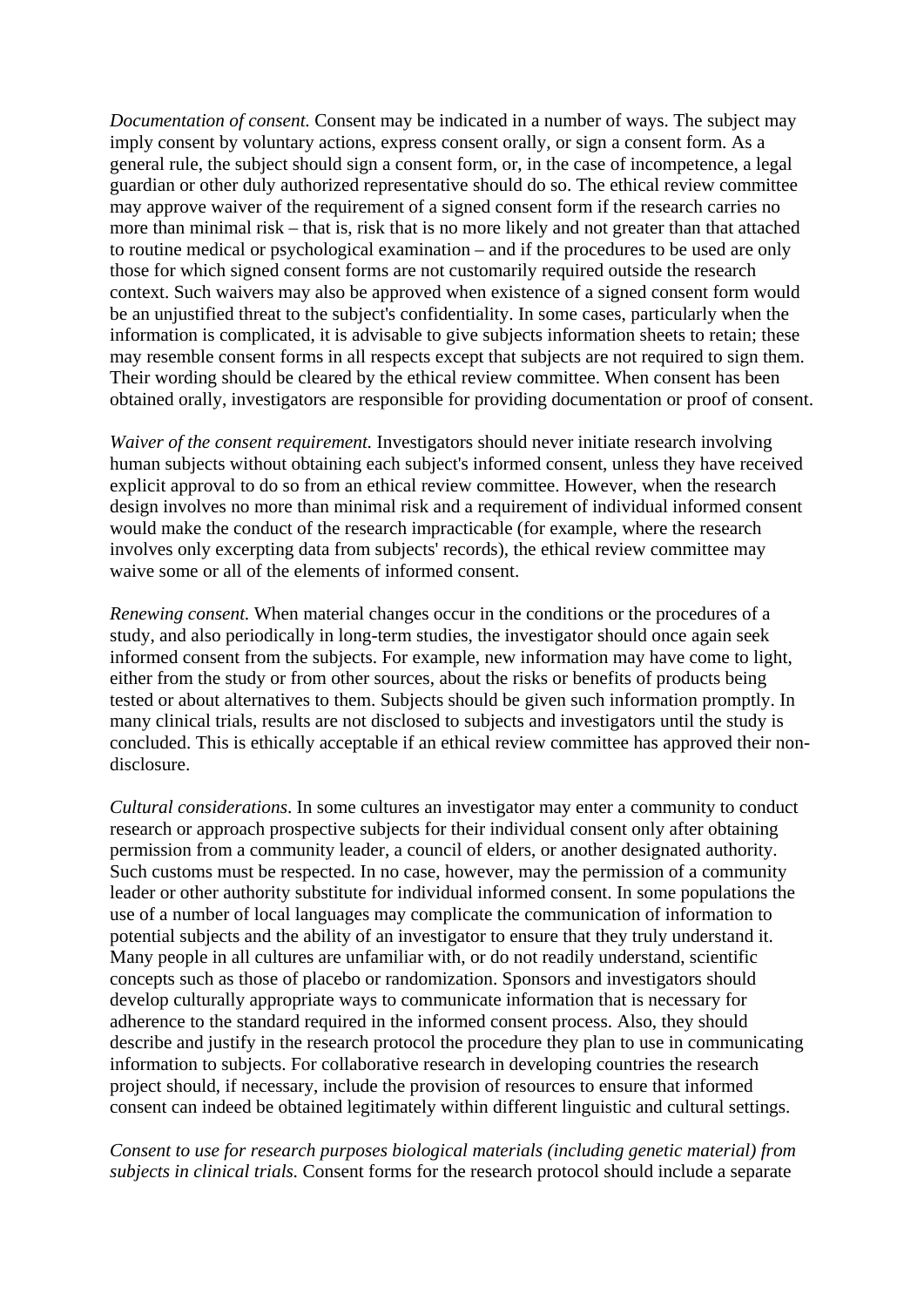section for clinical-trial subjects who are requested to provide their consent for the use of their biological specimens for research. Separate consent may be appropriate in some cases (e.g., if investigators are requesting permission to conduct basic research which is not a necessary part of the clinical trial), but not in others (e.g., the clinical trial requires the use of subjects' biological materials).

*Use of medical records and biological specimens.* Medical records and biological specimens taken in the course of clinical care may be used for research without the consent of the patients/subjects only if an ethical review committee has determined that the research poses minimal risk, that the rights or interests of the patients will not be violated, that their privacy and confidentiality or anonymity are assured, and that the research is designed to answer an important question and would be impracticable if the requirement for informed consent were to be imposed. Patients have a right to know that their records or specimens may be used for research. Refusal or reluctance of individuals to agree to participate would not be evidence of impracticability sufficient to warrant waiving informed consent. Records and specimens of individuals who have specifically rejected such uses in the past may be used only in the case of public health emergencies**.** (See Guideline 18 Commentary, *Confidentiality between physician and patient)*

*Secondary use of research records or biological specimens.* Investigators may want to use records or biological specimens that another investigator has used or collected for use, in another institution in the same or another country. This raises the issue of whether the records or specimens contain personal identifiers, or can be linked to such identifiers, and by whom. (See also Guideline 18: *Safeguarding confidentiality*) If informed consent or permission was required to authorize the original collection or use of such records or specimens for research purposes, secondary uses are generally constrained by the conditions specified in the original consent. Consequently, it is essential that the original consent process anticipate, to the extent that this is feasible, any foreseeable plans for future use of the records or specimens for research. Thus, in the original process of seeking informed consent a member of the research team should discuss with, and, when indicated, request the permission of, prospective subjects as to: i) whether there will or could be any secondary use and, if so, whether such secondary use will be limited with regard to the type of study that may be performed on such materials; ii) the conditions under which investigators will be required to contact the research subjects for additional authorization for secondary use; iii) the investigators' plans, if any, to destroy or to strip of personal identifiers the records or specimens; and iv) the rights of subjects to request destruction or anonymization of biological specimens or of records or parts of records that they might consider particularly sensitive, such as photographs, videotapes or audiotapes.

(See also Guidelines 5: *Obtaining informed consent: Essential information for prospective research subjects;* 6: *Obtaining informed consent: Obligations of sponsors and investigators;*  and 7: *Inducement to participate.)*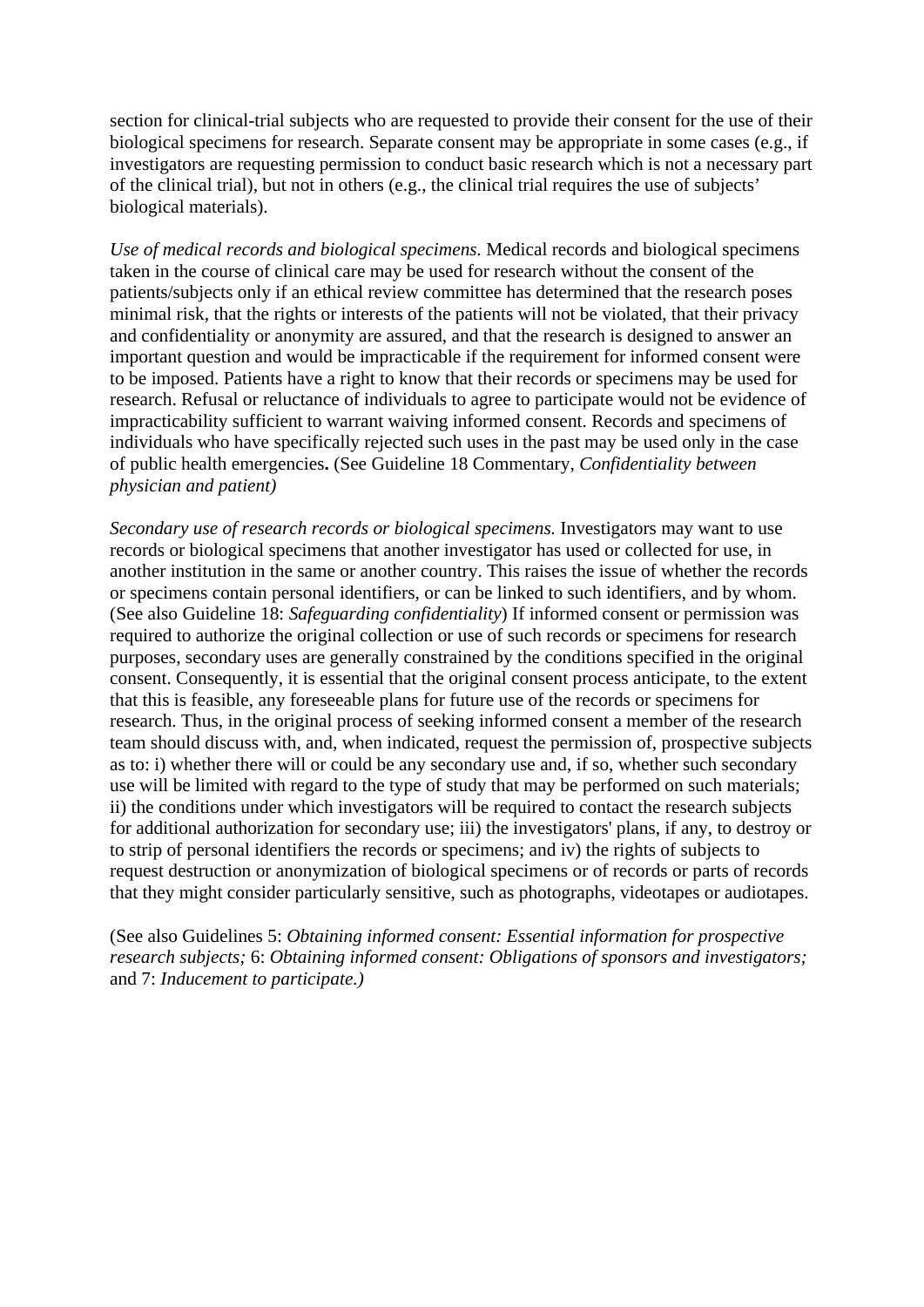# *Guideline 5: Obtaining informed consent: Essential information for prospective research subjects*

**Before requesting an individual's consent to participate in research, the investigator must provide the following information, in language or another form of communication that the individual can understand:**

- 1. **that the individual is invited to participate in research, the reasons for considering the individual suitable for the research, and that participation is voluntary;**
- 2. **that the individual is free to refuse to participate and will be free to withdraw from the research at any time without penalty or loss of benefits to which he or she would otherwise be entitled;**
- 3. **the purpose of the research, the procedures to be carried out by the investigator and the subject, and an explanation of how the research differs from routine medical care;**
- 4. **for controlled trials, an explanation of features of the research design (e.g., randomization, double-blinding), and that the subject will not be told of the assigned treatment until the study has been completed and the blind has been broken;**
- 5. **the expected duration of the individual's participation (including number and duration of visits to the research centre and the total time involved) and the possibility of early termination of the trial or of the individual's participation in it;**
- 6. **whether money or other forms of material goods will be provided in return for the individual's participation and, if so, the kind and amount;**
- 7. **that, after the completion of the study, subjects will be informed of the findings of the research in general, and individual subjects will be informed of any finding that relates to their particular health status;**
- 8. **that subjects have the right of access to their data on demand, even if these data lack immediate clinical utility (unless the ethical review committee has approved temporary or permanent non-disclosure of data, in which case the subject should be informed of, and given, the reasons for such non-disclosure);**
- 9. **any foreseeable risks, pain or discomfort, or inconvenience to the individual (or others) associated with participation in the research, including risks to the health or well-being of a subject's spouse or partner;**
- 10. **the direct benefits, if any, expected to result to subjects from participating in the research**
- 11. **the expected benefits of the research to the community or to society at large, or contributions to scientific knowledge;**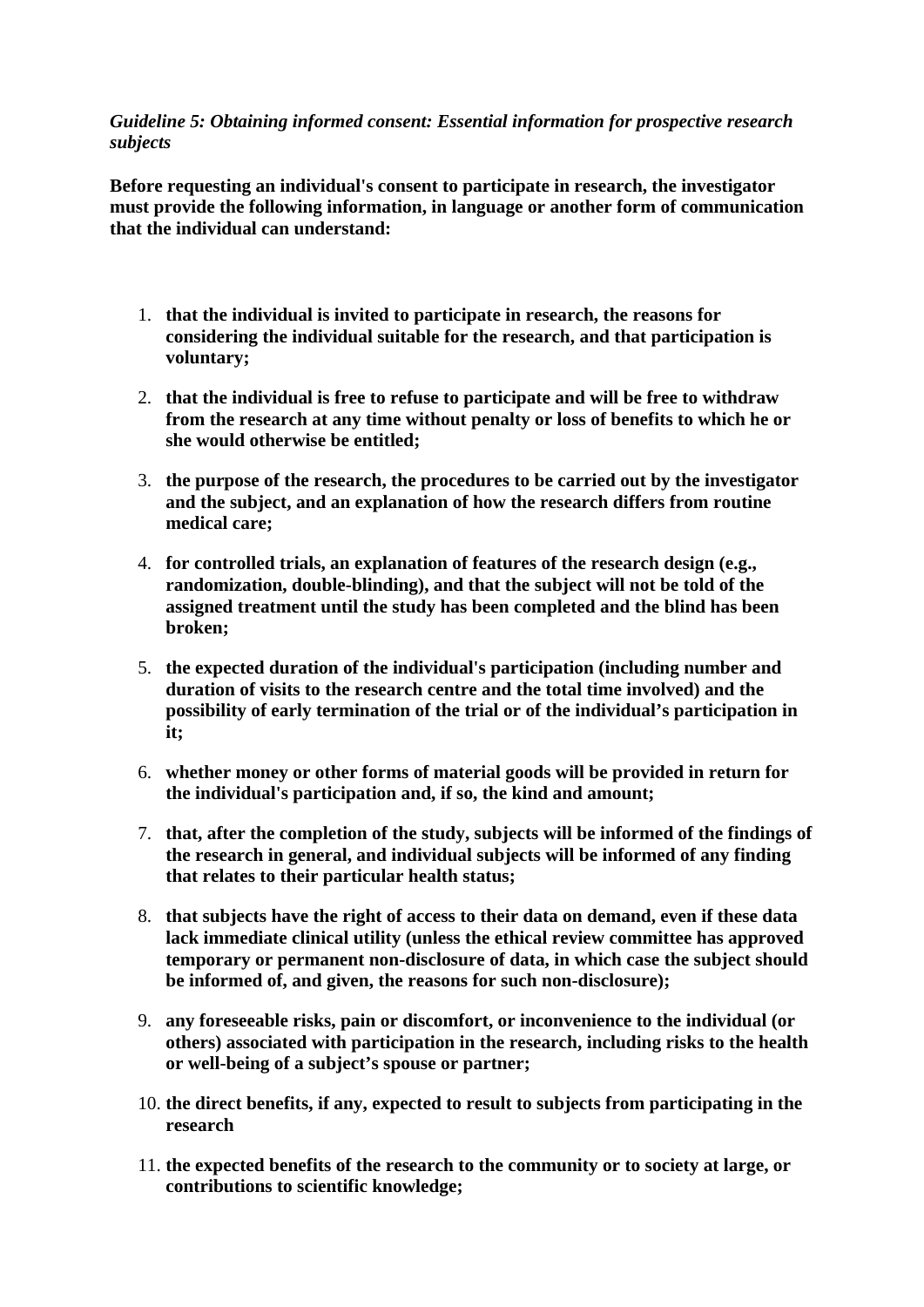- 12. **whether, when and how any products or interventions proven by the research to be safe and effective will be made available to subjects after they have completed their participation in the research, and whether they will be expected to pay for them;**
- 13. **any currently available alternative interventions or courses of treatment;**
- 14. **the provisions that will be made to ensure respect for the privacy of subjects and for the confidentiality of records in which subjects are identified;**
- 15. **the limits, legal or other, to the investigators' ability to safeguard confidentiality, and the possible consequences of breaches of confidentiality;**
- 16. **policy with regard to the use of results of genetic tests and familial genetic information, and the precautions in place to prevent disclosure of the results of a subject's genetic tests to immediate family relatives or to others (e.g., insurance companies or employers) without the consent of the subject;**
- 17. **the sponsors of the research, the institutional affiliation of the investigators, and the nature and sources of funding for the research;**
- 18. **the possible research uses, direct or secondary, of the subject`s medical records and of biological specimens taken in the course of clinical care (See also Guidelines 4 and 18 Commentaries);**
- 19. **whether it is planned that biological specimens collected in the research will be destroyed at its conclusion, and, if not, details about their storage (where, how, for how long, and final disposition) and possible future use, and that subjects have the right to decide about such future use, to refuse storage, and to have the material destroyed (See Guideline 4 Commentary);**
- 20. **whether commercial products may be developed from biological specimens, and whether the participant will receive monetary or other benefits from the development of such products;**
- 21. **whether the investigator is serving only as an investigator or as both investigator and the subject`s physician;**
- 22. **the extent of the investigator's responsibility to provide medical services to the participant;**
- 23. **that treatment will be provided free of charge for specified types of researchrelated injury or for complications associated with the research, the nature and duration of such care, the name of the organization or individual that will provide the treatment, and whether there is any uncertainty regarding funding of such treatment.**
- 24. **in what way, and by what organization, the subject or the subject`s family or dependants will be compensated for disability or death resulting from such injury (or, when indicated, that there are no plans to provide such compensation);**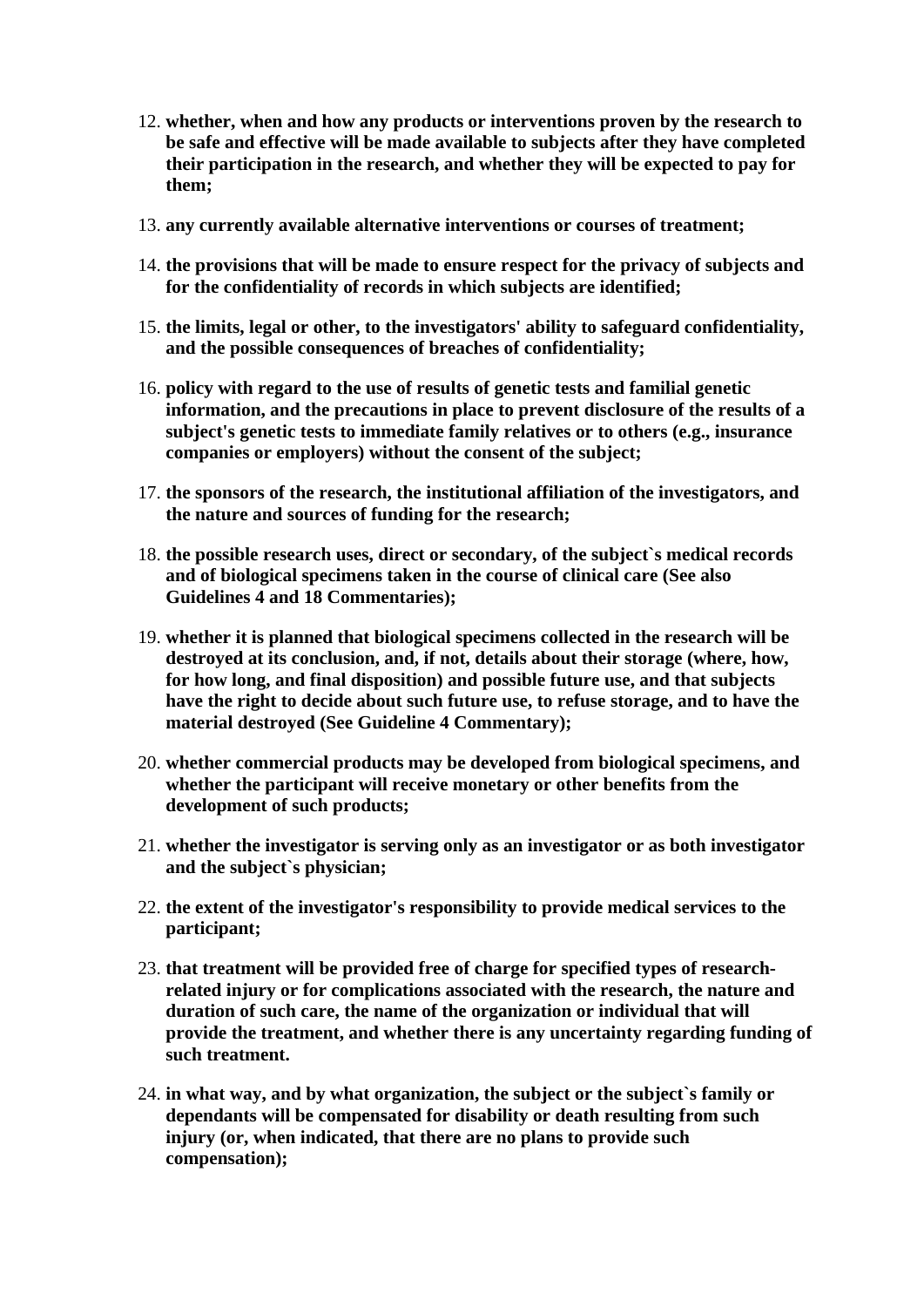- 25. **whether or not, in the country in which the prospective subject is invited to participate in research, the right to compensation is legally guaranteed;**
- 26. **that an ethical review committee has approved or cleared the research protocol.**

#### *Guideline 6: Obtaining informed consent: Obligations of sponsors and investigators*

#### **Sponsors and investigators have a duty to:**

- **refrain from unjustified deception, undue influence, or intimidation;**
- **seek consent only after ascertaining that the prospective subject has adequate understanding of the relevant facts and of the consequences of participation and has had sufficient opportunity to consider whether to participate;**
- **as a general rule, obtain from each prospective subject a signed form as evidence of informed consent – investigators should justify any exceptions to this general rule and obtain the approval of the ethical review committee (See Guideline 4 Commentary,** *Documentation of consent***);**
- **renew the informed consent of each subject if there are significant changes in the conditions or procedures of the research or if new information becomes available that could affect the willingness of subjects to continue to participate; and,**
- **renew the informed consent of each subject in long-term studies at predetermined intervals, even if there are no changes in the design or objectives of the research.**

#### *Commentary on Guideline 6*

The investigator is responsible for ensuring the adequacy of informed consent from each subject. The person obtaining informed consent should be knowledgeable about the research and capable of answering questions from prospective subjects. Investigators in charge of the study must make themselves available to answer questions at the request of subjects. Any restrictions on the subject`s opportunity to ask questions and receive answers before or during the research undermines the validity of the informed consent.

In some types of research, potential subjects should receive counselling about risks of acquiring a disease unless they take precautions. This is especially true of HIV/AIDS vaccine research (UNAIDS Guidance Document *Ethical Considerations in HIV Preventive Vaccine Research, Guidance Point 14).*

*Withholding information and deception.* Sometimes, to ensure the validity of research, investigators withhold certain information in the consent process. In biomedical research, this typically takes the form of withholding information about the purpose of specific procedures. For example, subjects in clinical trials are often not told the purpose of tests performed to monitor their compliance with the protocol, since if they knew their compliance was being monitored they might modify their behaviour and hence invalidate results. In most such cases, the prospective subjects are asked to consent to remain uninformed of the purpose of some procedures until the research is completed; after the conclusion of the study they are given the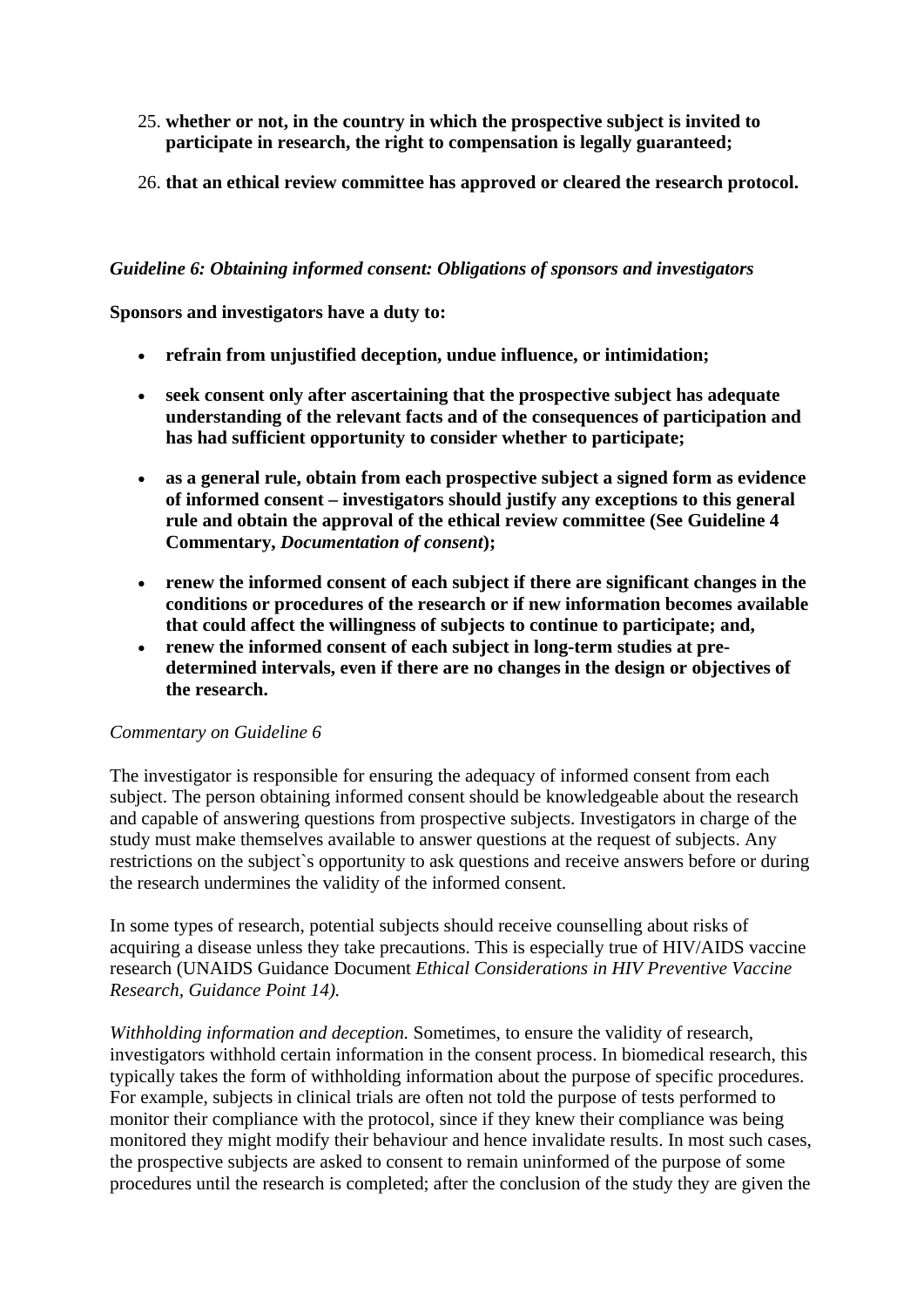omitted information. In other cases, because a request for permission to withhold some information would jeopardize the validity of the research, subjects are not told that some information has been withheld until the research has been completed. Any such procedure must receive the explicit approval of the ethical review committee.

Active deception of subjects is considerably more controversial than simply withholding certain information. Lying to subjects is a tactic not commonly employed in biomedical research. Social and behavioural scientists, however, sometimes deliberately misinform subjects to study their attitudes and behaviour. For example, scientists have pretended to be patients to study the behaviour of health-care professionals and patients in their natural settings.

Some people maintain that active deception is never permissible. Others would permit it in certain circumstances. Deception is not permissible, however, in cases in which the deception itself would disguise the possibility of the subject being exposed to more than minimal risk. When deception is deemed indispensable to the methods of a study the investigators must demonstrate to an ethical review committee that no other research method would suffice; that significant advances could result from the research; and that nothing has been withheld that, if divulged, would cause a reasonable person to refuse to participate. The ethical review committee should determine the consequences for the subject of being deceived, and whether and how deceived subjects should be informed of the deception upon completion of the research. Such informing, commonly called "debriefing", ordinarily entails explaining the reasons for the deception. A subject who disapproves of having been deceived should be offered an opportunity to refuse to allow the investigator to use information thus obtained. Investigators and ethical review committees should be aware that deceiving research subjects may wrong them as well as harm them; subjects may resent not having been informed when they learn that they have participated in a study under false pretences. In some studies there may be justification for deceiving persons other than the subjects by either withholding or disguising elements of information. Such tactics are often proposed, for example, for studies of the abuse of spouses or children. An ethical review committee must review and approve all proposals to deceive persons other than the subjects. Subjects are entitled to prompt and honest answers to their questions; the ethical review committee must determine for each study whether others who are to be deceived are similarly entitled.

*Intimidation and undue influence.* Intimidation in any form invalidates informed consent. Prospective subjects who are patients often depend for medical care upon the physician/investigator, who consequently has a certain credibility in their eyes, and whose influence over them may be considerable, particularly if the study protocol has a therapeutic component**.** They may fear, for example, that refusal to participate would damage the therapeutic relationship or result in the withholding of health services. The physician/investigator must assure them that their decision on whether to participate will not affect the therapeutic relationship or other benefits to which they are entitled. In this situation the ethical review committee should consider whether a neutral third party should seek informed consent.

The prospective subject must not be exposed to undue influence. The borderline between justifiable persuasion and undue influence is imprecise, however. The researcher should give no unjustifiable assurances about the benefits, risks or inconveniences of the research, for example, or induce a close relative or a community leader to influence a prospective subject's decision. (See also Guideline 4: *Individual informed consent.)*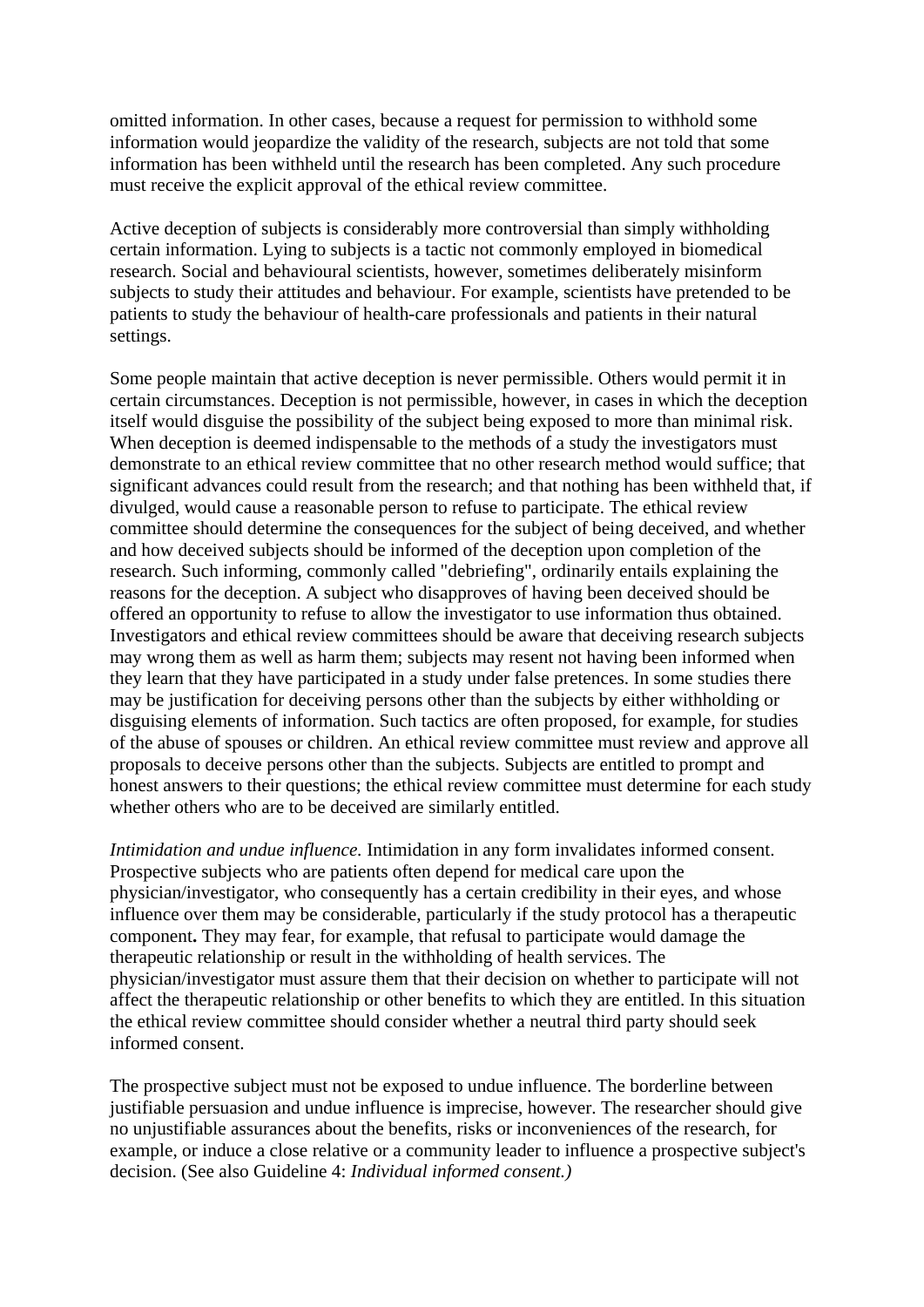*Risks.* Investigators should be completely objective in discussing the details of the experimental intervention, the pain and discomfort that it may entail, and known risks and possible hazards. In complex research projects it may be neither feasible nor desirable to inform prospective participants fully about every possible risk. They must, however, be informed of all risks that a 'reasonable person' would consider material to making a decision about whether to participate, including risks to a spouse or partner associated with trials of, for example, psychotropic or genital-tract medicaments. (See also Guideline 8 Commentary, *Risks to groups of persons.*)

*Exception to the requirement for informed consent in studies of emergency situations in which the researcher anticipates that many subjects will be unable to consent.* Research protocols are sometimes designed to address conditions occurring suddenly and rendering the patients/subjects incapable of giving informed consent. Examples are head trauma, cardiopulmonary arrest and stroke. The investigation cannot be done with patients who can give informed consent in time and there may not be time to locate a person having the authority to give permission. In such circumstances it is often necessary to proceed with the research interventions very soon after the onset of the condition in order to evaluate an investigational treatment or develop the desired knowledge. As this class of emergency exception can be anticipated, the researcher must secure the review and approval of an ethical review committee before initiating the study. If possible, an attempt should be made to identify a population that is likely to develop the condition to be studied. This can be done readily, for example, if the condition is one that recurs periodically in individuals; examples include grand mal seizures and alcohol binges. In such cases, prospective subjects should be contacted while fully capable of informed consent, and invited to consent to their involvement as research subjects during future periods of incapacitation. If they are patients of an independent physician who is also the physician-researcher, the physician should likewise seek their consent while they are fully capable of informed consent. In all cases in which approved research has begun without prior consent of patients/subjects incapable of giving informed consent because of suddenly occurring conditions, they should be given all relevant information as soon as they are in a state to receive it, and their consent to continued participation should be obtained as soon as is reasonably possible**.**

Before proceeding without prior informed consent, the investigator must make reasonable efforts to locate an individual who has the authority to give permission on behalf of an incapacitated patient. If such a person can be located and refuses to give permission, the patient may not be enrolled as a subject**.** The risks of all interventions and procedures will be justified as required by Guideline 9 (*Special limitations on risks when research involves individuals who are not capable of giving consent).* The researcher and the ethical review committee should agree to a maximum time of involvement of an individual without obtaining either the individual's informed consent or authorization according to the applicable legal system if the person is not able to give consent. If by that time the researcher has not obtained either consent or permission – owing either to a failure to contact a representative or to a refusal of either the patient or the person or body authorized to give permission – the participation of the patient as a subject must be discontinued. The patient or the person or body providing authorization should be offered an opportunity to forbid the use of data derived from participation of the patient as a subject without consent or permission.

Where appropriate, plans to conduct emergency research without prior consent of the subjects should be publicized within the community in which it will be carried out. In the design and conduct of the research, the ethical review committee, the investigators and the sponsors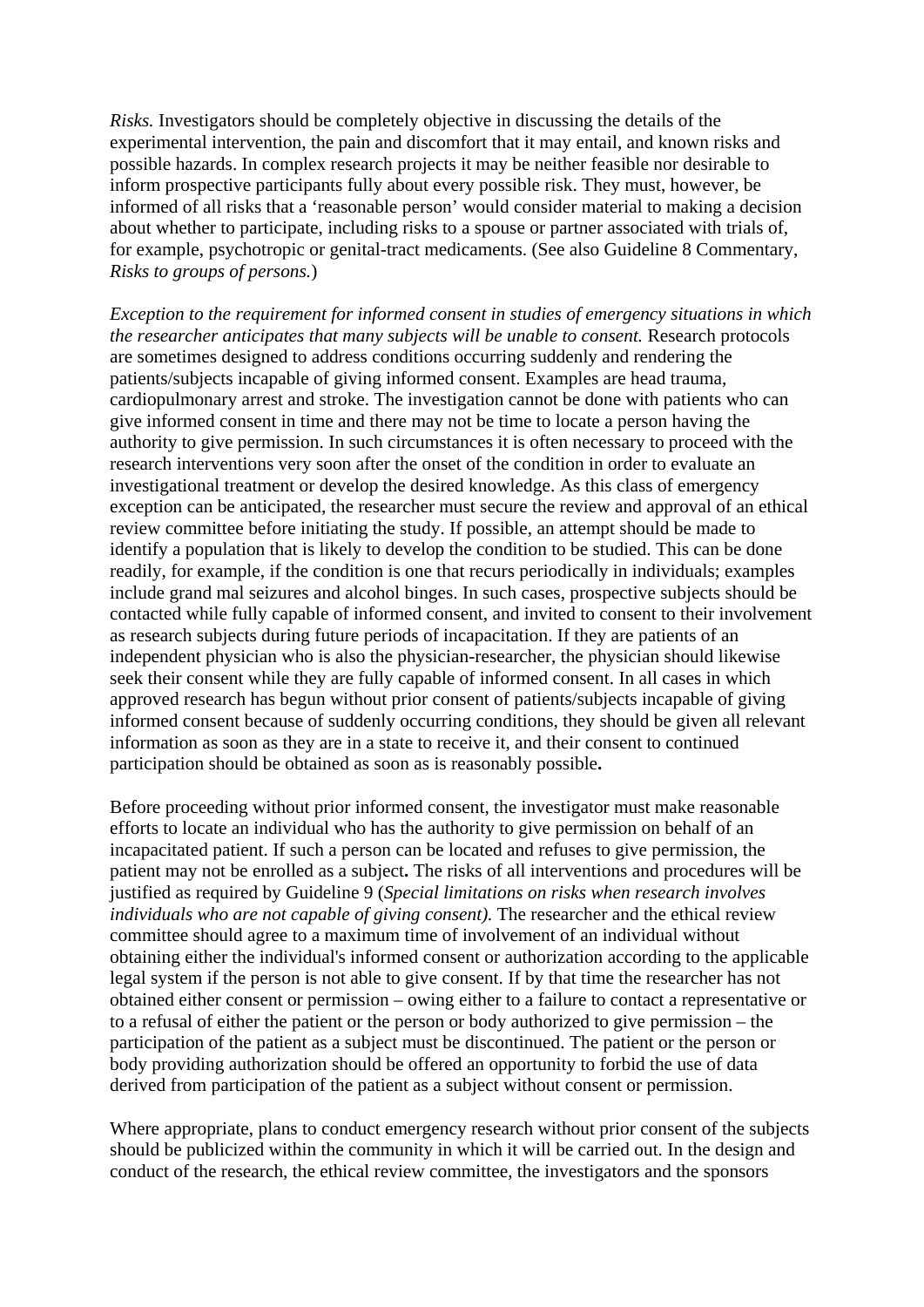should be responsive to the concerns of the community. If there is cause for concern about the acceptability of the research in the community, there should be a formal consultation with representatives designated by the community. The research should not be carried out if it does not have substantial support in the community concerned. (See Guideline 8 Commentary, *Risks to groups of persons*.)

*Exception to the requirement of informed consent for inclusion in clinical trials of persons rendered incapable of informed consent by an acute condition.* Certain patients with an acute condition that renders them incapable of giving informed consent may be eligible for inclusion in a clinical trial in which the majority of prospective subjects will be capable of informed consent. Such a trial would relate to a new treatment for an acute condition such as sepsis, stroke or myocardial infarction. The investigational treatment would hold out the prospect of direct benefit and would be justified accordingly, though the investigation might involve certain procedures or interventions that were not of direct benefit but carried no more than minimal risk; an example would be the process of randomization or the collection of additional blood for research purposes. For such cases the initial protocol submitted for approval to the ethical review committee should anticipate that some patients may be incapable of consent, and should propose for such patients a form of proxy consent, such as permission of the responsible relative. When the ethical review committee has approved or cleared such a protocol, an investigator may seek the permission of the responsible relative and enrol such a patient.

#### *Guideline 7: Inducement to participate*

**Subjects may be reimbursed for lost earnings, travel costs and other expenses incurred in taking part in a study; they may also receive free medical services. Subjects, particularly those who receive no direct benefit from research, may also be paid or otherwise compensated for inconvenience and time spent. The payments should not be so large, however, or the medical services so extensive as to induce prospective subjects to consent to participate in the research against their better judgment ("undue inducement"). All payments, reimbursements and medical services provided to research subjects must have been approved by an ethical review committee.**

#### *Commentary on Guideline 7*

*Acceptable recompense.* Research subjects may be reimbursed for their transport and other expenses, including lost earnings, associated with their participation in research. Those who receive no direct benefit from the research may also receive a small sum of money for inconvenience due to their participation in the research. All subjects may receive medical services unrelated to the research and have procedures and tests performed free of charge.

*Unacceptable recompense.* Payments in money or in kind to research subjects should not be so large as to persuade them to take undue risks or volunteer against their better judgment. Payments or rewards that undermine a person's capacity to exercise free choice invalidate consent. It may be difficult to distinguish between suitable recompense and undue influence to participate in research. An unemployed person or a student may view promised recompense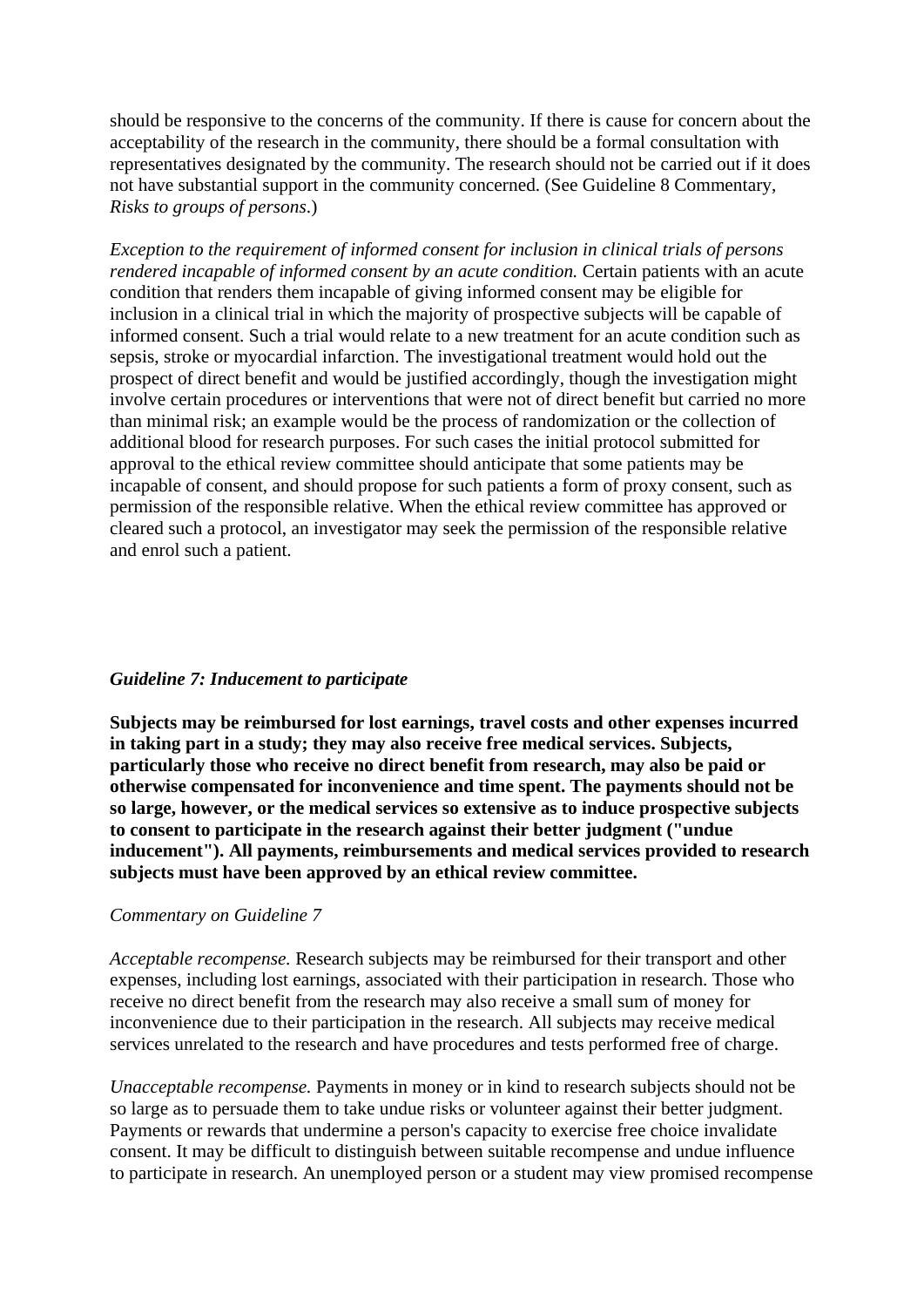differently from an employed person. Someone without access to medical care may or may not be unduly influenced to participate in research simply to receive such care. A prospective subject may be induced to participate in order to obtain a better diagnosis or access to a drug not otherwise available; local ethical review committees may find such inducements acceptable. Monetary and in-kind recompense must, therefore, be evaluated in the light of the traditions of the particular culture and population in which they are offered, to determine whether they constitute undue influence. The ethical review committee will ordinarily be the best judge of what constitutes reasonable material recompense in particular circumstances. When research interventions or procedures that do not hold out the prospect of direct benefit present more than minimal risk, all parties involved in the research – sponsors, investigators and ethical review committees – in both funding and host countries should be careful to avoid undue material inducement.

*Incompetent persons.* Incompetent persons may be vulnerable to exploitation for financial gain by guardians. A guardian asked to give permission on behalf of an incompetent person should be offered no recompense other than a refund of travel and related expenses.

*Withdrawal from a study.* A subject who withdraws from research for reasons related to the study, such as unacceptable side-effects of a study drug, or who is withdrawn on health grounds, should be paid or recompensed as if full participation had taken place. A subject who withdraws for any other reason should be paid in proportion to the amount of participation. An investigator who must remove a subject from the study for wilful noncompliance is entitled to withhold part or all of the payment.

# *Guideline 8: Benefits and risks of study participation*

**For all biomedical research involving human subjects, the investigator must ensure that potential benefits and risks are reasonably balanced and risks are minimized.**

- **Interventions or procedures that hold out the prospect of direct diagnostic, therapeutic or preventive benefit for the individual subject must be justified by the expectation that they will be at least as advantageous to the individual subject, in the light of foreseeable risks and benefits, as any available alternative. Risks of such 'beneficial' interventions or procedures must be justified in relation to expected benefits to the individual subject.**
- **Risks of interventions that do not hold out the prospect of direct diagnostic, therapeutic or preventive benefit for the individual must be justified in relation to the expected benefits to society (generalizable knowledge). The risks presented by such interventions must be reasonable in relation to the importance of the knowledge to be gained.**

#### *Commentary on Guideline 8*

The Declaration of Helsinki in several paragraphs deals with the well-being of research subjects and the avoidance of risk. Thus, considerations related to the well-being of the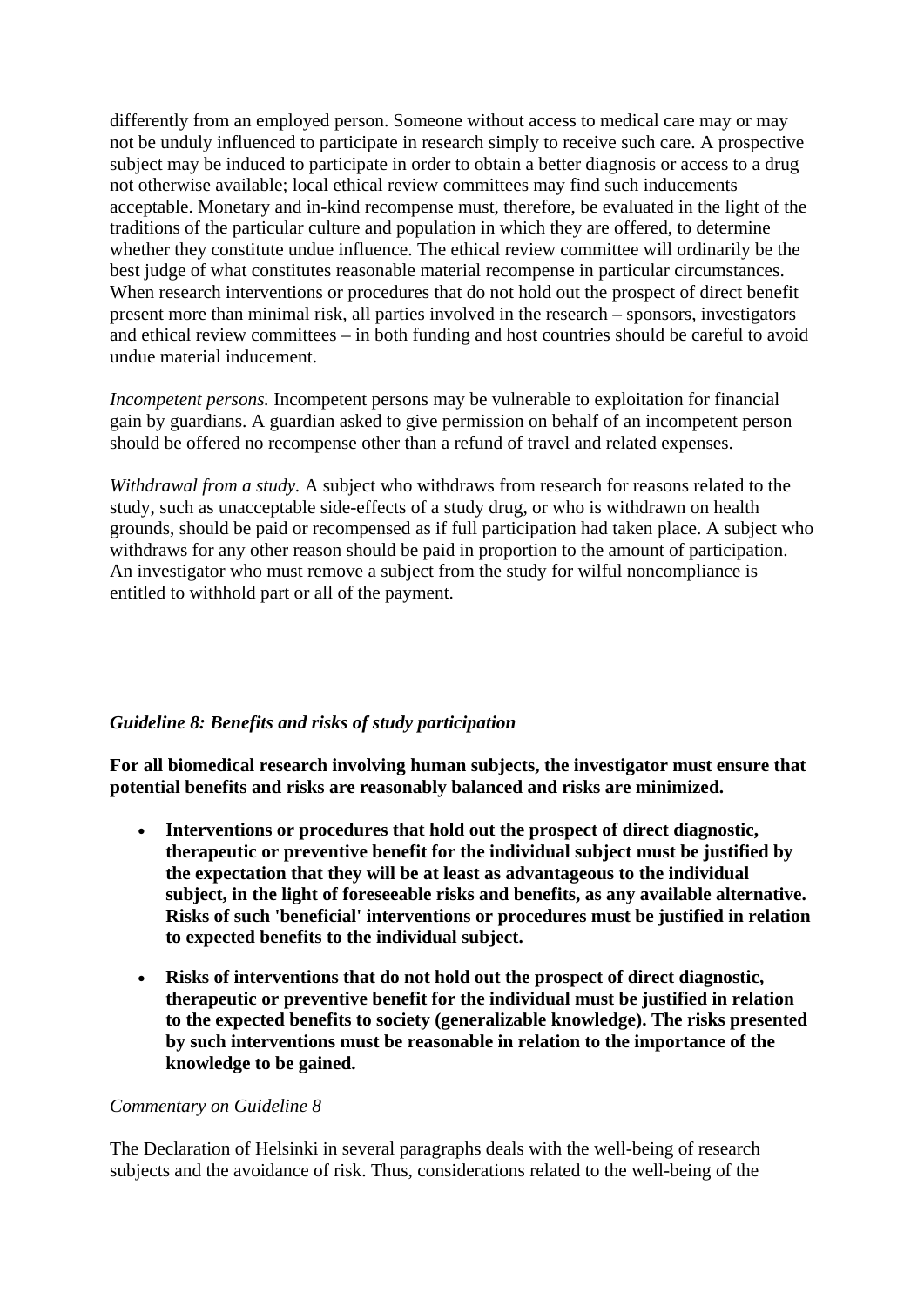human subject should take precedence over the interests of science and society *(Paragraph 5*); clinical testing must be preceded by adequate laboratory or animal experimentation to demonstrate a reasonable probability of success without undue risk (*Paragraph 11*); every project should be preceded by careful assessment of predictable risks and burdens in comparison with foreseeable benefits to the subject or to others (*Paragraph 16*); physicianresearchers must be confident that the risks involved have been adequately assessed and can be satisfactorily managed (*Paragraph 17*); and the risks and burdens to the subject must be minimized, and reasonable in relation to the importance of the objective or the knowledge to be gained (*Paragraph 18*).

Biomedical research often employs a variety of interventions of which some hold out the prospect of direct therapeutic benefit (beneficial interventions) and others are administered solely to answer the research question (non-beneficial interventions). Beneficial interventions are justified as they are in medical practice by the expectation that they will be at least as advantageous to the individuals concerned, in the light of both risks and benefits, as any available alternative. Non-beneficial interventions are assessed differently; they may be justified only by appeal to the knowledge to be gained. In assessing the risks and benefits that a protocol presents to a population, it is appropriate to consider the harm that could result from forgoing the research.

Paragraphs 5 and 18 of the Declaration of Helsinki do not preclude well-informed volunteers, capable of fully appreciating risks and benefits of an investigation, from participating in research for altruistic reasons or for modest remuneration.

*Minimizing risk associated with participation in a randomized controlled trial.* In randomized controlled trials subjects risk being allocated to receive the treatment that proves inferior. They are allocated by chance to one of two or more intervention arms and followed to a predetermined end-point. (Interventions are understood to include new or established therapies, diagnostic tests and preventive measures.) An intervention is evaluated by comparing it with another intervention (a control), which is ordinarily the best current method, selected from the safe and effective treatments available globally, unless some other control intervention such as placebo can be justified ethically (See Guideline 11).

To minimize risk when the intervention to be tested in a randomized controlled trial is designed to prevent or postpone a lethal or disabling outcome, the investigator must not, for purposes of conducting the trial, withhold therapy that is known to be superior to the intervention being tested, unless the withholding can be justified by the standards set forth in Guideline 11. Also, the investigator must provide in the research protocol for the monitoring of research data by an independent board (Data and Safety Monitoring Board); one function of such a board is to protect the research subjects from previously unknown adverse reactions or unnecessarily prolonged exposure to an inferior therapy. Normally at the outset of a randomized controlled trial, criteria are established for its premature termination (stopping rules or guidelines).

*Risks to groups of persons*. Research in certain fields, such as epidemiology, genetics or sociology, may present risks to the interests of communities, societies, or racially or ethnically defined groups. Information might be published that could stigmatize a group or expose its members to discrimination. Such information, for example, could indicate, rightly or wrongly, that the group has a higher than average prevalence of alcoholism, mental illness or sexually transmitted disease, or is particularly susceptible to certain genetic disorders. Plans to conduct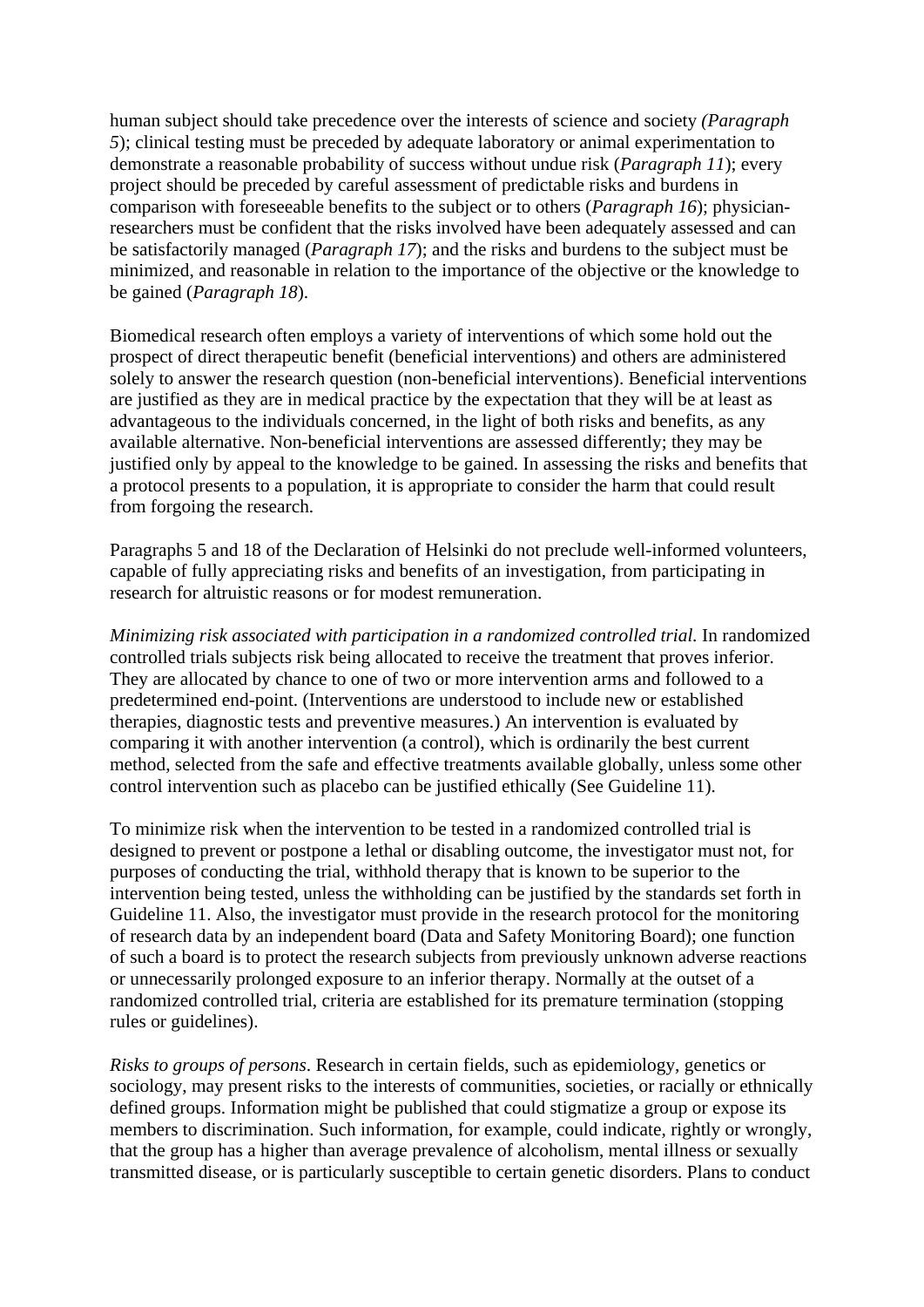such research should be sensitive to such considerations, to the need to maintain confidentiality during and after the study, and to the need to publish the resulting data in a manner that is respectful of the interests of all concerned, or in certain circumstances not to publish them. The ethical review committee should ensure that the interests of all concerned are given due consideration; often it will be advisable to have individual consent supplemented by community consultation.

[The ethical basis for the justification of risk is elaborated further in Guideline 9]

### *Guideline 9***:** *Special limitations on risk when research involves* **i***ndividuals who are not capable of giving informed consent*

**When there is ethical and scientific justification to conduct research with individuals incapable of giving informed consent, the risk from research interventions that do not hold out the prospect of direct benefit for the individual subject should be no more likely and not greater than the risk attached to routine medical or psychological examination of such persons. Slight or minor increases above such risk may be permitted when there is an overriding scientific or medical rationale for such increases and when an ethical review committee has approved them.**

#### *Commentary on Guideline 9*

*The low-risk standard:* Certain individuals or groups may have limited capacity to give informed consent either because, as in the case of prisoners, their autonomy is limited, or because they have limited cognitive capacity. For research involving persons who are unable to consent, or whose capacity to make an informed choice may not fully meet the standard of informed consent, ethical review committees must distinguish between intervention risks that do not exceed those associated with routine medical or psychological examination of such persons and risks in excess of those.

When the risks of such interventions do not exceed those associated with routine medical or psychological examination of such persons, there is no requirement for special substantive or procedural protective measures apart from those generally required for all research involving members of the particular class of persons. When the risks are in excess of those, the ethical review committee must find: 1) that the research is designed to be responsive to the disease affecting the prospective subjects or to conditions to which they are particularly susceptible; 2) that the risks of the research interventions are only slightly greater than those associated with routine medical or psychological examination of such persons for the condition or set of clinical circumstances under investigation; 3) that the objective of the research is sufficiently important to justify exposure of the subjects to the increased risk; and 4) that the interventions are reasonably commensurate with the clinical interventions that the subjects have experienced or may be expected to experience in relation to the condition under investigation.

If such research subjects, including children, become capable of giving independent informed consent during the research, their consent to continued participation should be obtained.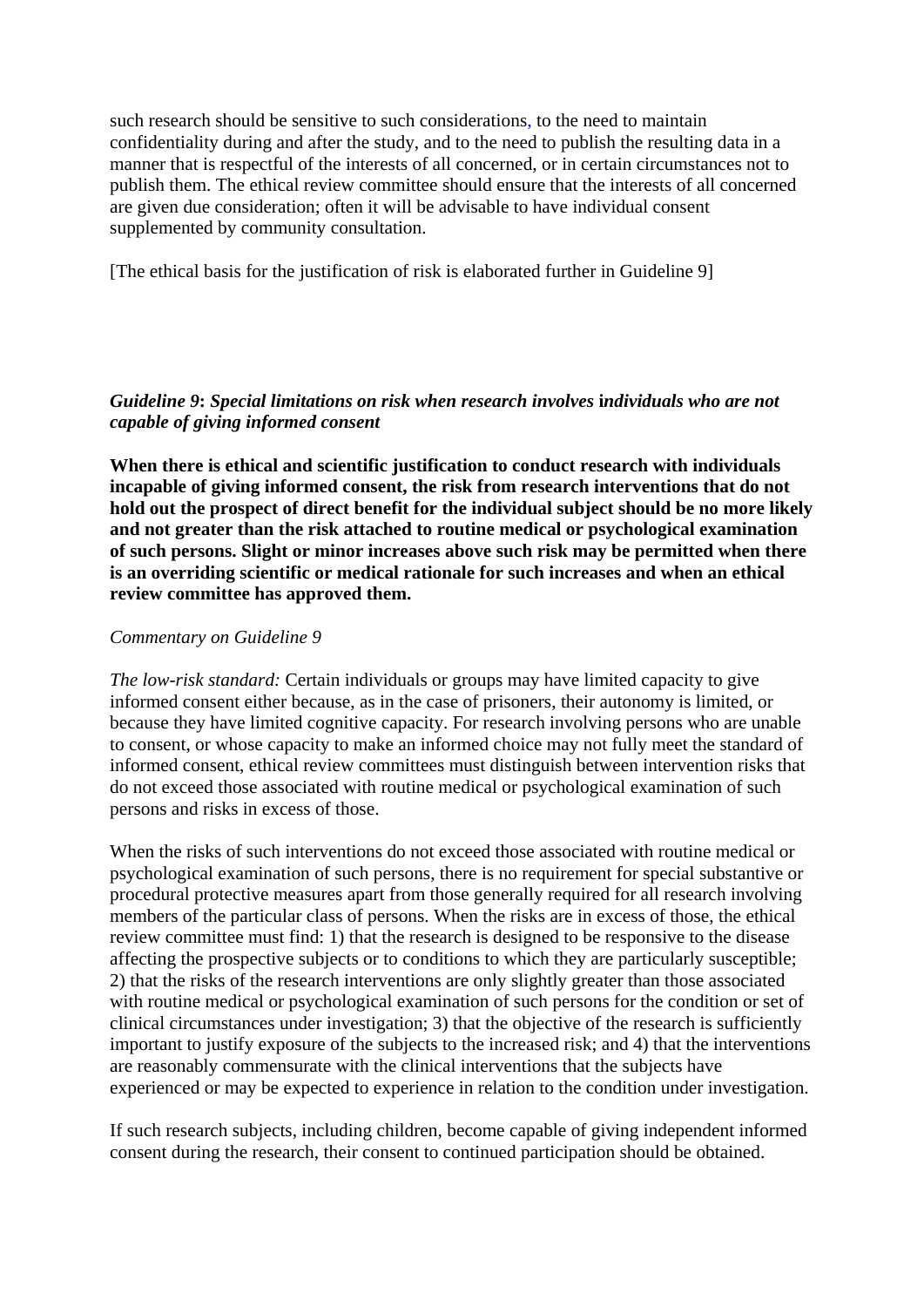There is no internationally agreed, precise definition of a "slight or minor increase" above the risks associated with routine medical or psychological examination of such persons. Its meaning is inferred from what various ethical review committees have reported as having met the standard. Examples include additional lumbar punctures or bone-marrow aspirations in children with conditions for which such examinations are regularly indicated in clinical practice. The requirement that the objective of the research be relevant to the disease or condition affecting the prospective subjects rules out the use of such interventions in healthy children.

The requirement that the research interventions be reasonably commensurate with clinical interventions that subjects may have experienced or are likely to experience for the condition under investigation is intended to enable them to draw on personal experience as they decide whether to accept or reject additional procedures for research purposes. Their choices will, therefore, be more informed even though they may not fully meet the standard of informed consent.

(See also Guidelines 4: *Individual informed consent*; 13: *Research involving vulnerable persons;* 14: *Research involving children;* and 15: *Research involving individuals who by reason of mental or behavioural disorders are not capable of giving adequately informed consent.)*

#### *Guideline 10: Research in populations and communities with limited resources*

**Before undertaking research in a population or community with limited resources, the sponsor and the investigator must make every effort to ensure that:**

- **the research is responsive to the health needs and the priorities of the population or community in which it is to be carried out; and**
- **any intervention or product developed, or knowledge generated, will be made reasonably available for the benefit of that population or community.**

#### *Commentary on Guideline 10*

This guideline is concerned with countries or communities in which resources are limited to the extent that they are, or may be, vulnerable to exploitation by sponsors and investigators from the relatively wealthy countries and communities.

*Responsiveness of research to health needs and priorities*. The ethical requirement that research be responsive to the health needs of the population or community in which it is carried out calls for decisions on what is needed to fulfil the requirement**.** It is not sufficient simply to determine that a disease is prevalent in the population and that new or further research is needed: the ethical requirement of "responsiveness" can be fulfilled only if successful interventions or other kinds of health benefit are made available to the population. This is applicable especially to research conducted in countries where governments lack the resources to make such products or benefits widely available. Even when a product to be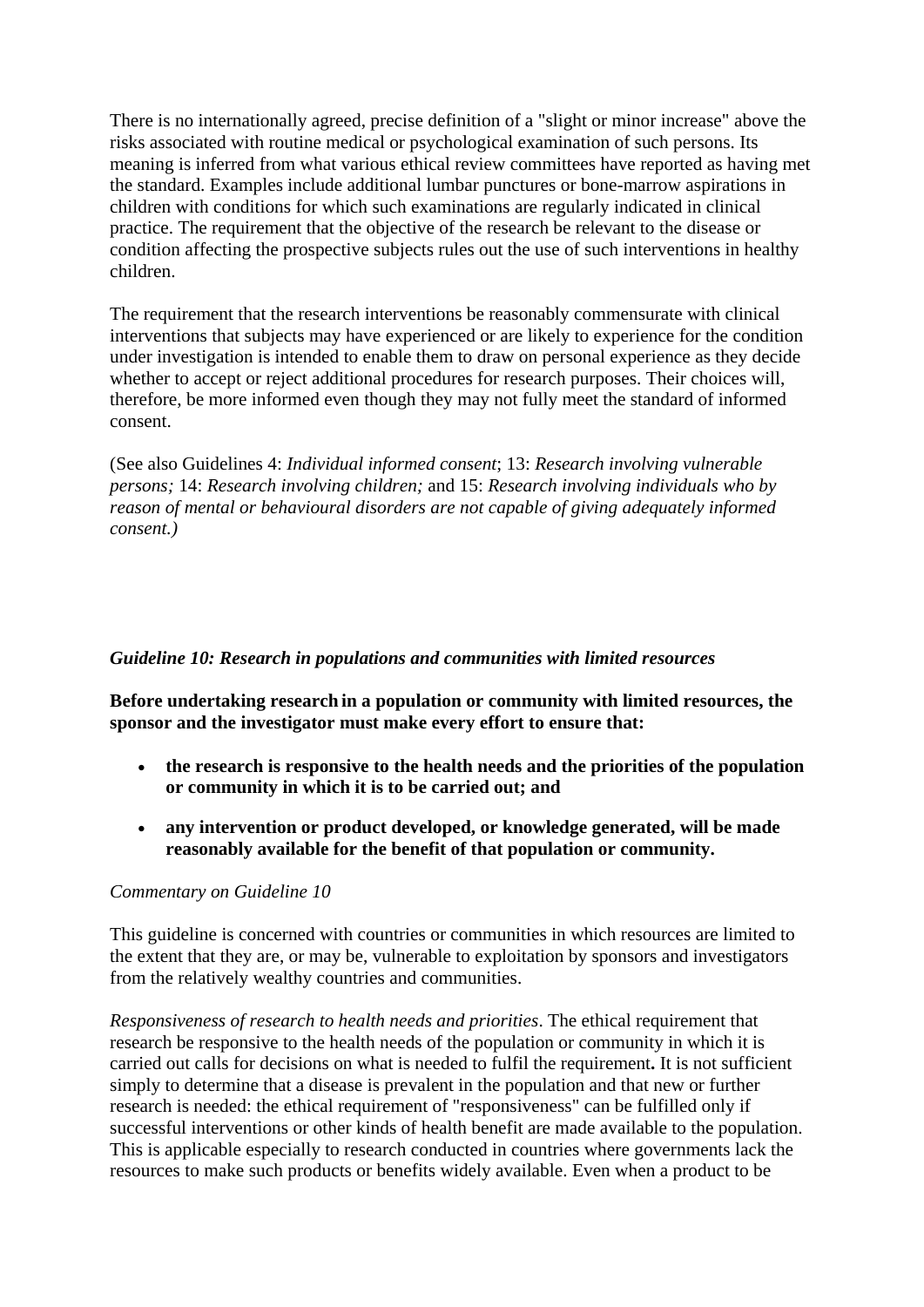tested in a particular country is much cheaper than the standard treatment in some other countries, the government or individuals in that country may still be unable to afford it. If the knowledge gained from the research in such a country is used primarily for the benefit of populations that can afford the tested product, the research may rightly be characterized as exploitative and, therefore, unethical**.**

When an investigational intervention has important potential for health care in the host country, the negotiation that the sponsor should undertake to determine the practical implications of "responsiveness", as well as "reasonable availability", should include representatives of stakeholders in the host country; these include the national government, the health ministry, local health authorities, and concerned scientific and ethics groups, as well as representatives of the communities from which subjects are drawn and non-governmental organizations such as health advocacy groups. The negotiation should cover the health-care infrastructure required for safe and rational use of the intervention, the likelihood of authorization for distribution, and decisions regarding payments, royalties, subsidies, technology and intellectual property, as well as distribution costs, when this economic information is not proprietary. In some cases, satisfactory discussion of the availability and distribution of successful products will necessarily engage international organizations, donor governments and bilateral agencies, international nongovernmental organizations, and the private sector. The development of a health-care infrastructure should be facilitated at the onset so that it can be of use during and beyond the conduct of the research.

Additionally, if an investigational drug has been shown to be beneficial, the sponsor should continue to provide it to the subjects after the conclusion of the study, and pending its approval by a drug regulatory authority. The sponsor is unlikely to be in a position to make a beneficial investigational intervention generally available to the community or population until some time after the conclusion of the study, as it may be in short supply and in any case cannot be made generally available before a drug regulatory authority has approved it.

For minor research studies and when the outcome is scientific knowledge rather than a commercial product, such complex planning or negotiation is rarely, if ever, needed. There must be assurance, however, that the scientific knowledge developed will be used for the benefit of the population.

*Reasonable availability*. The issue of "reasonable availability" is complex and will need to be determined on a case-by-case basis. Relevant considerations include the length of time for which the intervention or product developed, or other agreed benefit, will be made available to research subjects, or to the community or population concerned; the severity of a subject's medical condition; the effect of withdrawing the study drug (e.g., death of a subject); the cost to the subject or health service; and the question of undue inducement if an intervention is provided free of charge.

In general, if there is good reason to believe that a product developed or knowledge generated by research is unlikely to be reasonably available to, or applied to the benefit of, the population of a proposed host country or community after the conclusion of the research, it is unethical to conduct the research in that country or community. This should not be construed as precluding studies designed to evaluate novel therapeutic concepts. As a rare exception, for example, research may be designed to obtain preliminary evidence that a drug or a class of drugs has a beneficial effect in the treatment of a disease that occurs only in regions with extremely limited resources, and it could not be carried out reasonably well in more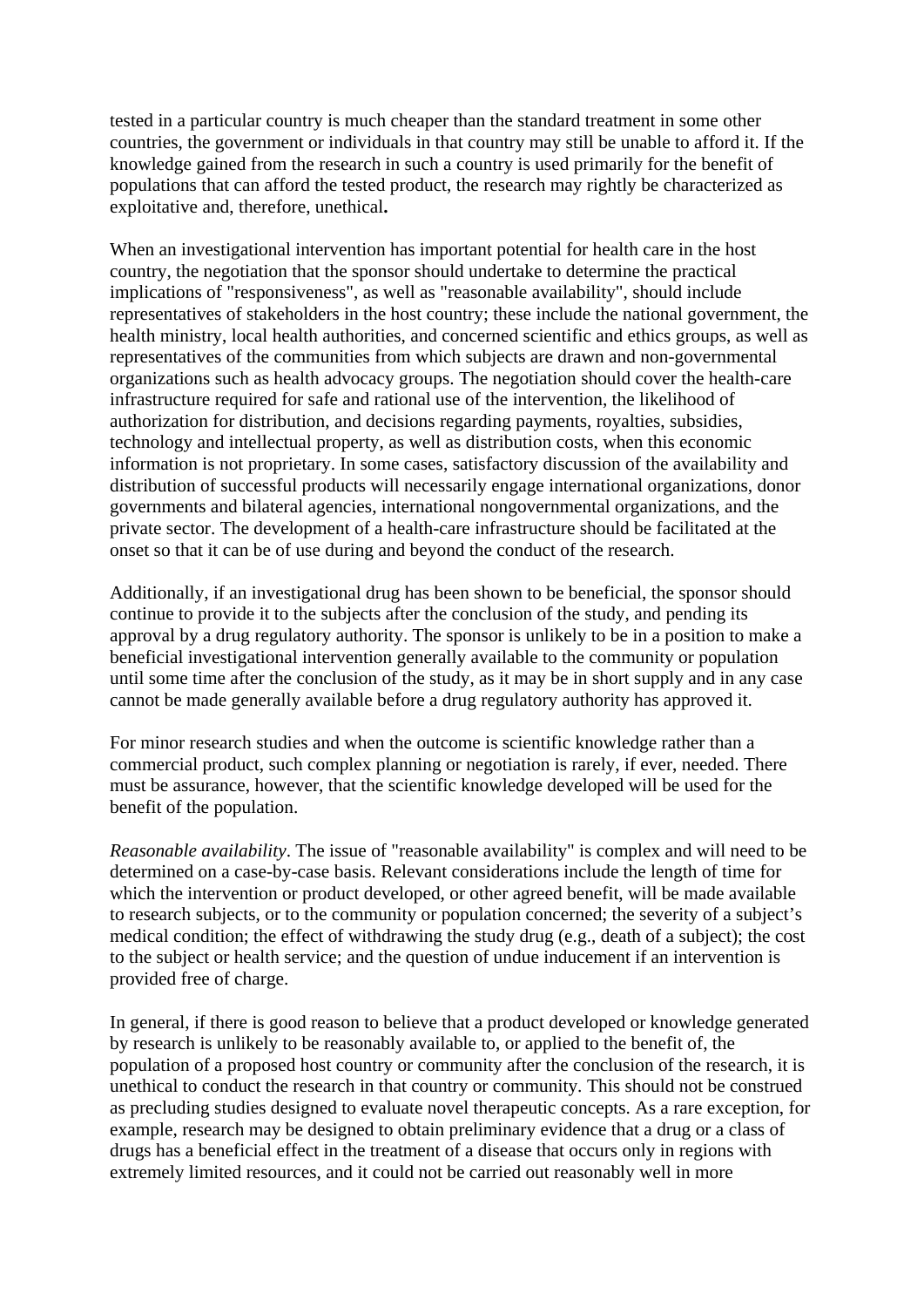developed communities. Such research may be justified ethically even if there is no plan in place to make a product available to the population of the host country or community at the conclusion of the preliminary phase of its development. If the concept is found to be valid, subsequent phases of the research could result in a product that could be made reasonably available at its conclusion.

(See also Guidelines 3: *Ethical review of externally sponsored research;* 12, *Equitable distribution of burdens and benefits;* 20: *Strengthening capacity for ethical and scientific review and biomedical research;* and 21: *Ethical obligation of external sponsors to provide health-care services.)*

# *Guideline 11: Choice of control in clinical trials*

**As a general rule, research subjects in the control group of a trial of a diagnostic, therapeutic, or preventive intervention should receive an established effective intervention. In some circumstances it may be ethically acceptable to use an alternative comparator, such as placebo or "no treatment".**

**Placebo may be used:**

- **when there is no established effective intervention;**
- **when withholding an established effective intervention would expose subjects to, at most, temporary discomfort or delay in relief of symptoms;**
- **when use of an established effective intervention as comparator would not yield scientifically reliable results and use of placebo would not add any risk of serious or irreversible harm to the subjects.**

#### *Commentary on Guideline 11*

*General considerations for controlled clinical trials.* The design of trials of investigational diagnostic, therapeutic or preventive interventions raises interrelated scientific and ethical issues for sponsors, investigators and ethical review committees**.** To obtain reliable results, investigators must compare the effects of an investigational intervention on subjects assigned to the investigational arm (or arms) of a trial with the effects that a control intervention produces in subjects drawn from the same population and assigned to its control arm. Randomization is the preferred method for assigning subjects to the various arms of the clinical trial unless another method**,** such as historical or literature controls, can be justified scientifically and ethically. Assignment to treatment arms by randomization, in addition to its usual scientific superiority, offers the advantage of tending to render equivalent to all subjects the foreseeable benefits and risks of participation in a trial.

A clinical trial cannot be justified ethically unless it is capable of producing scientifically reliable results. When the objective is to establish the effectiveness and safety of an investigational intervention, the use of a placebo control is often much more likely than that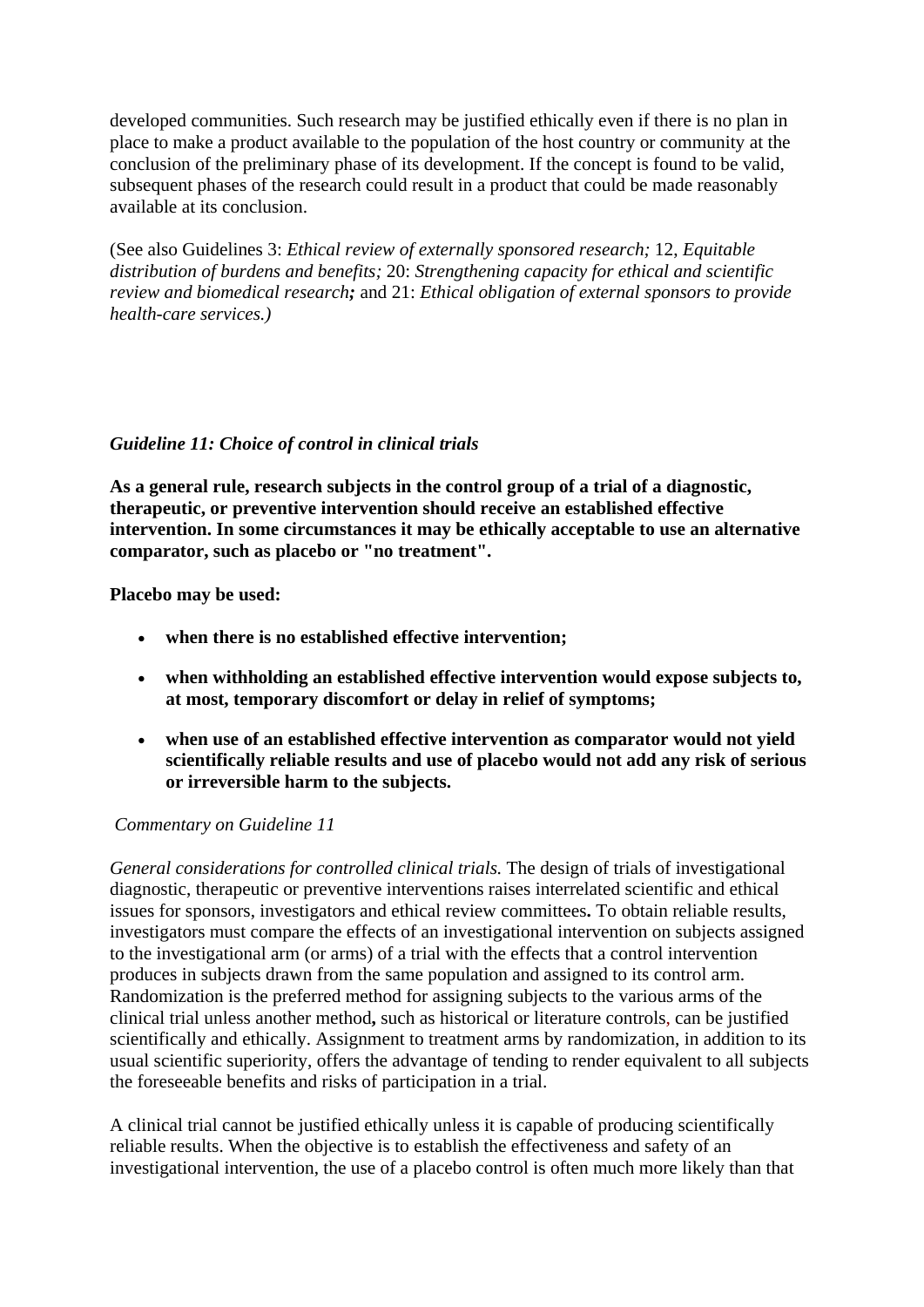of an active control to produce a scientifically reliable result. In many cases the ability of a trial to distinguish effective from ineffective interventions (its assay sensitivity) cannot be assured unless the control is a placebo. If, however, an effect of using a placebo would be to deprive subjects in the control arm of an established effective intervention, and thereby to expose them to serious harm, particularly if it is irreversible, it would obviously be unethical to use a placebo.

*Placebo control in the absence of a current effective alternative.* The use of placebo in the control arm of a clinical trial is ethically acceptable when, as stated in the Declaration of Helsinki (Paragraph 29), "no proven prophylactic, diagnostic or therapeutic method exists." Usually, in this case, a placebo is scientifically preferable to no intervention. In certain circumstances, however, an alternative design may be both scientifically and ethically acceptable, and preferable; an example would be a clinical trial of a surgical intervention, because, for many surgical interventions, either it is not possible or it is ethically unacceptable to devise a suitable placebo; for another example, in certain vaccine trials an investigator might choose to provide for those in the 'control' arm a vaccine that is unrelated to the investigational vaccine.

*Placebo-controlled trials that entail only minor risks.* A placebo-controlled design may be ethically acceptable, and preferable on scientific grounds, when the condition for which patients/subjects are randomly assigned to placebo or active treatment is only a small deviation in physiological measurements, such as slightly raised blood pressure or a modest increase in serum cholesterol; and if delaying or omitting available treatment may cause only temporary discomfort (e.g., common headache) and no serious adverse consequences. The ethical review committee must be fully satisfied that the risks of withholding an established effective intervention are truly minor and short-lived.

*Placebo control when active control would not yield reliable results.* A related but distinct rationale for using a placebo control rather than an established effective intervention is that the documented experience with the established effective intervention is not sufficient to provide a scientifically reliable comparison with the intervention being investigated; it is then difficult, or even impossible, without using a placebo, to design a scientifically reliable study. This is not always, however, an ethically acceptable basis for depriving control subjects of an established effective intervention in clinical trials; only when doing so would not add any risk of serious harm, particularly irreversible harm, to the subjects would it be ethically acceptable to do so. In some cases, the condition at which the intervention is aimed (for example, cancer or HIV/AIDS) will be too serious to deprive control subjects of an established effective intervention.

This latter rationale (*when active control would not yield reliable results)* differs from the former *(trials that entail only minor risks)* in emphasis. In trials that entail only minor risks the investigative interventions are aimed at relatively trivial conditions, such as the common cold or hair loss; forgoing an established effective intervention for the duration of a trial deprives control subjects of only minor benefits. It is for this reason that it is not unethical to use a placebo-control design. Even if it were possible to design a so-called "non-inferiority", or "equivalency", trial using an active control, it would still not be unethical in these circumstances to use a placebo-control design. In any event, the researcher must satisfy the ethical review committee that the safety and human rights of the subjects will be fully protected, that prospective subjects will be fully informed about alternative treatments, and that the purpose and design of the study are scientifically sound. The ethical acceptability of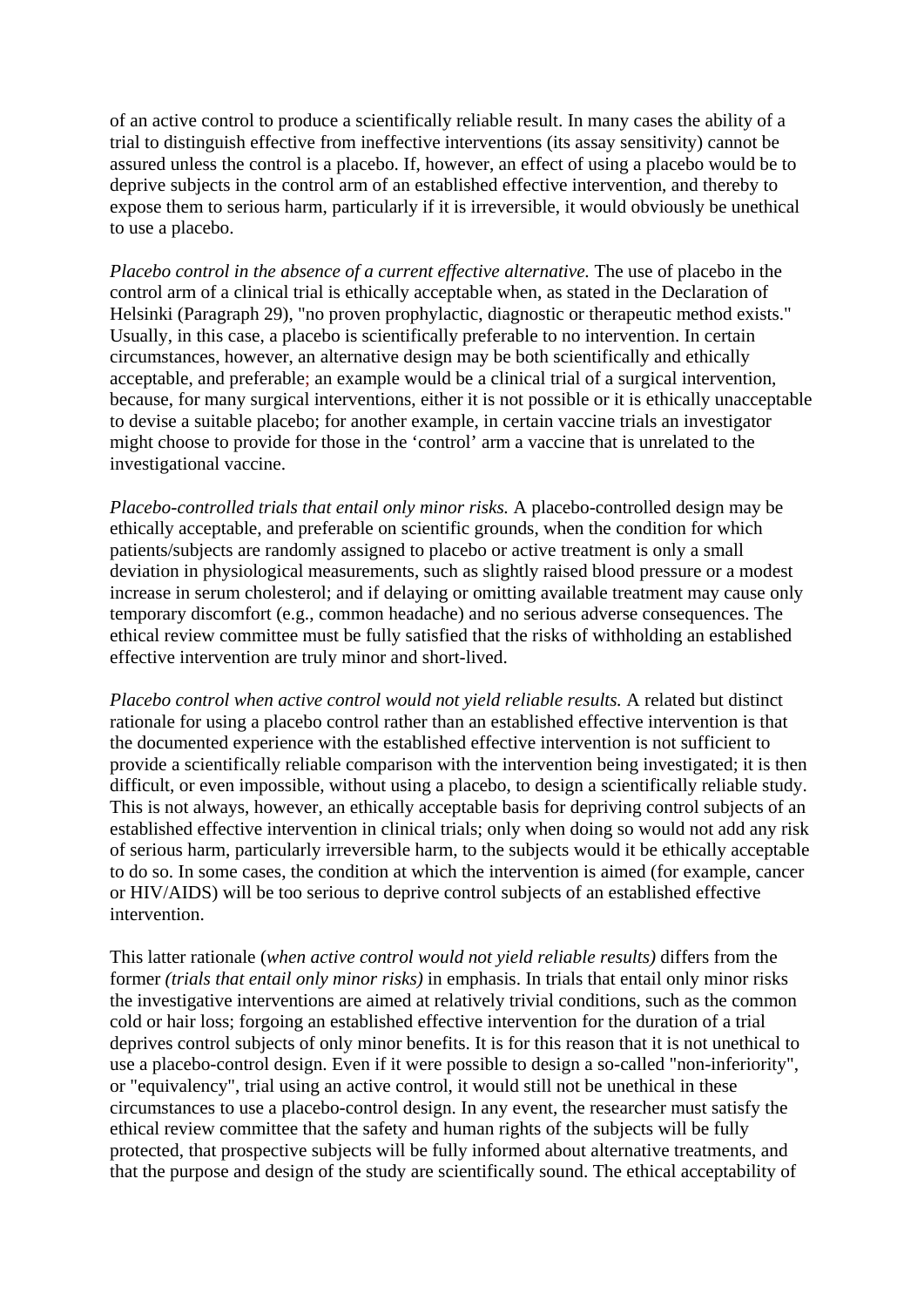such placebo-controlled studies increases as the period of placebo use is decreased, and when the study design permits change to active treatment ("escape treatment") if intolerable symptoms occur.

*Exceptional use of a comparator other than an established effective intervention.* An exception to the general rule is applicable in some studies designed to develop a therapeutic, preventive or diagnostic intervention for use in a country or community in which an established effective intervention is not available and unlikely in the foreseeable future to become available, usually for economic or logistic reasons. The purpose of such a study is to make available to the population of the country or community an effective alternative to an established effective intervention that is locally unavailable. Accordingly, the proposed investigational intervention must be responsive to the health needs of the population from which the research subjects are recruited and there must be assurance that, if it proves to be safe and effective, it will be made reasonably available to that population. Also, the scientific and ethical review committees must be satisfied that the established effective intervention cannot be used as comparator because its use would not yield scientifically reliable results that would be relevant to the health needs of the study population. In these circumstances an ethical review committee can approve a clinical trial in which the comparator is other than an established effective intervention, such as placebo or no treatment or a local remedy.

However, some people strongly object to the exceptional use of a comparator other than an established effective intervention because it could result in exploitation of poor and disadvantaged populations. The objection rests on three arguments:

- Placebo control could expose research subjects to risk of serious or irreversible harm when the use of an established effective intervention as comparator could avoid the risk.
- Not all scientific experts agree about conditions under which an established effective intervention used as a comparator would not yield scientifically reliable results.
- An economic reason for the unavailability of an established effective intervention cannot justify a placebo-controlled study in a country of limited resources when it would be unethical to conduct a study with the same design in a population with general access to the effective intervention outside the study.

*Placebo control when an established effective intervention is not available in the host country.* The question addressed here is: when should an exception be allowed to the general rule that subjects in the control arm of a clinical trial should receive an established effective intervention?

The usual reason for proposing the exception is that, for economic or logistic reasons, an established effective intervention is not in general use or available in the country in which the study will be conducted, whereas the investigational intervention could be made available, given the finances and infrastructure of the country.

Another reason that may be advanced for proposing a placebo-controlled trial is that using an established effective intervention as the control would not produce scientifically reliable data relevant to the country in which the trial is to be conducted. Existing data about the effectiveness and safety of the established effective intervention may have been accumulated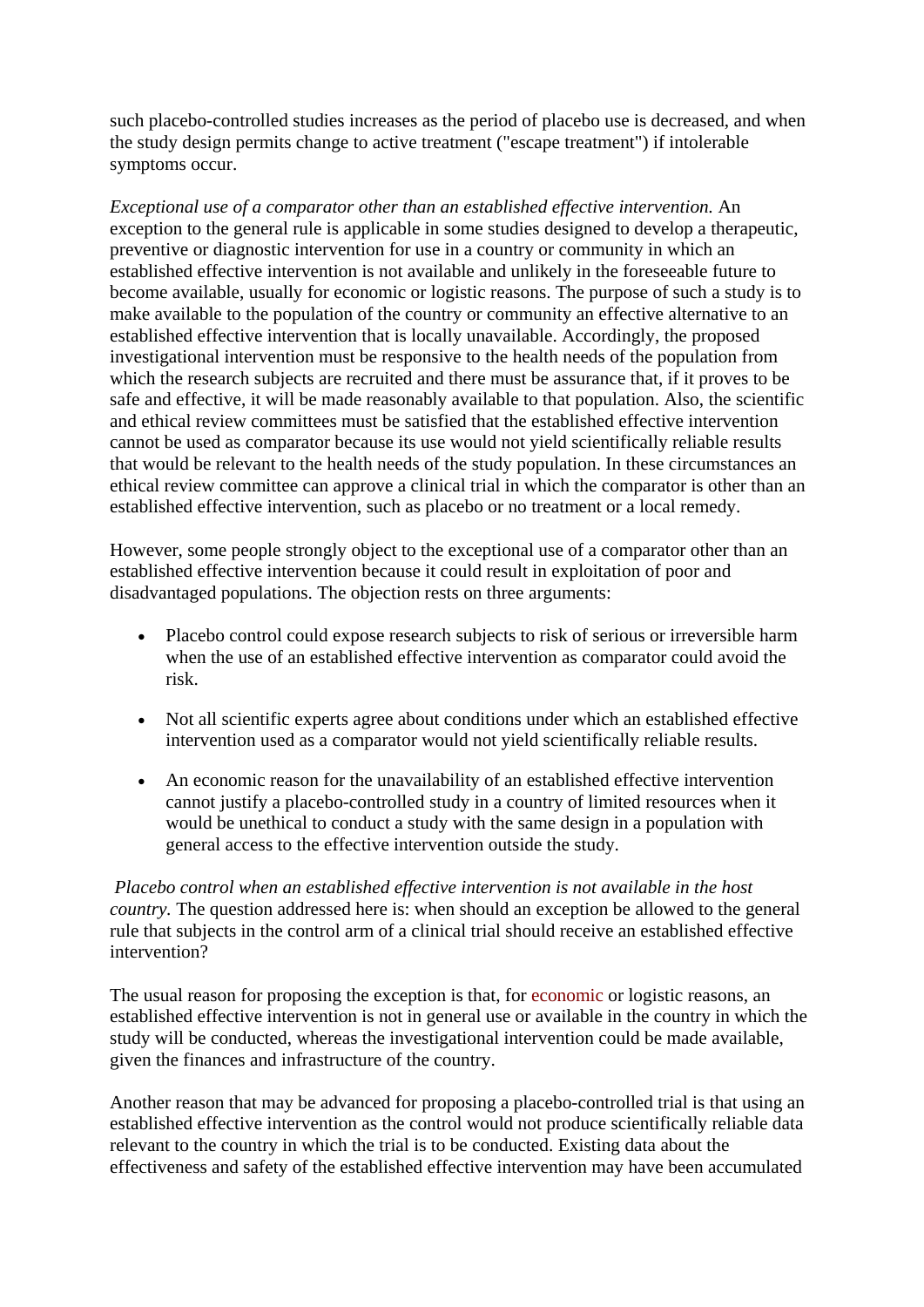under circumstances unlike those of the population in which it is proposed to conduct the trial**;** this, it may be argued, could make their use in the trial unreliable. One reason could be that the disease or condition manifests itself differently in different populations, or other uncontrolled factors could invalidate the use of existing data for comparative purposes.

The use of placebo control in these circumstances is ethically controversial, for the following reasons:

- Sponsors of research might use poor countries or communities as testing grounds for research that would be difficult or impossible in countries where there is general access to an established effective intervention, and the investigational intervention, if proven safe and effective, is likely to be marketed in countries in which an established effective intervention is already available and it is not likely to be marketed in the host country.
- The research subjects, both active-arm and control-arm, are patients who may have a serious, possibly life-threatening, illness. They do not normally have access to an established effective intervention currently available to similar patients in many other countries. According to the requirements of a scientifically reliable trial, investigators, who may be their attending physicians, would be expected to enrol some of those patients/subjects in the placebo-control arm. This would appear to be a violation of the physician's fiduciary duty of undivided loyalty to the patient, particularly in cases in which known effective therapy could be made available to the patients.

An argument for exceptional use of placebo control may be that a health authority in a country where an established effective intervention is not generally available or affordable, and unlikely to become available or affordable in the foreseeable future, seeks to develop an affordable intervention specifically for a health problem affecting its population. There may then be less reason for concern that a placebo design is exploitative, and therefore unethical, as the health authority has responsibility for the population`s health, and there are valid health grounds for testing an apparently beneficial intervention. In such circumstances an ethical review committee may determine that the proposed trial is ethically acceptable, provided that the rights and safety of subjects are safeguarded**.**

Ethical review committees will need to engage in careful analysis of the circumstances to determine whether the use of placebo rather than an established effective intervention is ethically acceptable. They will need to be satisfied that an established effective intervention is truly unlikely to become available and implementable in that country. This may be difficult to determine, however, as it is clear that, with sufficient persistence and ingenuity, ways may be found of accessing previously unattainable medicinal products, and thus avoiding the ethical issue raised by the use of placebo control.

When the rationale of proposing a placebo-controlled trial is that the use of an established effective intervention as the control would not yield scientifically reliable data relevant to the proposed host country, the ethical review committee in that country has the option of seeking expert opinion as to whether use of an established effective intervention in the control arm would invalidate the results of the research.

*An "equivalency trial" as an alternative to a placebo-controlled trial.* An alternative to a placebo-control design in these circumstances would be an "equivalency trial", which would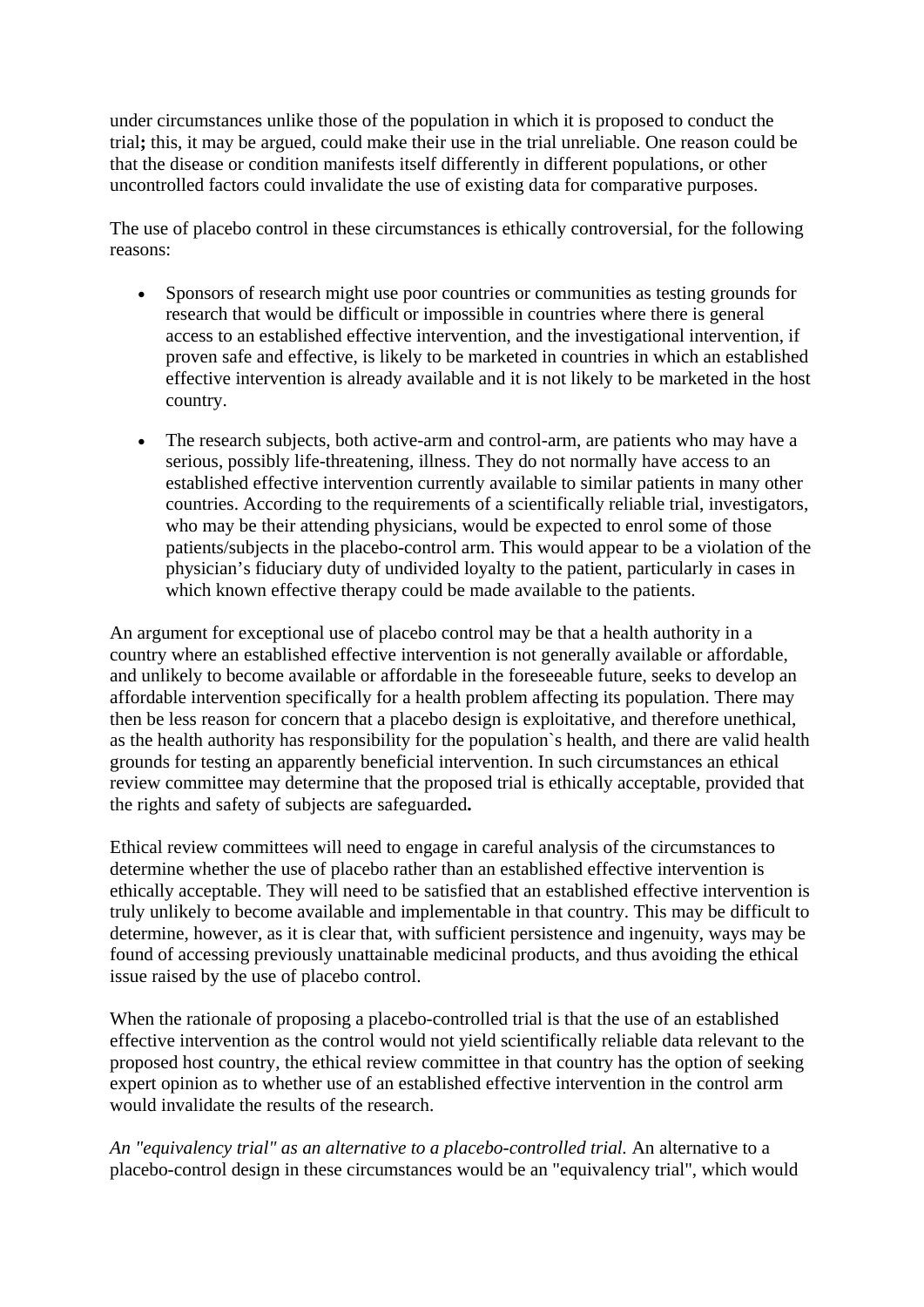compare an investigational intervention with an established effective intervention and produce scientifically reliable data. An equivalency trial in a country in which no established effective intervention is available is not designed to determine whether the investigational intervention is superior to an established effective intervention currently used somewhere in the world; its purpose is, rather, to determine whether the investigational intervention is, in effectiveness and safety, equivalent to, or almost equivalent to, the established effective intervention. It would be hazardous to conclude, however, that an intervention demonstrated to be equivalent, or almost equivalent, to an established effective intervention is better than nothing or superior to whatever intervention is available in the country; there may be substantial differences between the results of superficially identical clinical trials carried out in different countries. If there are such differences, it would be scientifically acceptable and ethically preferable to conduct such 'equivalency' trials in countries in which an established effective intervention is already available.

If there are substantial grounds for the ethical review committee to conclude that an established effective intervention will not become available and implementable, the committee should obtain assurances from the parties concerned that plans have been agreed for making the investigational intervention reasonably available in the host country or community once its effectiveness and safety have been established. Moreover, when the study has external sponsorship, approval should usually be dependent on the sponsors and the health authorities of the host country having engaged in a process of negotiation and planning, including justifying the study in regard to local health-care needs.

*Means of minimizing harm to placebo-control subjects.* Even when placebo controls are justified on one of the bases set forth in the guideline, there are means of minimizing the possibly harmful effect of being in the control arm.

First, a placebo-control group need not be untreated. An add-on design may be employed when the investigational therapy and a standard treatment have different mechanisms of action. The treatment to be tested and placebo are each added to a standard treatment. Such studies have a particular place when a standard treatment is known to decrease mortality or irreversible morbidity but a trial with standard treatment as the active control cannot be carried out or would be difficult to interpret [*International Conference on Harmonisation* (*ICH) Guideline: Choice of Control Group and Related Issues in Clinical Trials, 2000*]. In testing for improved treatment of life-threatening diseases such as cancer, HIV/AIDS, or heart failure, add-on designs are a particularly useful means of finding improvements in interventions that are not fully effective or may cause intolerable side-effects. They have a place also in respect of treatment for epilepsy, rheumatism and osteoporosis, for example, because withholding of established effective therapy could result in progressive disability, unacceptable discomfort or both.

Second, as indicated in Guideline 8 Commentary, when the intervention to be tested in a randomized controlled trial is designed to prevent or postpone a lethal or disabling outcome, the investigator minimizes harmful effects of placebo-control studies by providing in the research protocol for the monitoring of research data by an independent Data and Safety Monitoring Board (DSMB). One function of such a board is to protect the research subjects from previously unknown adverse reactions; another is to avoid unnecessarily prolonged exposure to an inferior therapy. The board fulfils the latter function by means of interim analyses of the data pertaining to efficacy to ensure that the trial does not continue beyond the point at which an investigational therapy is demonstrated to be effective. Normally, at the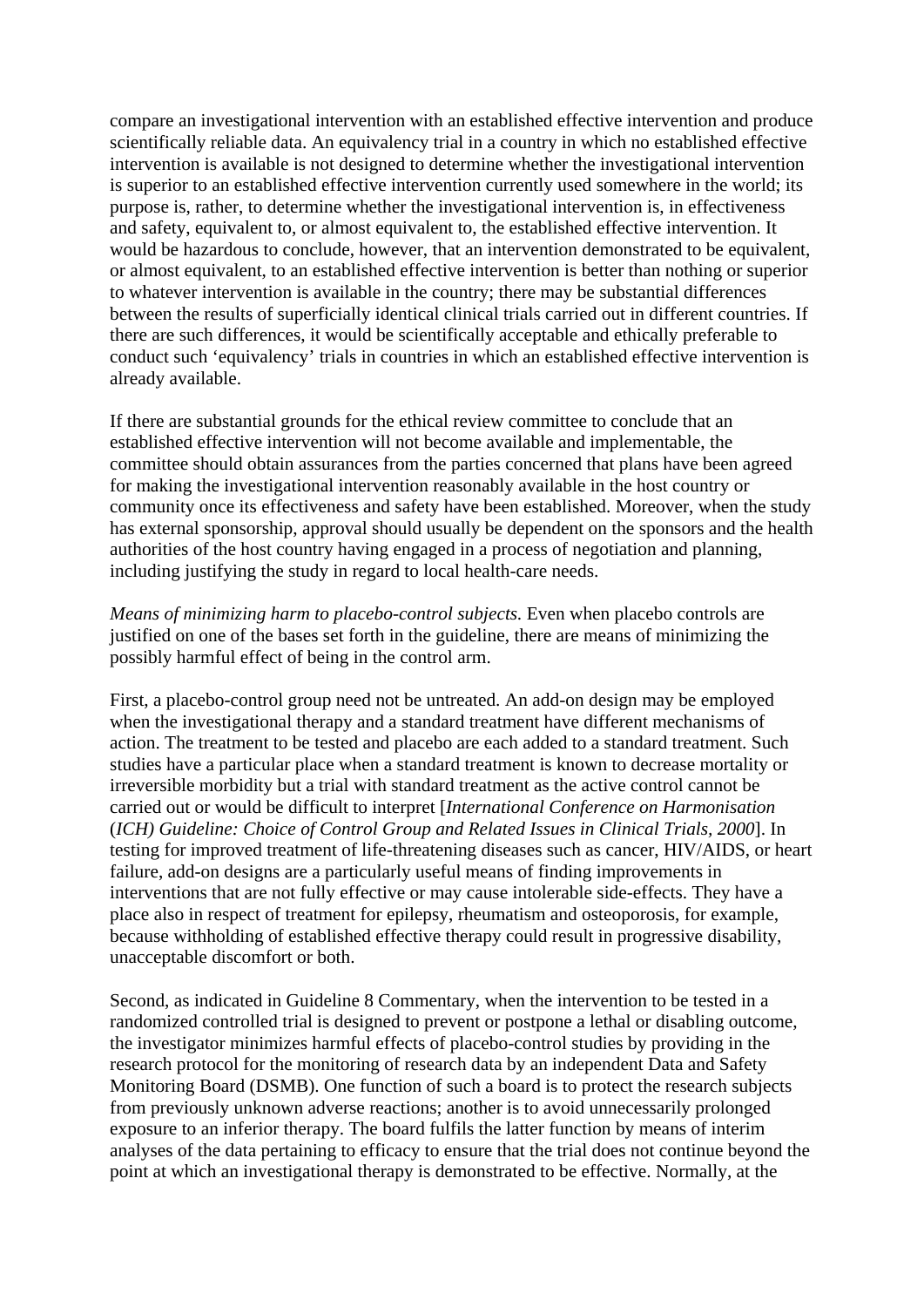outset of a randomized controlled trial, criteria are established for its premature termination (stopping rules or guidelines).

In some cases the DSMB is called upon to perform "conditional power calculations", designed to determine the probability that a particular clinical trial could ever show that the investigational therapy is effective. If that probability is very small, the DSMB is expected to recommend termination of the clinical trial, because it would be unethical to continue it beyond that point.

In most cases of research involving human subjects, it is unnecessary to appoint a DSMB. To ensure that research is carefully monitored for the early detection of adverse events, the sponsor or the principal investigator appoints an individual to be responsible for advising on the need to consider changing the system of monitoring for adverse events or the process of informed consent, or even to consider terminating the study.

# *Guideline 12: Equitable distribution of burdens and benefits in the selection of groups of subjects in research*

**Groups or communities to be invited to be subjects of research should be selected in such a way that the burdens and benefits of the research will be equitably distributed. The exclusion of groups or communities that might benefit from study participation must be justified.**

# *Commentary on Guideline 12*

*General considerations:* Equity requires that no group or class of persons should bear more than its fair share of the burdens of participation in research. Similarly, no group should be deprived of its fair share of the benefits of research, short-term or long-term; such benefits include the direct benefits of participation as well as the benefits of the new knowledge that the research is designed to yield. When burdens or benefits of research are to be apportioned unequally among individuals or groups of persons, the criteria for unequal distribution should be morally justifiable and not arbitrary. In other words, unequal allocation must not be inequitable. Subjects should be drawn from the qualifying population in the general geographic area of the trial without regard to race, ethnicity, economic status or gender unless there is a sound scientific reason to do otherwise.

In the past, groups of persons were excluded from participation in research for what were then considered good reasons. As a consequence of such exclusions, information about the diagnosis, prevention and treatment of diseases in such groups of persons is limited. This has resulted in a serious class injustice. If information about the management of diseases is considered a benefit that is distributed within a society, it is unjust to deprive groups of persons of that benefit. Such documents as the Declaration of Helsinki and the UNAIDS Guidance Document *Ethical Considerations in HIV Preventive Vaccine Research,* and the policies of many national governments and professional societies, recognize the need to redress these injustices by encouraging the participation of previously excluded groups in basic and applied biomedical research.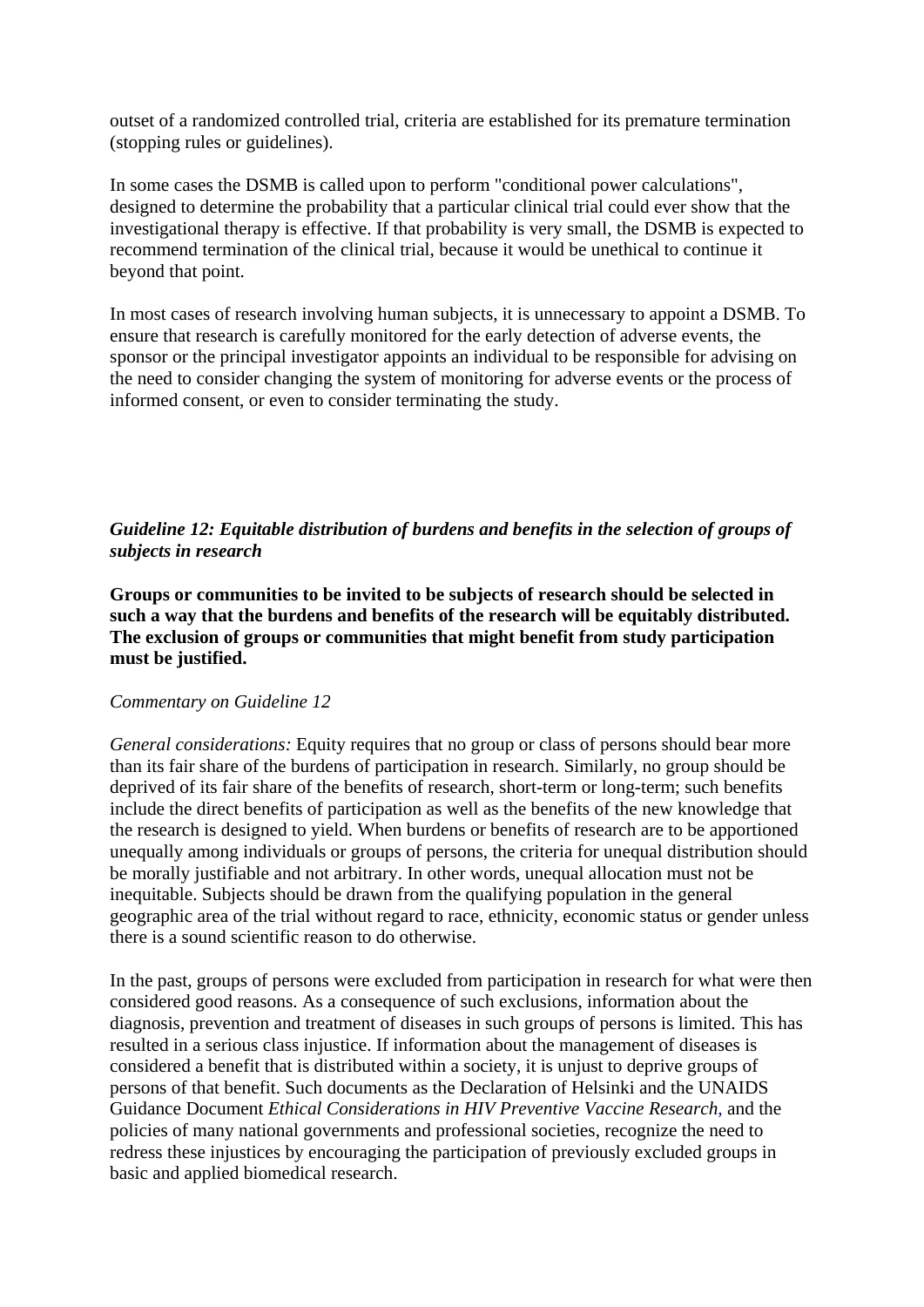Members of vulnerable groups also have the same entitlement to access to the benefits of investigational interventions that show promise of therapeutic benefit as persons not considered vulnerable, particularly when no superior or equivalent approaches to therapy are available.

There has been a perception, sometimes correct and sometimes incorrect, that certain groups of persons have been overused as research subjects. In some cases such overuse has been based on the administrative availability of the populations. Research hospitals are often located in places where members of the lowest socioeconomic classes reside, and this has resulted in an apparent overuse of such persons. Other groups that may have been overused because they were conveniently available to researchers include students in investigators' classes, residents of long-term care facilities and subordinate members of hierarchical institutions. Impoverished groups have been overused because of their willingness to serve as subjects in exchange for relatively small stipends. Prisoners have been considered ideal subjects for Phase I drug studies because of their highly regimented lives and, in many cases, their conditions of economic deprivation.

Overuse of certain groups, such as the poor or the administratively available, is unjust for several reasons. It is unjust to selectively recruit impoverished people to serve as research subjects simply because they can be more easily induced to participate in exchange for small payments. In most cases, these people would be called upon to bear the burdens of research so that others who are better off could enjoy the benefits. However, although the burdens of research should not fall disproportionately on socio-economically disadvantaged groups, neither should such groups be categorically excluded from research protocols*.* It would not be unjust to selectively recruit poor people to serve as subjects in research designed to address problems that are prevalent in their group – malnutrition, for example. Similar considerations apply to institutionalized groups or those whose availability to the investigators is for other reasons administratively convenient.

Not only may certain groups within a society be inappropriately overused as research subjects, but also entire communities or societies may be overused. This has been particularly likely to occur in countries or communities with insufficiently well-developed systems for the protection of the rights and welfare of human research subjects. Such overuse is especially questionable when the populations or communities concerned bear the burdens of participation in research but are extremely unlikely ever to enjoy the benefits of new knowledge and products developed as a result of the research. (See Guideline 10: *Research in populations and communities with limited resources.)*

#### *Guideline 13: Research involving vulnerable persons*

**Special justification is required for inviting vulnerable individuals to serve as research subjects and, if they are selected, the means of protecting their rights and welfare must be strictly applied.**

*Commentary on Guideline 13*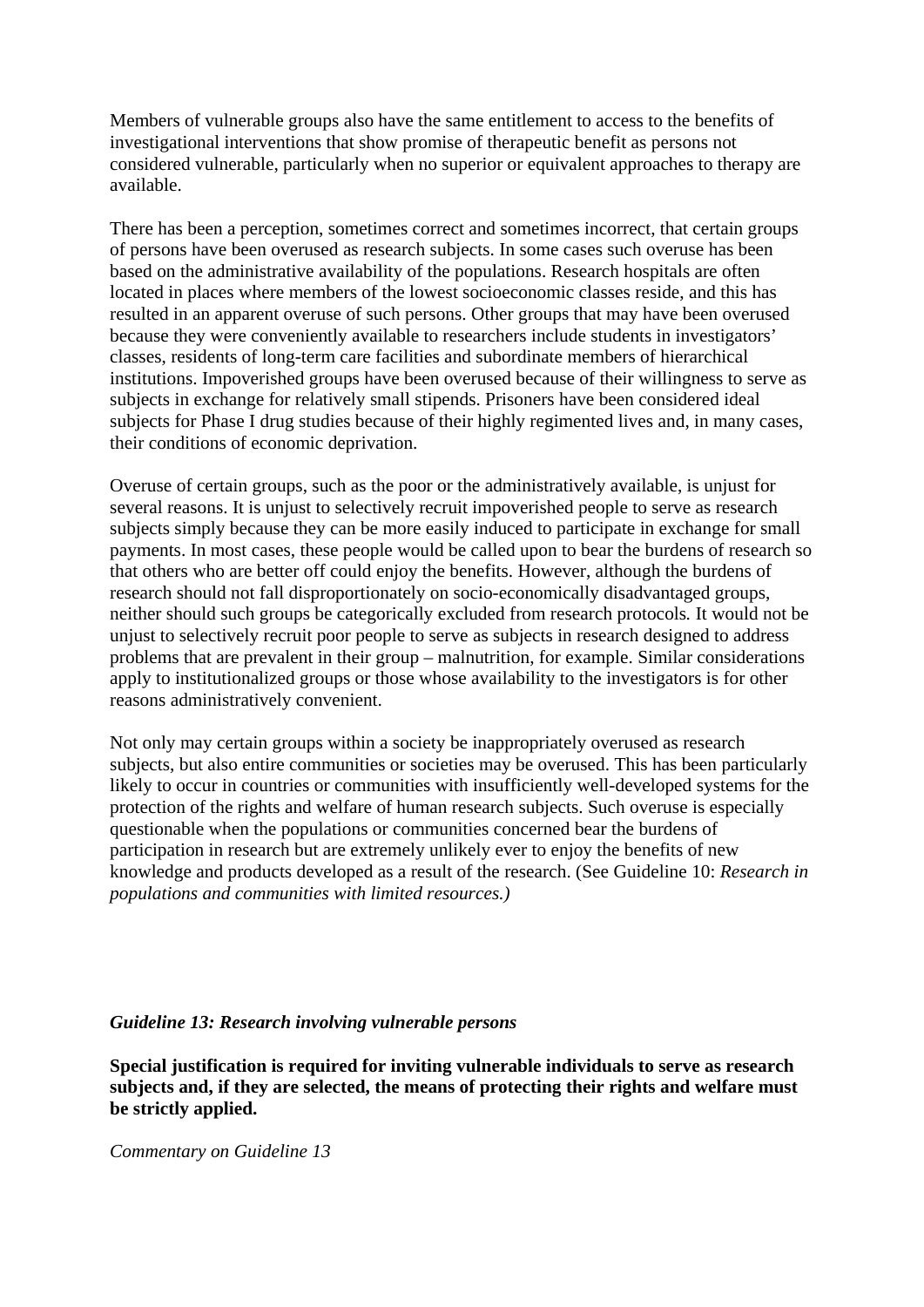Vulnerable persons are those who are relatively (or absolutely) incapable of protecting their own interests. More formally, they may have insufficient power, intelligence, education, resources, strength, or other needed attributes to protect their own interests.

*General considerations.* The central problem presented by plans to involve vulnerable persons as research subjects is that such plans may entail an inequitable distribution of the burdens and benefits of research participation. Classes of individuals conventionally considered vulnerable are those with limited capacity or freedom to consent or to decline to consent. They are the subject of specific guidelines in this document (Guidelines 14,15) and include children, and persons who because of mental or behavioural disorders are incapable of giving informed consent. Ethical justification of their involvement usually requires that investigators satisfy ethical review committees that:

- the research could not be carried out equally well with less vulnerable subjects;
- the research is intended to obtain knowledge that will lead to improved diagnosis, prevention or treatment of diseases or other health problems characteristic of, or unique to, the vulnerable class– either the actual subjects or other similarly situated members of the vulnerable class;
- research subjects and other members of the vulnerable class from which subjects are recruited will ordinarily be assured reasonable access to any diagnostic, preventive or therapeutic products that will become available as a consequence of the research;
- the risks attached to interventions or procedures that do not hold out the prospect of direct health-related benefit will not exceed those associated with routine medical or psychological examination of such persons unless an ethical review committee authorizes a slight increase over this level of risk (Guideline 9); and,
- when the prospective subjects are either incompetent or otherwise substantially unable to give informed consent, their agreement will be supplemented by the permission of their legal guardians or other appropriate representatives.

*Other vulnerable groups.* The quality of the consent of prospective subjects who are junior or subordinate members of a hierarchical group requires careful consideration, as their agreement to volunteer may be unduly influenced, whether justified or not, by the expectation of preferential treatment if they agree or by fear of disapproval or retaliation if they refuse. Examples of such groups are medical and nursing students, subordinate hospital and laboratory personnel, employees of pharmaceutical companies, and members of the armed forces or police. Because they work in close proximity to investigators, they tend to be called upon more often than others to serve as research subjects, and this could result in inequitable distribution of the burdens and benefits of research.

Elderly persons are commonly regarded as vulnerable. With advancing age**,** people are increasingly likely to acquire attributes that define them as vulnerable. They may, for example, be institutionalized or develop varying degrees of dementia**.** If and when they acquire such vulnerability-defining attributes, and not before, it is appropriate to consider them vulnerable and to treat them accordingly.

Other groups or classes may also be considered vulnerable. They include residents of nursing homes, people receiving welfare benefits or social assistance and other poor people and the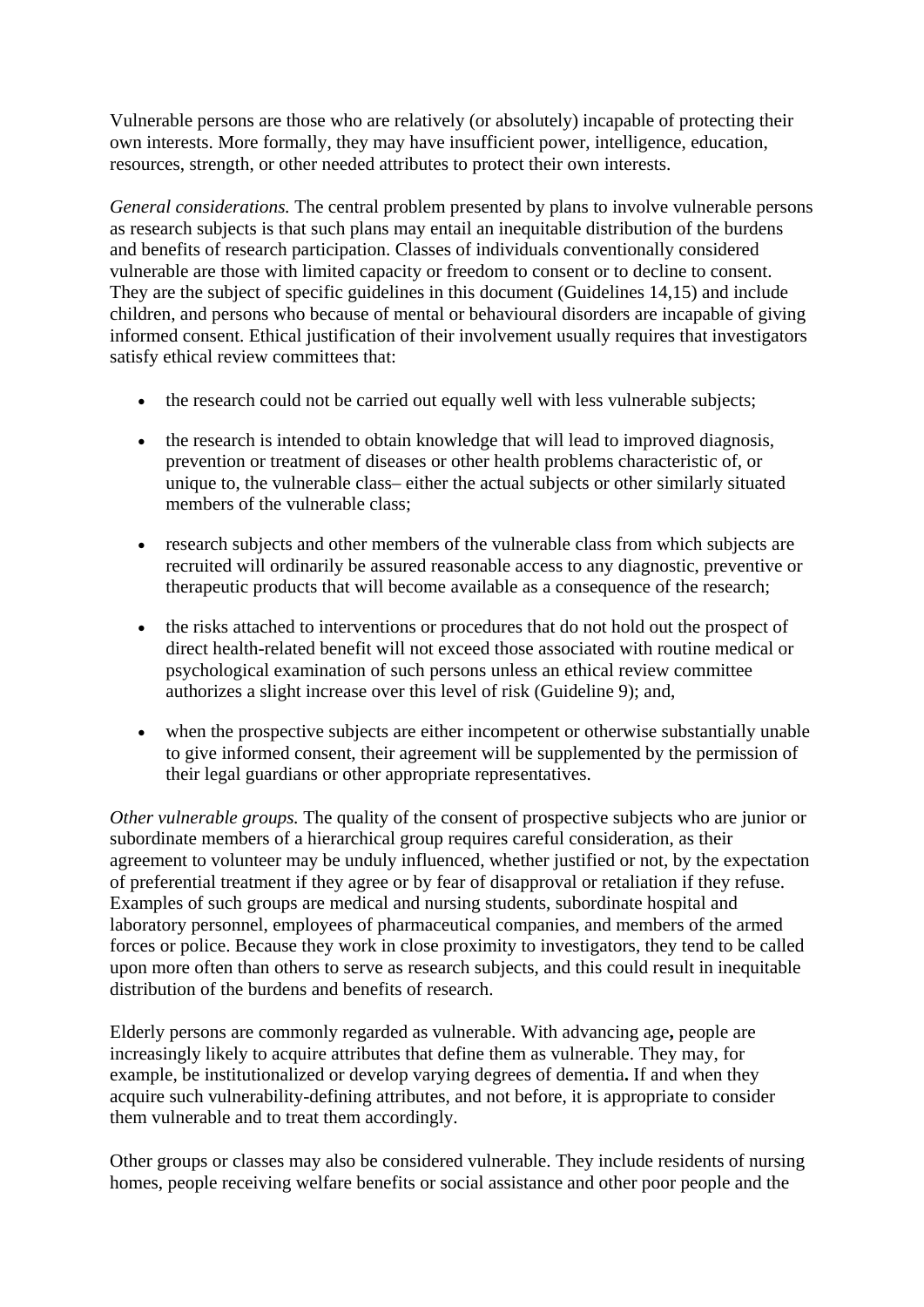unemployed, patients in emergency rooms, some ethnic and racial minority groups, homeless persons, nomads, refugees or displaced persons, prisoners, patients with incurable disease, individuals who are politically powerless, and members of communities unfamiliar with modern medical concepts. To the extent that these and other classes of people have attributes resembling those of classes identified as vulnerable, the need for special protection of their rights and welfare should be reviewed and applied, where relevant.

Persons who have serious, potentially disabling or life-threatening diseases are highly vulnerable**.** Physicians sometimes treat such patients with drugs or other therapies not yet licensed for general availability because studies designed to establish their safety and efficacy have not been completed. This is compatible with the Declaration of Helsinki, which states in Paragraph 32*: " In the treatment of a patient, where proven…therapeutic methods do not exist or have been ineffective, the physician, with informed consent from the patient, must be free to use unproven or new… therapeutic measures, if in the physician's judgement it offers hope of saving life, re-establishing health or alleviating suffering"*. Such treatment, commonly called 'compassionate use', is not properly regarded as research, but it can contribute to ongoing research into the safety and efficacy of the interventions used.

Although, on the whole, investigators must study less vulnerable groups before involving more vulnerable groups, some exceptions are justified. In general, children are not suitable for Phase I drug trials or for Phase I or II vaccine trials, but such trials may be permissible after studies in adults have shown some therapeutic or preventive effect. For example, a Phase II vaccine trial seeking evidence of immunogenicity in infants may be justified when a vaccine has shown evidence of preventing or slowing progression of an infectious disease in adults, or Phase I research with children may be appropriate because the disease to be treated does not occur in adults or is manifested differently in children (Appendix 3: *The phases of clinical trials of vaccines and drugs*).

# *Guideline 14: Research involving children*

**Before undertaking research involving children, the investigator must ensure that:**

- **the research might not equally well be carried out with adults;**
- **the purpose of the research is to obtain knowledge relevant to the health needs of children;**
- **a parent or legal representative of each child has given permission;**
- **the agreement (assent) of each child has been obtained to the extent of the child`s capabilities; and,**
- **a child`s refusal to participate or continue in the research will be respected.**

*Commentary on Guideline 14*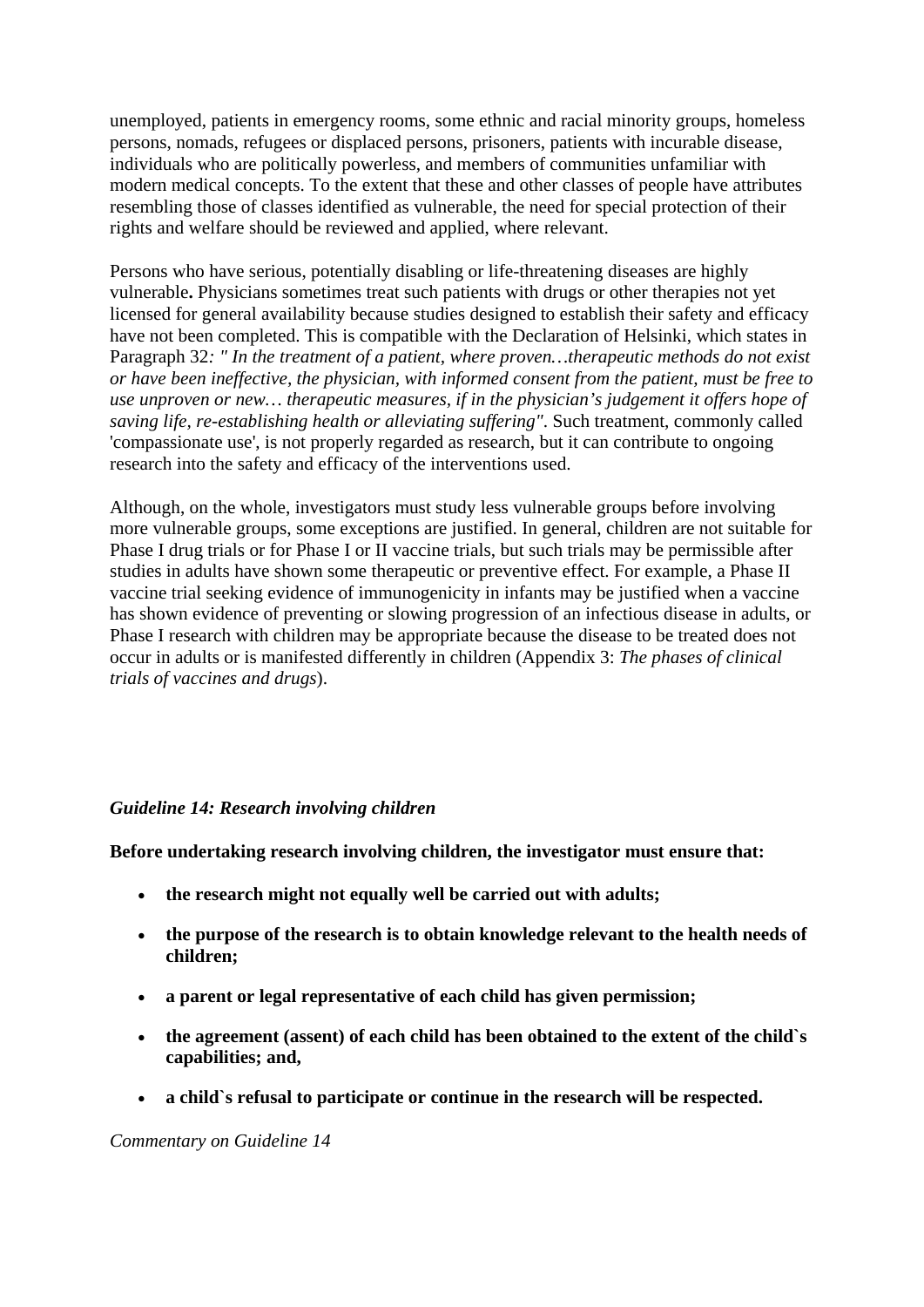*Justification of the involvement of children in biomedical research.* The participation of children is indispensable for research into diseases of childhood and conditions to which children are particularly susceptible (cf. vaccine trials*)*, as well as for clinical trials of drugs that are designed for children as well as adults. In the past, many new products were not tested for children though they were directed towards diseases also occurring in childhood; thus children either did not benefit from these new drugs or were exposed to them though little was known about their specific effects or safety in children**.** Now it is widely agreed that, as a general rule, the sponsor of any new therapeutic, diagnostic or preventive product that is likely to be indicated for use in children is obliged to evaluate its safety and efficacy for children before it is released for general distribution.

*Assent of the child.* The willing cooperation of the child should be sought, after the child has been informed to the extent that the child's maturity and intelligence permit. The age at which a child becomes legally competent to give consent differs substantially from one jurisdiction to another; in some countries the "age of consent" established in their different provinces, states or other political subdivisions varies considerably. Often children who have not yet reached the legally established age of consent can understand the implications of informed consent and go through the necessary procedures; they can therefore knowingly agree to serve as research subjects. Such knowing agreement**,** sometimes referred to as assent**,** is insufficient to permit participation in research unless it is supplemented by the permission of a parent, a legal guardian or other duly authorized representative.

Some children who are too immature to be able to give knowing agreement, or assent, may be able to register a 'deliberate objection', an expression of disapproval or refusal of a proposed procedure. The deliberate objection of an older child, for example, is to be distinguished from the behaviour of an infant, who is likely to cry or withdraw in response to almost any stimulus. Older children, who are more capable of giving assent, should be selected before younger children or infants, unless there are valid scientific reasons related to age for involving younger children first.

A deliberate objection by a child to taking part in research should always be respected even if the parents have given permission, unless the child needs treatment that is not available outside the context of research, the investigational intervention shows promise of therapeutic benefit, and there is no acceptable alternative therapy. In such a case, particularly if the child is very young or immature, a parent or guardian may override the child`s objections. If the child is older and more nearly capable of independent informed consent, the investigator should seek the specific approval or clearance of the scientific and ethical review committees for initiating or continuing with the investigational treatment. If child subjects become capable of independent informed consent during the research, their informed consent to continued participation should be sought and their decision respected.

A child with a likely fatal illness may object or refuse assent to continuation of a burdensome or distressing intervention. In such circumstances parents may press an investigator to persist with an investigational intervention against the child`s wishes. The investigator may agree to do so if the intervention shows promise of preserving or prolonging life and there is no acceptable alternative treatment. In such cases, the investigator should seek the specific approval or clearance of the ethical review committee before agreeing to override the wishes of the child.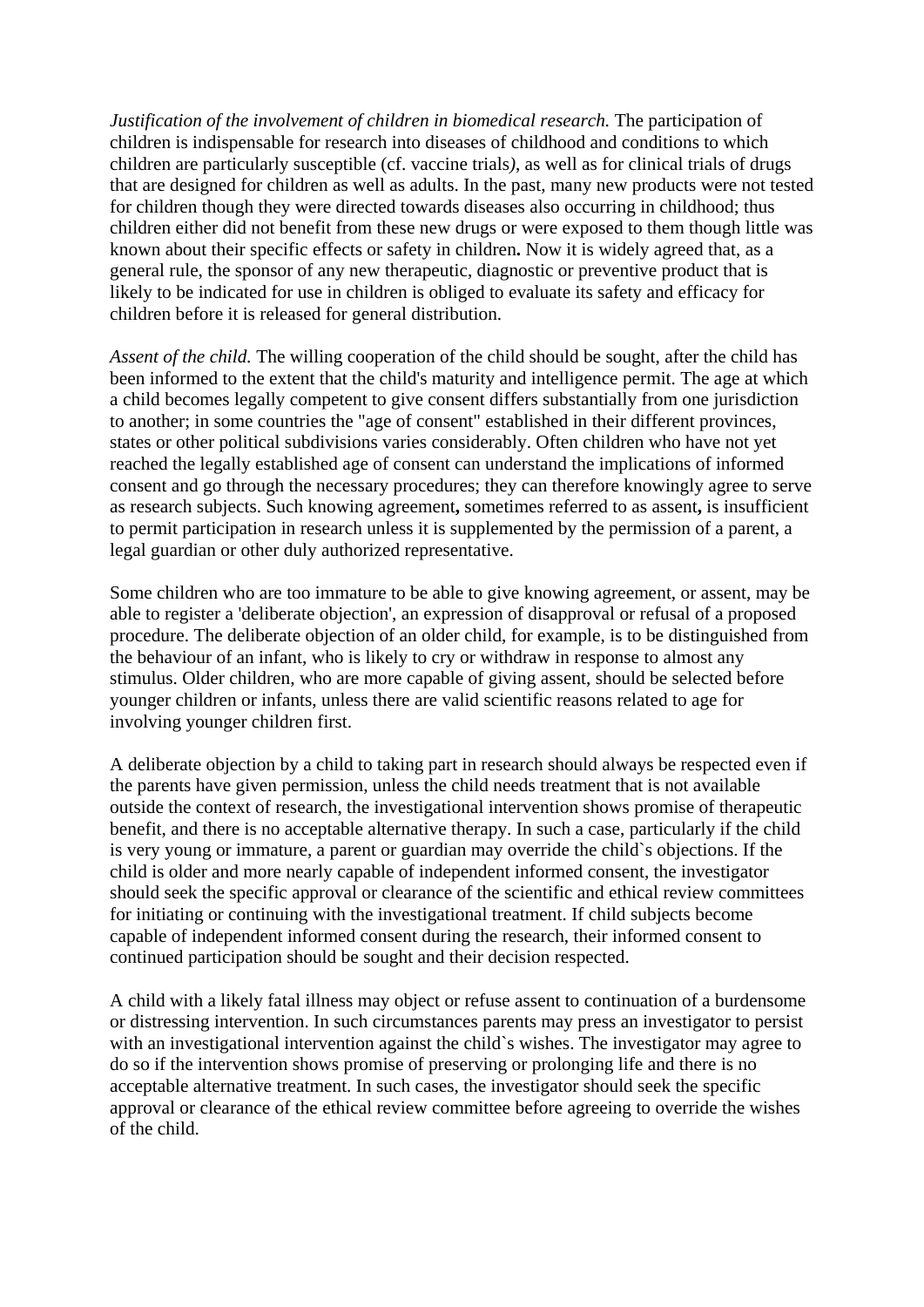*Permission of a parent or guardian.* The investigator must obtain the permission of a parent or guardian in accordance with local laws or established procedures. It may be assumed that children over the age of 12 or 13 years are usually capable of understanding what is necessary to give adequately informed consent, but their consent (assent) should normally be complemented by the permission of a parent or guardian, even when local law does not require such permission. Even when the law requires parental permission, however, the assent of the child must be obtained.

In some jurisdictions, some individuals who are below the general age of consent are regarded as "emancipated" or "mature" minors and are authorized to consent without the agreement or even the awareness of their parents or guardians. They may be married or pregnant or be already parents or living independently. Some studies involve investigation of adolescents' beliefs and behaviour regarding sexuality or use of recreational drugs; other research addresses domestic violence or child abuse. For studies on these topics, ethical review committees may waive parental permission if, for example, parental knowledge of the subject matter may place the adolescents at some risk of questioning or even intimidation by their parents.

Because of the issues inherent in obtaining assent from children in institutions, such children should only exceptionally be subjects of research. In the case of institutionalized children without parents, or whose parents are not legally authorized to grant permission, the ethical review committee may require sponsors or investigators to provide it with the opinion of an independent, concerned, expert advocate for institutionalized children as to the propriety of undertaking the research with such children.

*Observation of research by a parent or guardian.* A parent or guardian who gives permission for a child to participate in research should be given the opportunity, to a reasonable extent, to observe the research as it proceeds, so as to be able to withdraw the child if the parent or guardian decides it is in the child's best interests to do so.

*Psychological and medical support.* Research involving children should be conducted in settings in which the child and the parent can obtain adequate medical and psychological support. As an additional protection for children, an investigator may, when possible, obtain the advice of a child's family physician, paediatrician or other health-care provider on matters concerning the child's participation in the research.

(See also Guideline 8: *Benefits and risks of study participation*; Guideline 9: *Special limitations on risks when subjects are not capable of giving consent*; and Guideline 13: *Research involving vulnerable persons.)*

*Guideline 15: Research involving individuals who by reason of mental or behavioural disorders are not capable of giving adequately informed consent*

**Before undertaking research involving individuals who by reason of mental or behavioural disorders are not capable of giving adequately informed consent, the investigator must ensure that:**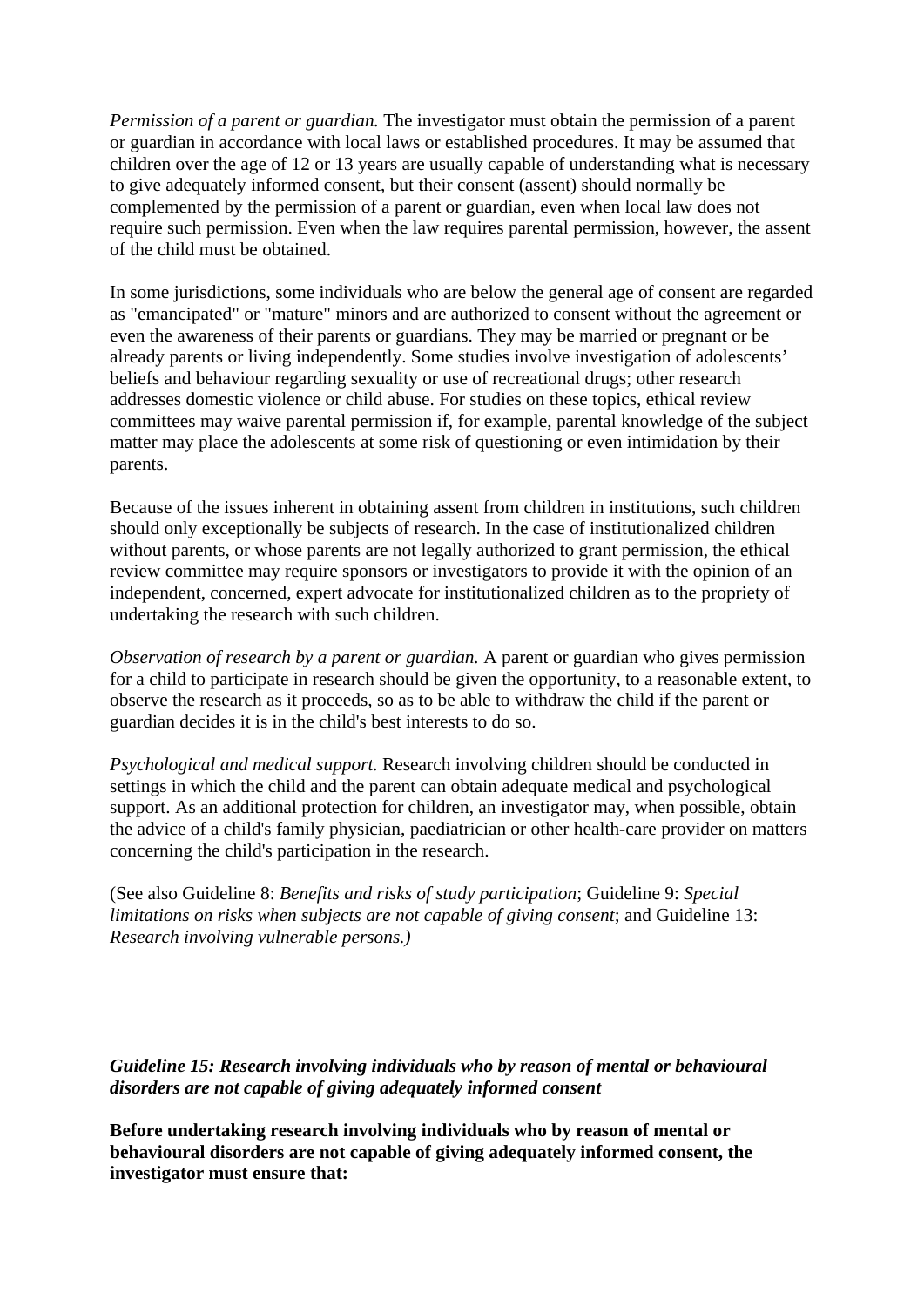- **such persons will not be subjects of research that might equally well be carried out on persons whose capacity to give adequately informed consent is not impaired;**
- **the purpose of the research is to obtain knowledge relevant to the particular health needs of persons with mental or behavioural disorders;**
- **the consent of each subject has been obtained to the extent of that person's capabilities, and a prospective subject's refusal to participate in research is always respected, unless, in exceptional circumstances, there is no reasonable medical alternative and local law permits overriding the objection; and,**
- **in cases where prospective subjects lack capacity to consent, permission is obtained from a responsible family member or a legally authorized representative in accordance with applicable law.**

#### *Commentary on Guideline 15*

*General considerations.* Most individuals with mental or behavioural disorders are capable of giving informed consent; this Guideline is concerned only with those who are not capable or who because their condition deteriorates become temporarily incapable. They should never be subjects of research that might equally well be carried out on persons in full possession of their mental faculties, but they are clearly the only subjects suitable for a large part of research into the origins and treatment of certain severe mental or behavioural disorders.

*Consent of the individual.* The investigator must obtain the approval of an ethical review committee to include in research persons who by reason of mental or behavioural disorders are not capable of giving informed consent. The willing cooperation of such persons should be sought to the extent that their mental state permits, and any objection on their part to taking part in any study that has no components designed to benefit them directly should always be respected. The objection of such an individual to an investigational intervention intended to be of therapeutic benefit should be respected unless there is no reasonable medical alternative and local law permits overriding the objection. The agreement of an immediate family member or other person with a close personal relationship with the individual should be sought, but it should be recognized that these proxies may have their own interests that may call their permission into question. Some relatives may not be primarily concerned with protecting the rights and welfare of the patients. Moreover, a close family member or friend may wish to take advantage of a research study in the hope that it will succeed in "curing" the condition. Some jurisdictions do not permit third-party permission for subjects lacking capacity to consent.Legal authorization may be necessary to involve in research an individual who has been committed to an institution by a court order.

*Serious illness in persons who because of mental or behavioural disorders are unable to give adequately informed consent.* Persons who because of mental or behavioural disorders are unable to give adequately informed consent and who have, or are at risk of, serious illnesses such as HIV infection, cancer or hepatitis should not be deprived of the possible benefits of investigational drugs, vaccines or devices that show promise of therapeutic or preventive benefit, particularly when no superior or equivalent therapy or prevention is available. Their entitlement to access to such therapy or prevention is justified ethically on the same grounds as is such entitlement for other vulnerable groups.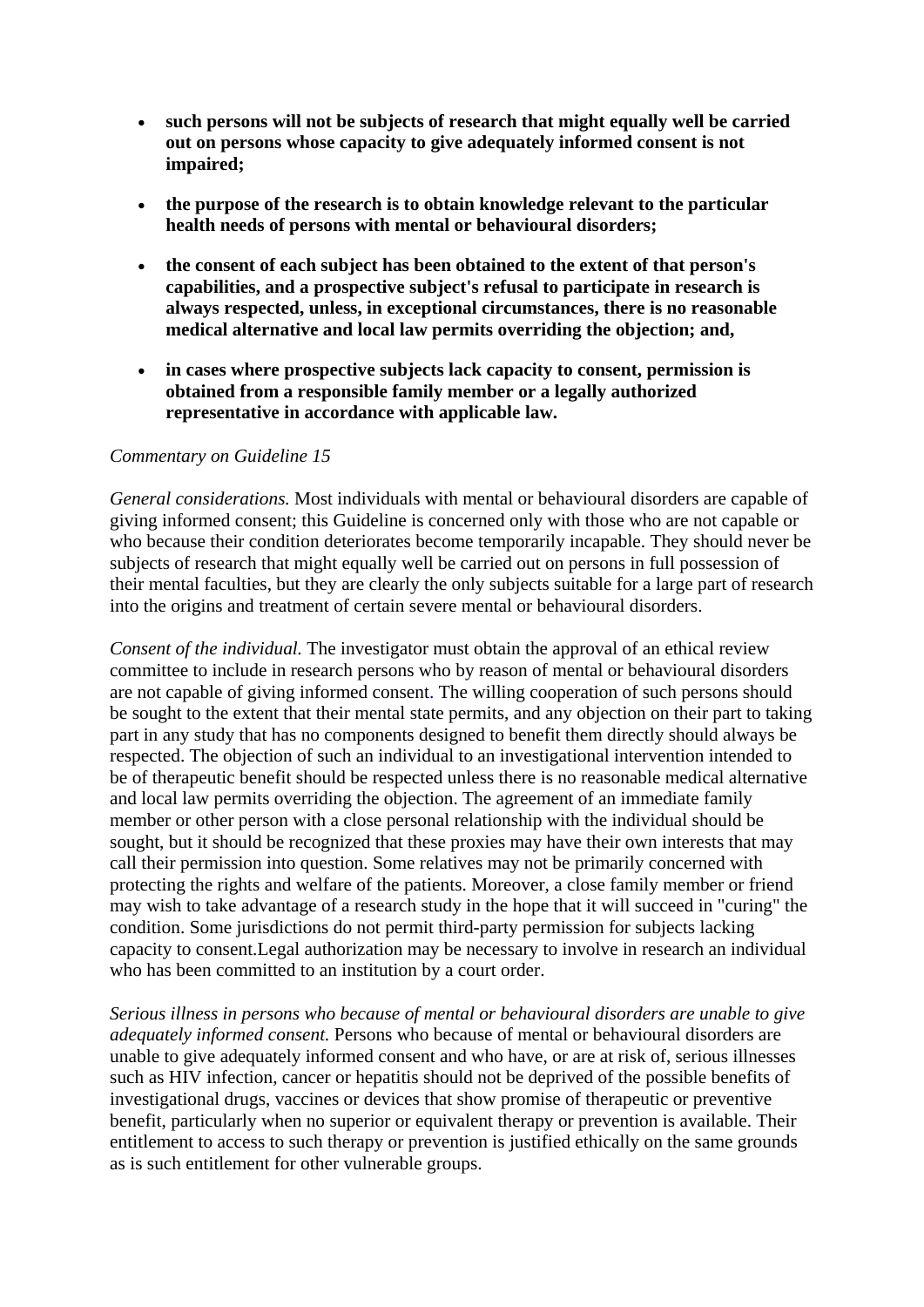Persons who are unable to give adequately informed consent by reason of mental or behavioural disorders are, in general, not suitable for participation in formal clinical trials except those trials that are designed to be responsive to their particular health needs and can be carried out only with them.

(See also Guidelines 8: *Benefits and risks of study participation;* 9: *Special limitations on risks when subjects are not capable of giving consent;* and 13: *Research involving vulnerable persons*.)

#### *Guideline 16: Women as research subjects*

**Investigators, sponsors or ethical review committees should not exclude women of reproductive age from biomedical research. The potential for becoming pregnant during a study should not, in itself, be used as a reason for precluding or limiting participation. However, a thorough discussion of risks to the pregnant woman and to her fetus is a prerequisite for the woman's ability to make a rational decision to enrol in a clinical study. In this discussion, if participation in the research might be hazardous to a fetus or a woman if she becomes pregnant, the sponsors/ investigators should guarantee the prospective subject a pregnancy test and access to effective contraceptive methods before the research commences. Where such access is not possible, for legal or religious reasons, investigators should not recruit for such possibly hazardous research women who might become pregnant.**

#### *Commentary on Guideline 16*

Women in most societies have been discriminated against with regard to their involvement in research. Women who are biologically capable of becoming pregnant have been customarily excluded from formal clinical trials of drugs, vaccines and medical devices owing to concern about undetermined risks to the fetus. Consequently, relatively little is known about the safety and efficacy of most drugs, vaccines or devices for such women, and this lack of knowledge can be dangerous.

A general policy of excluding from such clinical trials women biologically capable of becoming pregnant is unjust in that it deprives women as a class of persons of the benefits of the new knowledge derived from the trials. Further, it is an affront to their right of selfdetermination. Nevertheless, although women of childbearing age should be given the opportunity to participate in research, they should be helped to understand that the research could include risks to the fetus if they become pregnant during the research.

Although this general presumption favours the inclusion of women in research, it must be acknowledged that in some parts of the world women are vulnerable to neglect or harm in research because of their social conditioning to submit to authority, to ask no questions, and to tolerate pain and suffering. When women in such situations are potential subjects in research, investigators need to exercise special care in the informed consent process to ensure that they have adequate time and a proper environment in which to take decisions on the basis of clearly given information.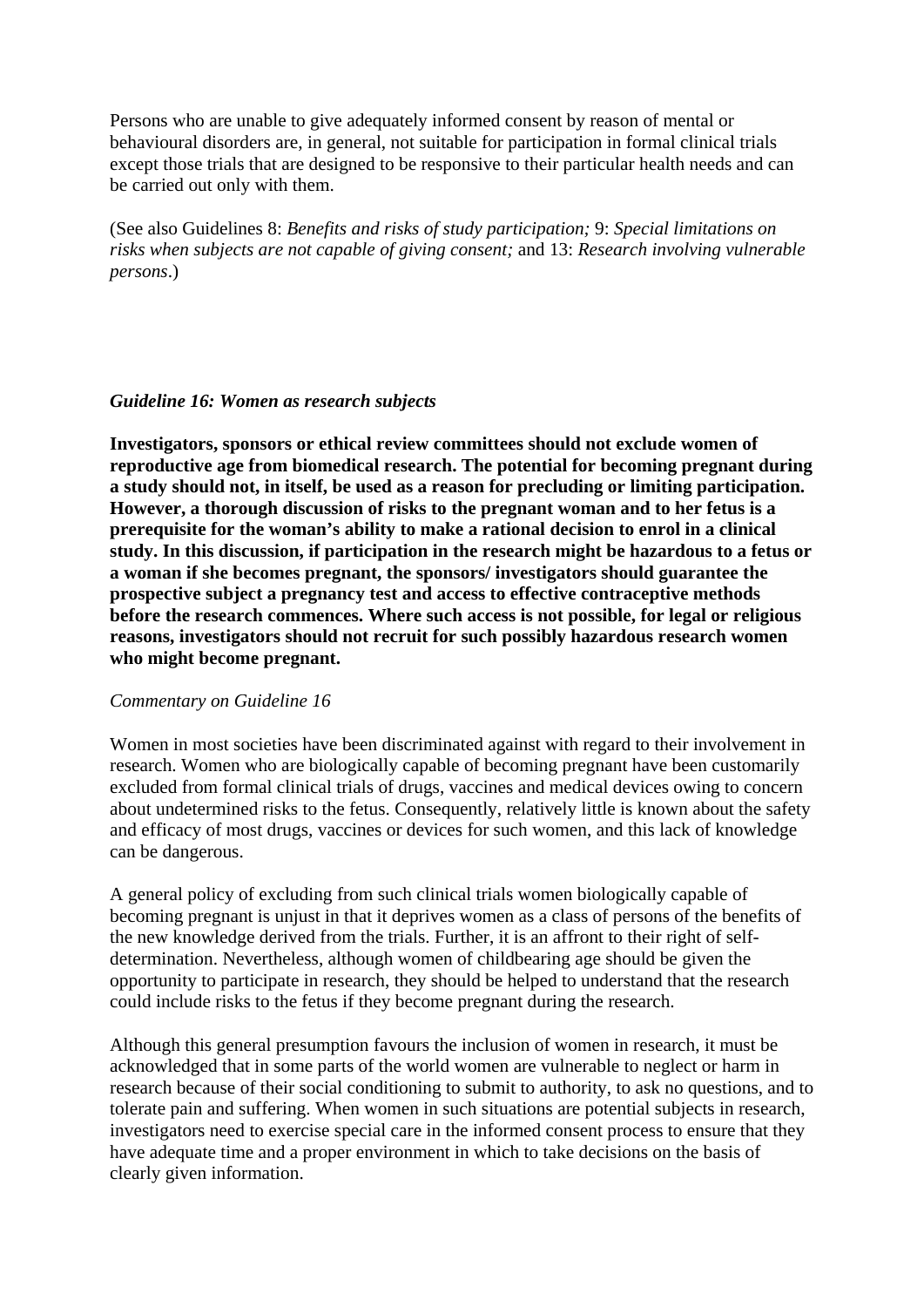*Individual consent of women:* In research involving women of reproductive age, whether pregnant or non-pregnant, only the informed consent of the woman herself is required for her participation. In no case should the permission of a spouse or partner replace the requirement of individual informed consent. If women wish to consult with their husbands or partners or seek voluntarily to obtain their permission before deciding to enrol in research, that is not only ethically permissible but in some contexts highly desirable. A strict requirement of authorization of spouse or partner, however, violates the substantive principle of respect for persons.

A thorough discussion of risks to the pregnant woman and to her fetus is a prerequisite for the woman's ability to make a rational decision to enrol in a clinical study. For women who are not pregnant at the outset of a study but who might become pregnant while they are still subjects, the consent discussion should include information about the alternative of voluntarily withdrawing from the study and, where legally permissible, terminating the pregnancy. Also, if the pregnancy is not terminated, they should be guaranteed a medical follow-up.

**Guideline 17: Pregnant women as research participants.**

**Pregnant women should be presumed to be eligible for participation in biomedical research. Investigators and ethical review committees should ensure that prospective subjects who are pregnant are adequately informed about the risks and benefits to themselves, their pregnancies, the fetus and their subsequent offspring, and to their fertility.**

**Research in this population should be performed only if it is relevant**

**to the particular health needs of a pregnant woman or her fetus, or to the health needs of pregnant women in general, and, when appropriate, if it is supported by reliable evidence from animal experiments, particularly as to risks of teratogenicity and mutagenicity .**

#### *Commentary on Guideline 17*

The justification of research involving pregnant women is complicated by the fact that it may present risks and potential benefits to two beings – the woman and the fetus – as well as to the person the fetus is destined to become. Though the decision about acceptability of risk should be made by the mother as part of the informed consent process, it is desirable in research directed at the health of the fetus to obtain the father´s opinion also, when possible. Even when evidence concerning risks is unknown or ambiguous, the decision about acceptability of risk to the fetus should be made by the woman as part of the informed consent process.

Especially in communities or societies in which cultural beliefs accord more importance to the fetus than to the woman's life or health, women may feel constrained to participate, or not to participate, in research. Special safeguards should be established to prevent undue inducement to pregnant women to participate in research in which interventions hold out the prospect of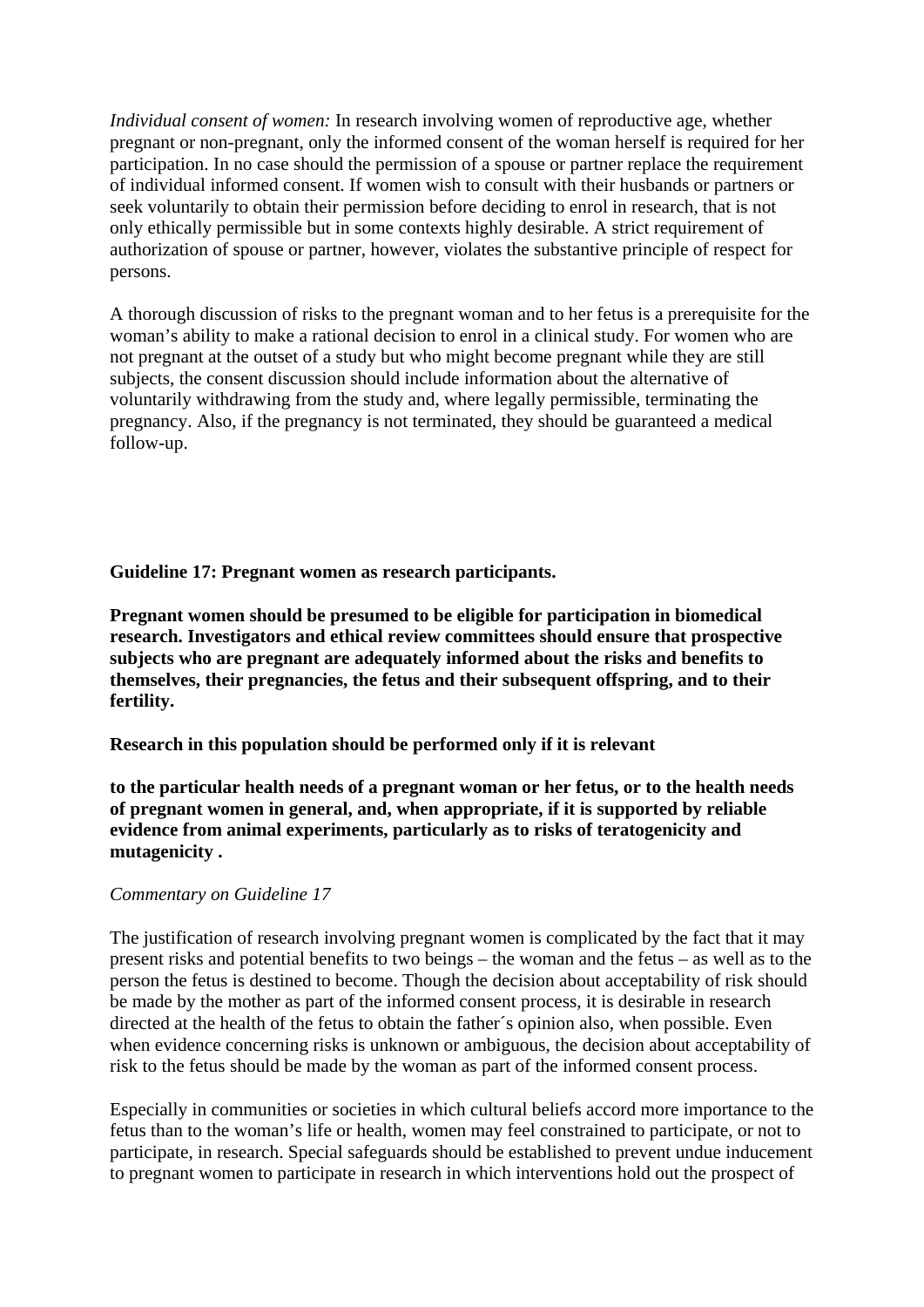direct benefit to the fetus. Where fetal abnormality is not recognized as an indication for abortion, pregnant women should not be recruited for research in which there is a realistic basis for concern that fetal abnormality may occur as a consequence of participation as a subject in research.

Investigators should include in protocols on research on pregnant women a plan for monitoring the outcome of the pregnancy with regard to both the health of the woman and the short-term and long-term health of the child.

#### *Guideline 18: Safeguarding confidentiality*

**The investigator must establish secure safeguards of the confidentiality of subjects' research data. Subjects should be told the limits, legal or other, to the investigators' ability to safeguard confidentiality and the possible consequences of breaches of confidentiality.**

#### *Commentary on Guideline 18*

*Confidentiality between investigator and subject.* Research relating to individuals and groups may involve the collection and storage of information that, if disclosed to third parties, could cause harm or distress. Investigators should arrange to protect the confidentiality of such information by, for example, omitting information that might lead to the identification of individual subjects, limiting access to the information, anonymizing data, or other means. During the process of obtaining informed consent the investigator should inform the prospective subjects about the precautions that will be taken to protect confidentiality.

Prospective subjects should be informed of limits to the ability of investigators to ensure strict confidentiality and of the foreseeable adverse social consequences of breaches of confidentiality. Some jurisdictions require the reporting to appropriate agencies of, for instance, certain communicable diseases or evidence of child abuse or neglect. Drug regulatory authorities have the right to inspect clinical-trial records, and a sponsor`s clinicalcompliance audit staff may require and obtain access to confidential data. These and similar limits to the ability to maintain confidentiality should be anticipated and disclosed to prospective subjects**.**

Participation in HIV/AIDS drug and vaccine trials may impose upon the research subjects significant associated risks of social discrimination or harm; such risks merit consideration equal to that given to adverse medical consequences of the drugs and vaccines. Efforts must be made to reduce their likelihood and severity. For example, subjects in vaccine trials must be enabled to demonstrate that their HIV seropositivity is due to their having been vaccinated rather than to natural infection. This may be accomplished by providing them with documents attesting to their participation in vaccine trials, or by maintaining a confidential register of trial subjects, from which information can be made available to outside agencies at a subject's request.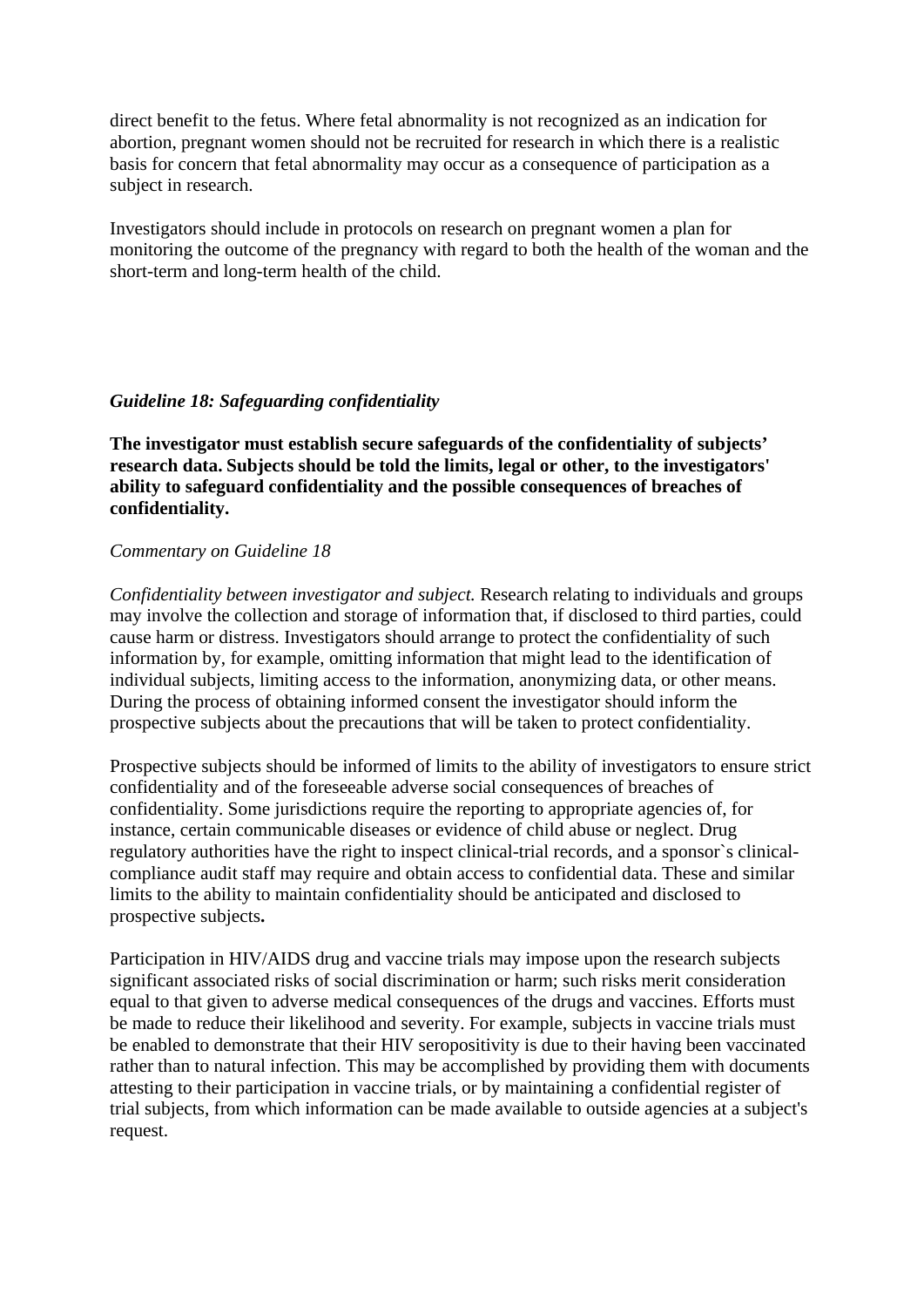*Confidentiality between physician and patient.* Patients have the right to expect that their physicians and other health-care professionals will hold all information about them in strict confidence and disclose it only to those who need, or have a legal right to, the information, such as other attending physicians, nurses**,** or other health-care workers who perform tasks related to the diagnosis and treatment of patients. A treating physician should not disclose any identifying information about patients to an investigator unless each patient has given consent to such disclosure and unless an ethical review committee has approved such disclosure.

Physicians and other health care professionals record the details of their observations and interventions in medical and other records. Epidemiological studies often make use of such records. For such studies it is usually impracticable to obtain the informed consent of each identifiable patient; an ethical review committee may waive the requirement for informed consent when this is consistent with the requirements of applicable law and provided that there are secure safeguards of confidentiality. (See also Guideline 4 Commentary: *Waiver of the consent requirement.)* In institutions in which records may be used for research purposes without the informed consent of patients, it is advisable to notify patients generally of such practices; notification is usually by means of a statement in patient-information brochures. For research limited to patients' medical records, access must be approved or cleared by an ethical review committee and must be supervised by a person who is fully aware of the confidentiality requirements.

*Issues of confidentiality in genetic research.* An investigator who proposes to perform genetic tests of known clinical or predictive value on biological samples that can be linked to an identifiable individual must obtain the informed consent of the individual or, when indicated, the permission of a legally authorized representative. Conversely, before performing a genetic test that is of known predictive value or gives reliable information about a known heritable condition, and individual consent or permission has not been obtained, investigators must see that biological samples are fully anonymized and unlinked; this ensures that no information about specific individuals can be derived from such research or passed back to them.

When biological samples are not fully anonymized and when it is anticipated that there may be valid clinical or research reasons for linking the results of genetic tests to research subjects, the investigator in seeking informed consent should assure prospective subjects that their identity will be protected by secure coding of their samples (encryption) and by restricted access to the database, and explain to them this process.

When it is clear that for medical or possibly research reasons the results of genetic tests will be reported to the subject or to the subject's physician, the subject should be informed that such disclosure will occur and that the samples to be tested will be clearly labelled.

Investigators should not disclose results of diagnostic genetic tests to relatives of subjects without the subjects' consent. In places where immediate family relatives would usually expect to be informed of such results, the research protocol, as approved or cleared by the ethical review committee, should indicate the precautions in place to prevent such disclosure of results without the subjects`consent; such plans should be clearly explained during the process of obtaining informed consent.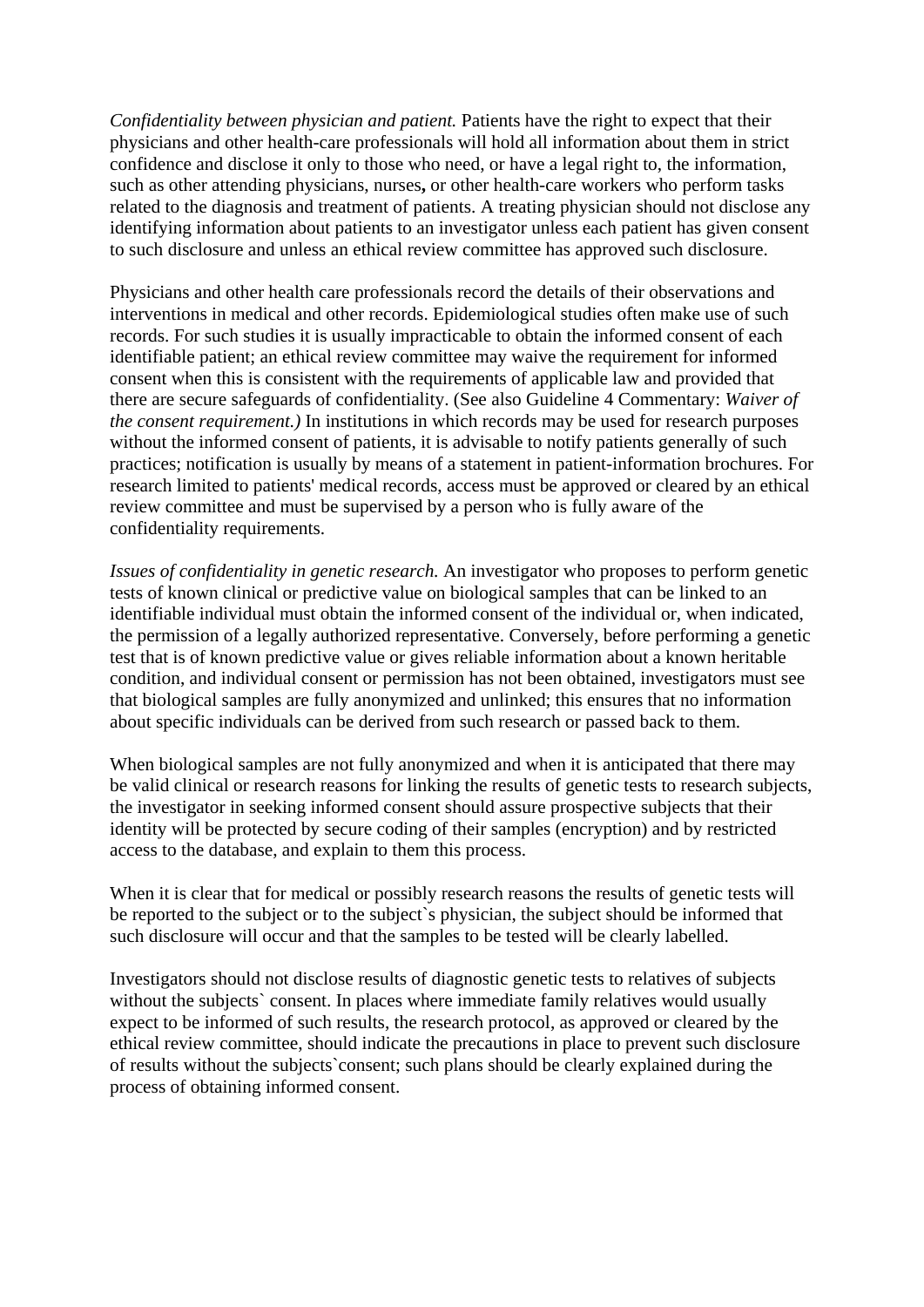#### *Guideline 19: Right of injured subjects to treatment and compensation*

**Investigators should ensure that research subjects who suffer injury as a result of their participation are entitled to free medical treatment for such injury and to such financial or other assistance as would compensate them equitably for any resultant impairment, disability or handicap. In the case of death as a result of their participation, their dependants are entitled to compensation. Subjects must not be asked to waive the right to compensation.**

#### *Commentary on Guideline 19*

Guideline 19 is concerned with two distinct but closely related entitlements. The first is the uncontroversial entitlement to free medical treatment and compensation for accidental injury inflicted by procedures or interventions performed exclusively to accomplish the purposes of research (non-therapeutic procedures). The second is the entitlement of dependants to material compensation for death or disability occurring as a direct result of study participation. Implementing a compensation system for research-related injuries or death is likely to be complex, however.

*Equitable compensation and free medical treatment.* Compensation is owed to research subjects who are disabled as a consequence of injury from procedures performed solely to accomplish the purposes of research. Compensation and free medical treatment are generally not owed to research subjects who suffer expected or foreseen adverse reactions to investigational therapeutic, diagnostic or preventive interventions when such reactions are not different in kind from those known to be associated with established interventions in standard medical practice. In the early stages of drug testing (Phase I and early Phase II), it is generally unreasonable to assume that an investigational drug holds out the prospect of direct benefit for the individual subject; accordingly, compensation is usually owed to individuals who become disabled as a result of serving as subjects in such studies.

The ethical review committee should determine in advance: i) the injuries for which subjects will receive free treatment and, in case of impairment, disability or handicap resulting from such injuries, be compensated; and ii) the injuries for which they will not be compensated. Prospective subjects should be informed of the committee's decisions, as part of the process of informed consent. As an ethical review committee cannot make such advance determination in respect of unexpected or unforeseen adverse reactions, such reactions must be presumed compensable and should be reported to the committee for prompt review as they occur.

Subjects must not be asked to waive their rights to compensation or required to show negligence or lack of a reasonable degree of skill on the part of the investigator in order to claim free medical treatment or compensation. The informed consent process or form should contain no words that would absolve an investigator from responsibility in the case of accidental injury, or that would imply that subjects would waive their right to seek compensation for impairment, disability or handicap. Prospective subjects should be informed that they will not need to take legal action to secure the free medical treatment or compensation for injury to which they may be entitled. They should also be told what medical service or organization or individual will provide the medical treatment and what organization will be responsible for providing compensation.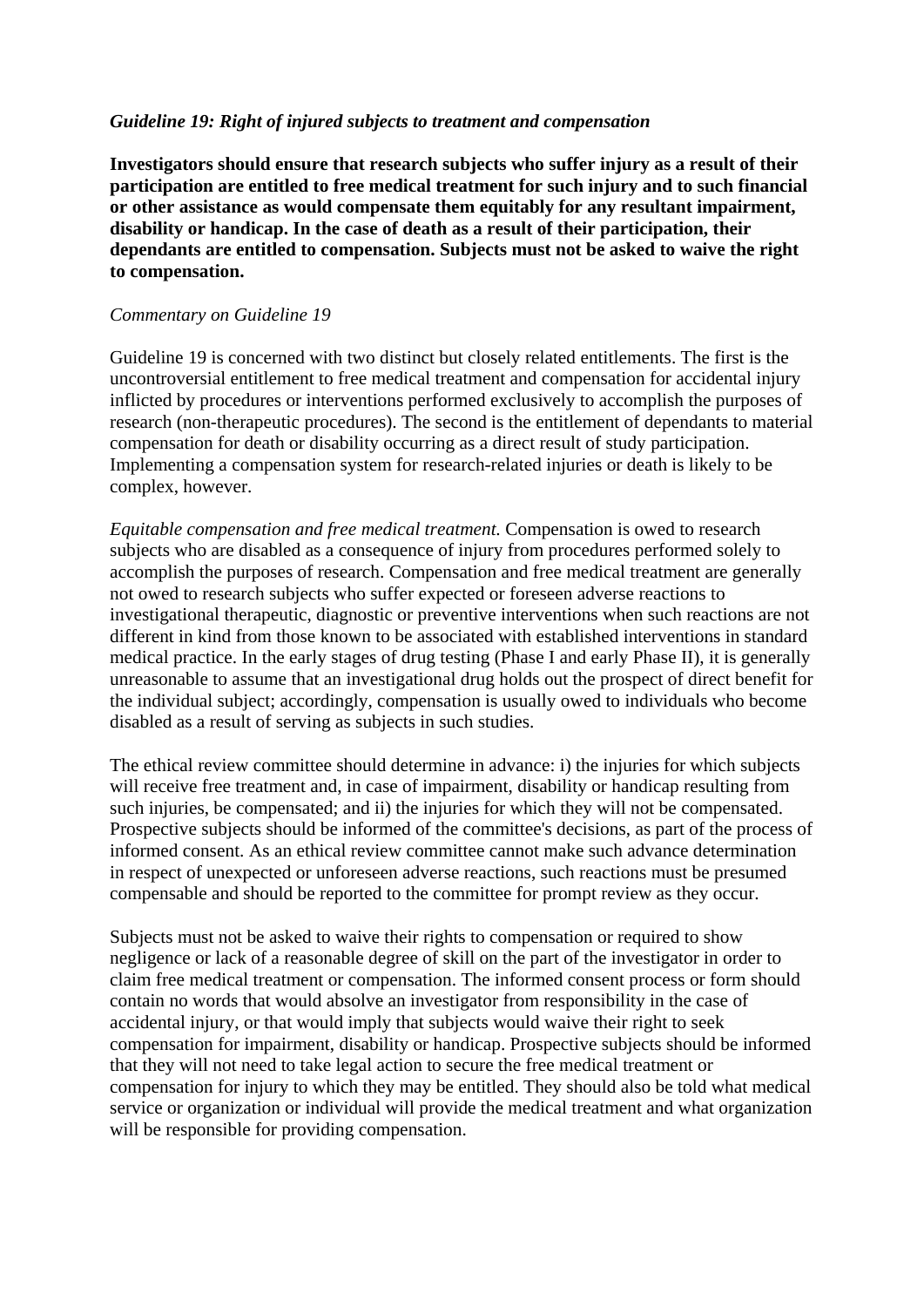*Obligation of the sponsor with regard to compensation.* Before the research begins, the sponsor, whether a pharmaceutical company or other organization or institution, or a government (where government insurance is not precluded by law), should agree to provide compensation for any physical injury for which subjects are entitled to compensation, or come to an agreement with the investigator concerning the circumstances in which the investigator must rely on his or her own insurance coverage (for example, for negligence or failure of the investigator to follow the protocol, or where government insurance coverage is limited to negligence). In certain circumstances it may be advisable to follow both courses. Sponsors should seek adequate insurance against risks to cover compensation, independent of proof of fault.

# *Guideline 20: Strengthening capacity for ethical and scientific review and biomedical research*

**Many countries lack the capacity to assess or ensure the scientific quality or ethical acceptability of biomedical research proposed or carried out in their jurisdictions. In externally sponsored collaborative research, sponsors and investigators have an ethical obligation to ensure that biomedical research projects for which they are responsible in such countries contribute effectively to national or local capacity to design and conduct biomedical research, and to provide scientific and ethical review and monitoring of such research***.*

**Capacity-building may include, but is not limited to, the following activities:**

- **establishing and strengthening independent and competent ethical review processes/ committees**
- **strengthening research capacity**
- **developing technologies appropriate to health-care and biomedical research**
- **training of research and health-care staff**
- **educating the community from which research subjects will be drawn**

#### Commentary on Guideline 20

External sponsors and investigators have an ethical obligation to contribute to a host country's sustainable capacity for independent scientific and ethical review and biomedical research. Before undertaking research in a host country with little or no such capacity, external sponsors and investigators should include in the research protocol a plan that specifies the contribution they will make. The amount of capacity building reasonably expected should be proportional to the magnitude of the research project. A brief epidemiological study involving only review of medical records, for example, would entail relatively little, if any, such development, whereas a considerable contribution is to be expected of an external sponsor of, for instance, a large-scale vaccine field-trial expected to last two or three years.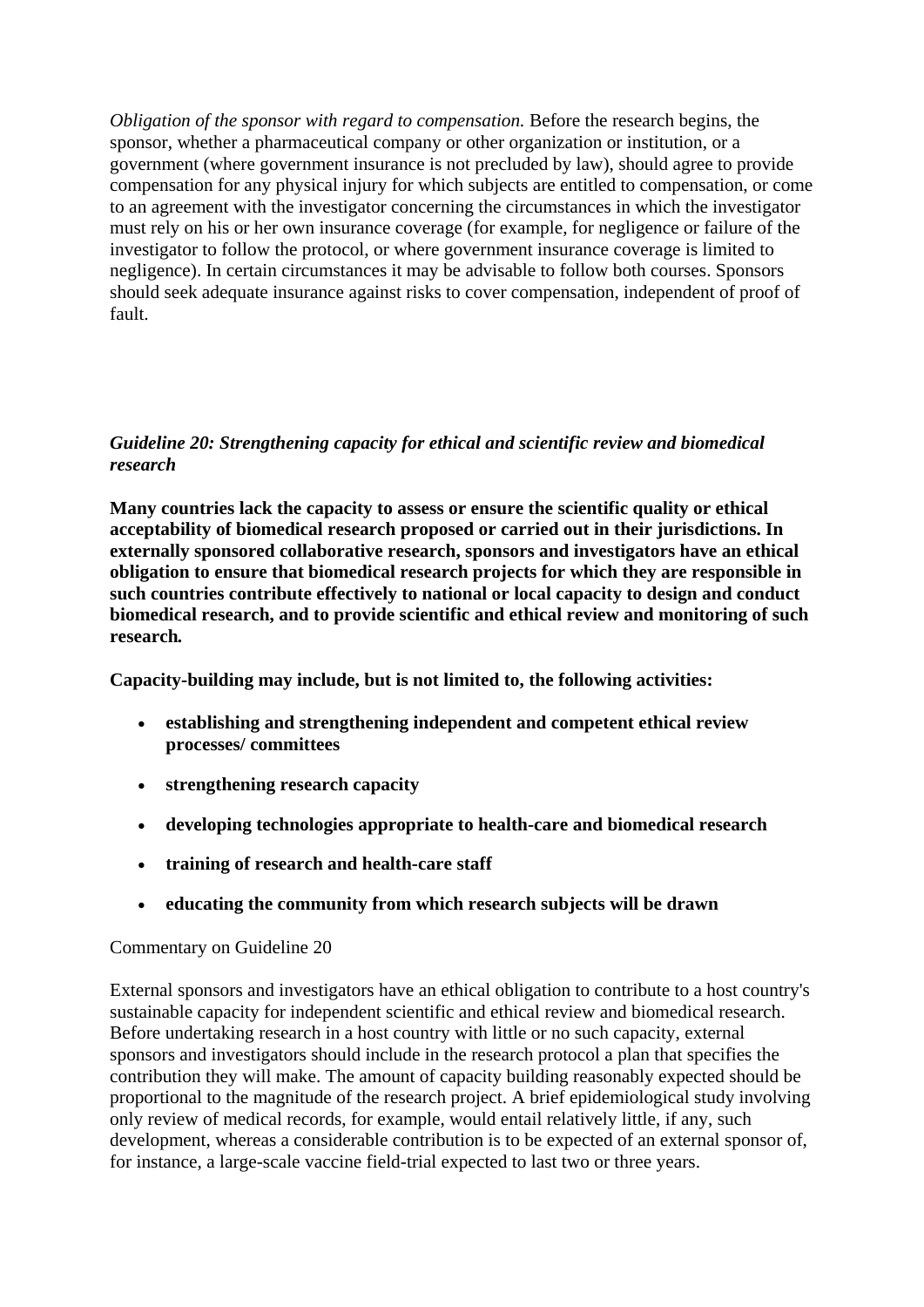The specific capacity-building objectives should be determined and achieved through dialogue and negotiation between external sponsors and host-country authorities. External sponsors would be expected to employ and, if necessary, train local individuals to function as investigators, research assistants or data managers, for example, and to provide, as necessary, reasonable amounts of financial, educational and other assistance for capacity-building. To avoid conflict of interest and safeguard the independence of review committees, financial assistance should not be provided directly to them; rather, funds should be made available to appropriate authorities in the host-country government or to the host research institution.

(See also Guideline 10: *Research in populations and communities with limited resources*)

#### *Guideline 21: Ethical obligation of external sponsors to provide health-care services*

**External sponsors are ethically obliged to ensure the availability of:**

− **health-care services that are essential to the safe conduct of the research;**

− **treatment for subjects who suffer injury as a consequence of research interventions; and,**

− **services that are a necessary part of the commitment of a sponsor to make a beneficial intervention or product developed as a result of the research reasonably available to the population or community concerned.**

#### *Commentary on Guideline 21*

Obligations of external sponsors to provide health-care services will vary with the circumstances of particular studies and the needs of host countries. The sponsors' obligations in particular studies should be clarified before the research is begun. The research protocol should specify what health-care services will be made available, during and after the research, to the subjects themselves, to the community from which the subjects are drawn, or to the host country, and for how long. The details of these arrangements should be agreed by the sponsor, officials of the host country, other interested parties, and, when appropriate, the community from which subjects are to be drawn. The agreed arrangements should be specified in the consent process and document.

Although sponsors are, in general, not obliged to provide health-care services beyond that which is necessary for the conduct of the research, it is morally praiseworthy to do so. Such services typically include treatment for diseases contracted in the course of the study. It might, for example, be agreed to treat cases of an infectious disease contracted during a trial of a vaccine designed to provide immunity to that disease, or to provide treatment of incidental conditions unrelated to the study.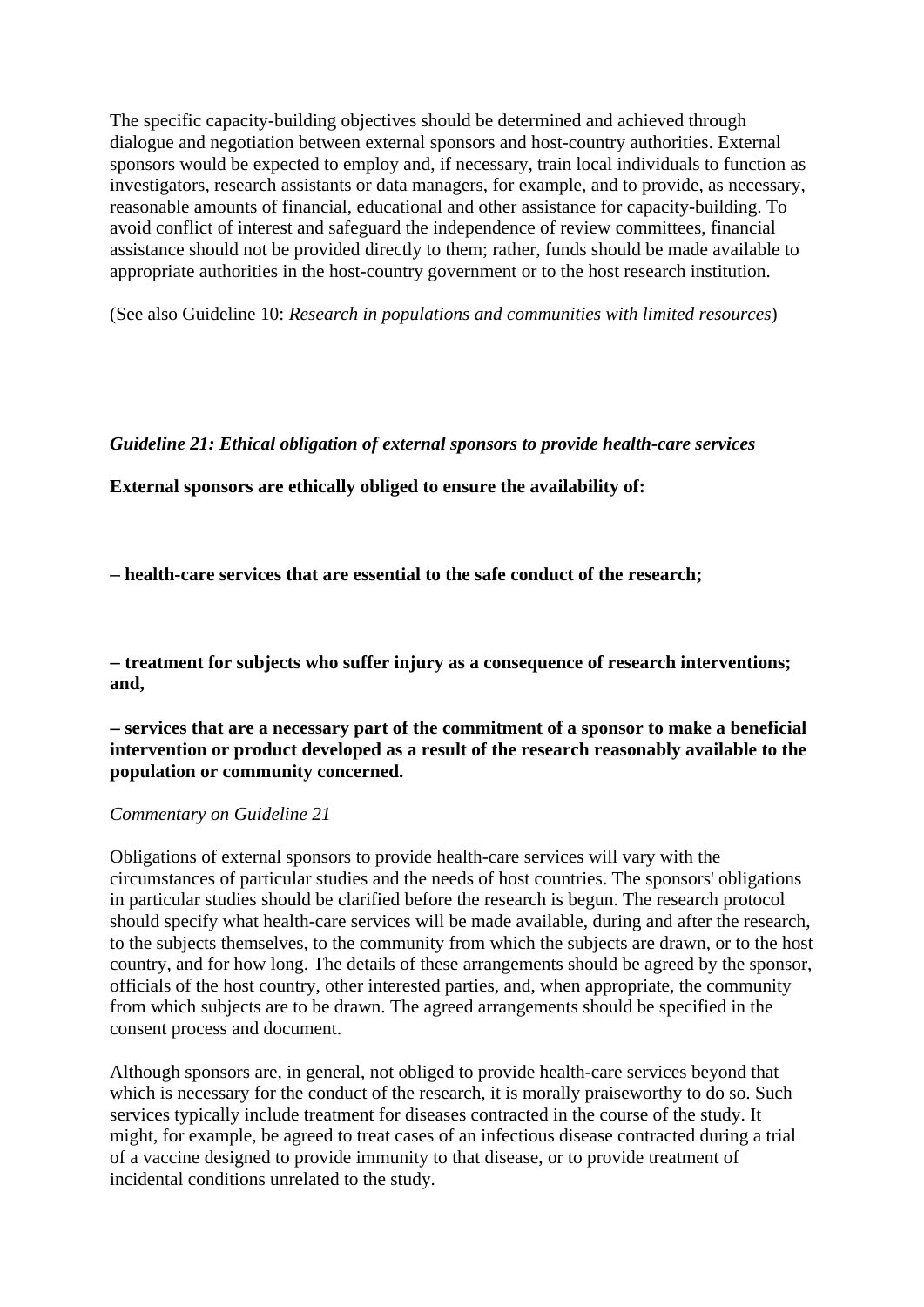The obligation to ensure that subjects who suffer injury as a consequence of research interventions obtain medical treatment free of charge, and that compensation be provided for death or disability occurring as a consequence of such injury, is the subject of Guideline 19, on the scope and limits of such obligations.

When prospective or actual subjects are found to have diseases unrelated to the research, or cannot be enrolled in a study because they do not meet the health criteria, investigators should, as appropriate, advise them to obtain, or refer them for, medical care. In general, also, in the course of a study, sponsors should disclose to the proper health authorities information of public health concern arising from the research.

The obligation of the sponsor to make reasonably available for the benefit of the population or community concerned any intervention or product developed, or knowledge generated, as a result of the research is considered in Guideline 10: *Research in populations and communities with limited resources.*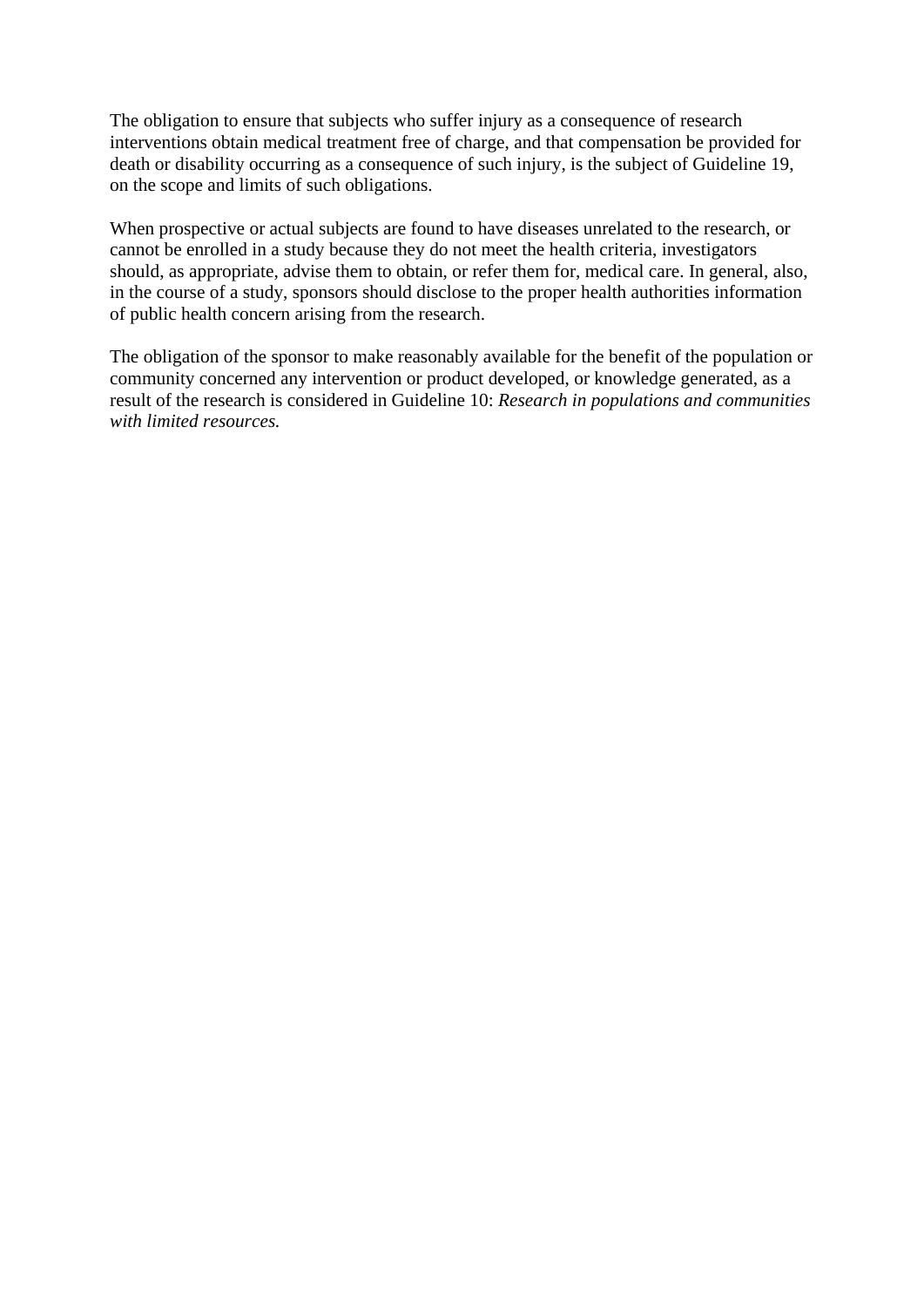# Appendix 1

# Items to be included in a protocol (or associated documents) for biomedical research involving human subjects.

(Include the items relevant to the study/project in question)

- 1. Title of the study;
- 2. A summary of the proposed research in lay/non-technical language.
- 3. A clear statement of the justification for the study, its significance in development and in meeting the needs of the country /population in which the research is carried out;
- 4. The investigators` views of the ethical issues and considerations raised by the study and, if appropriate, how it is proposed to deal with them;
- 5. Summary of all previous studies on the topic, including unpublished studies known to the investigators and sponsors, and information on previously published research on the topic, including the nature, extent and relevance of animal studies and other preclinical and clinical studies;
- 6. A statement that the principles set out in these Guidelines will be implemented;
- 7. An account of previous submissions of the protocol for ethical review and their outcome;
- 8. A brief description of the site(s) where the research is to be conducted, including information about the adequacy of facilities for the safe and appropriate conduct of the research, and *relevant* demographic and epidemiological information about the country or region concerned;
- 9. Name and address of the sponsor;
- 10. Names, address*es*, institutional affiliations*,* qualifications and experience of the principal investigator and other investigators;
- 11. The objectives of the trial or study, its hypotheses or research questions, its assumptions, and its variables;
- 12. A detailed description of the design of the trial or study. In the case of controlled clinical trials the description should include, but not be limited to, whether assignment to treatment groups will be randomized (including the method of randomization), and whether the study will be blinded (single blind, double blind), or open;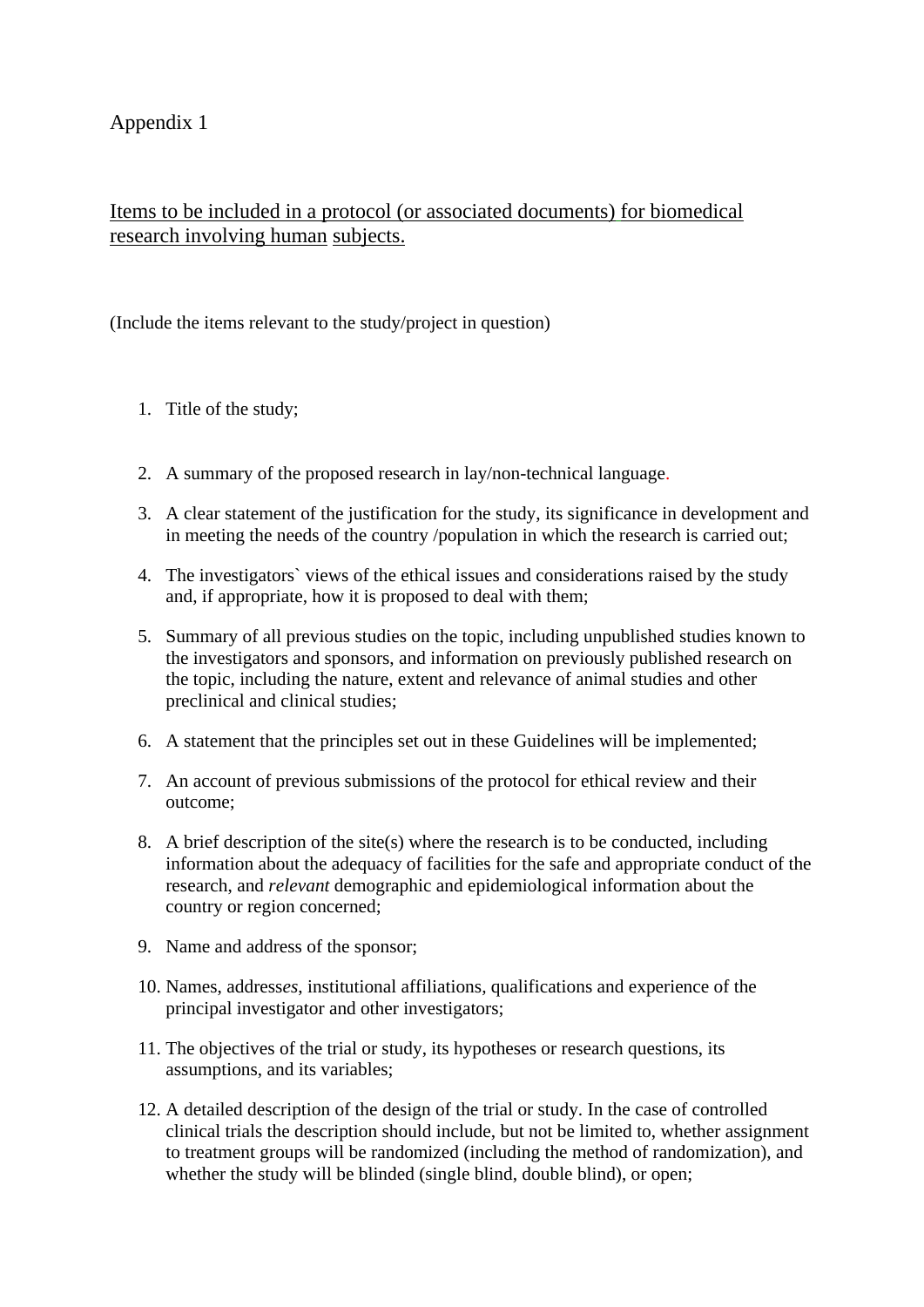- 13. The number of research subjects needed to achieve the study objective, and how this was statistically determined;
- 14. The criteria for inclusion or exclusion of potential subjects, and justification for the exclusion of any groups on the basis of age, sex, social or economic factors, or for other reasons;
- 15. The justification for involving as research subjects any persons with limited capacity to consent or members of vulnerable social groups, and a description of special measures to minimize risks and discomfort to such subjects;
- 16. The process of recruitment, e.g., advertisements, and the steps to be taken to protect privacy and confidentiality during recruitment;
- 17. Description and explanation of all interventions (the method of treatment administration, including route of administration, dose, dose interval and treatment period for investigational and comparator products used);
- 18. Plans and justification for withdrawing or withholding standard therapies in the course of the research, including any resulting risks to subjects;
- 19. Any other treatment that may be given or permitted, or contraindicated, during the study;
- 20. Clinical and laboratory tests and other tests that are to be carried out;
- 21. Samples of the standardized case-report forms to be used, the methods of recording therapeutic response (description and evaluation of methods and frequency of measurement), the follow-up procedures, and, if applicable, the measures proposed to determine the extent of compliance of subjects with the treatment;
- 22. Rules or criteria according to which subjects may be removed from the study or clinical trial, or (in a multi-centre study) a centre may be discontinued, or the study may be terminated;
- 23. Methods of recording and reporting adverse events or reactions, and provisions for dealing with complications;
- 24. The known or foreseen risks of adverse reactions, including the risks attached to each proposed intervention and to any drug, vaccine or procedure to be tested;
- 25. For research carrying more than minimal risk of physical injury, details of plans, including insurance coverage, to provide treatment for such injury, including the funding of treatment, and to provide compensation for research-related disability or death;
- 26. Provision for continuing access of subjects to the investigational treatment after the study, indicating its modalities, the individual or organization responsible for paying for it, and for how long it will continue;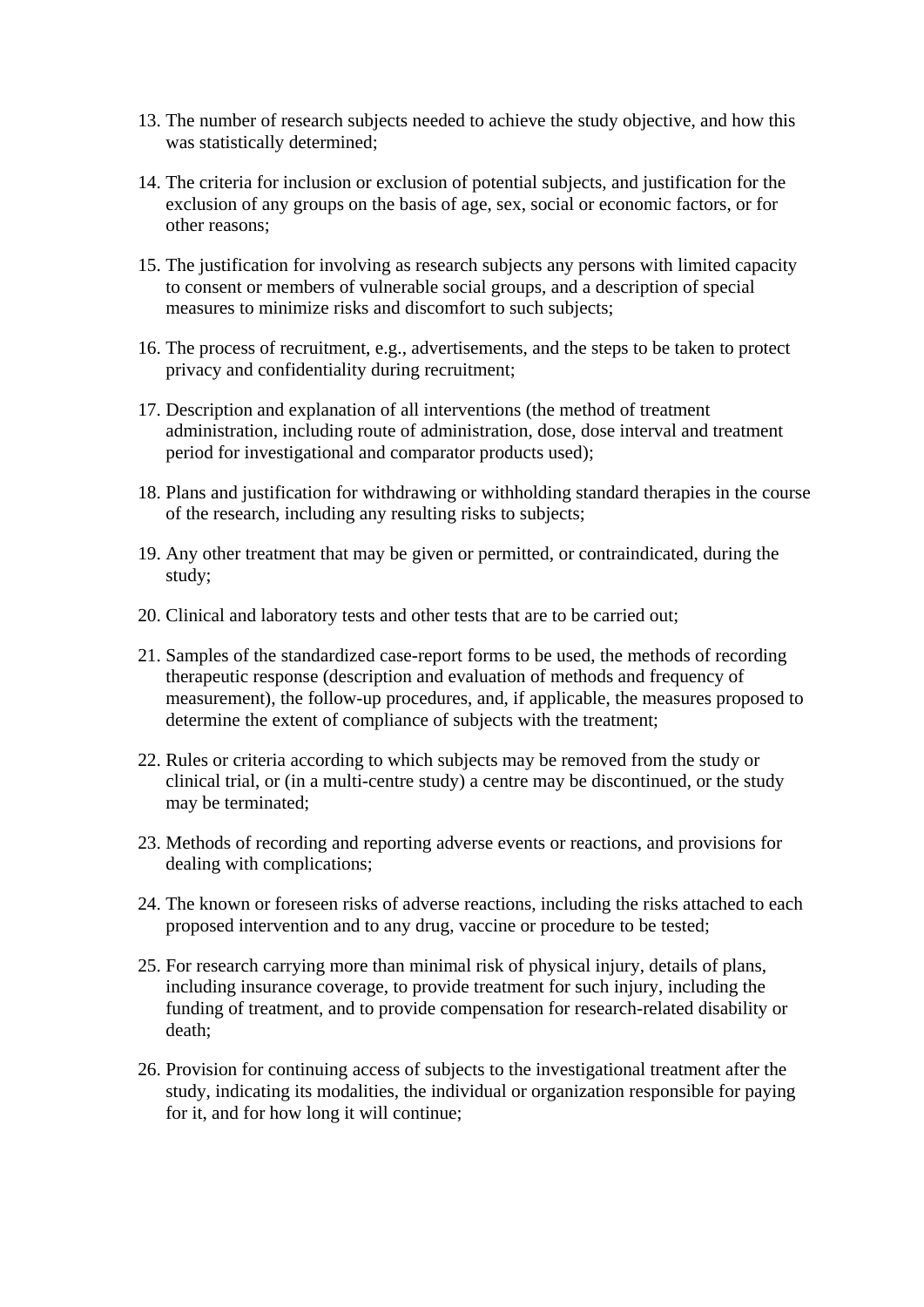- 27. For research on pregnant women, a plan, if appropriate, for monitoring the outcome of the pregnancy with regard to both the health of the woman and the short-term and long-term health of the child.
- 28. The potential benefits of the research to subjects and to others;
- 29. The expected benefits of the research to the population, including new knowledge that the study might generate;
- 30. The means proposed to obtain individual informed consent and the procedure planned to communicate information to prospective subjects, including the name and position of the person responsible for obtaining consent;
- 31. When a prospective subject is not capable of informed consent, satisfactory assurance that permission will be obtained from a duly authorized person, or, in the case of a child who is sufficiently mature to understand the implications of informed consent but has not reached the legal age of consent, that knowing agreement, or assent, will be obtained, as well as the permission of a parent, or a legal guardian or other duly authorized representative*;*
- 32. An account of any economic or other inducements or incentives to prospective subjects to participate, such as offers of cash payments, gifts, or free services or facilities, and of any financial obligations assumed by the subjects, such as payment for medical services;
- 33. Plans and procedures, and the persons responsible, for communicating to subjects information arising from the study (on harm or benefit, for example), or from other research on the same topic, that could affect subjects' willingness to continue in the study;
- 34. Plans to inform subjects about the results of the study;
- 35. The provisions for protecting the confidentiality of personal data, and respecting the privacy of subjects, including the precautions that are in place to prevent disclosure of the results of a subject's genetic tests to immediate family relatives without the consent of the subject;
- 36. Information about how the code, if any, for the subjects' identity is established, where it will be kept and when, how and by whom it can be broken in the event of an emergency;
- 37. Any foreseen further uses of personal data or biological materials;
- 38. A description of the plans for statistical analysis of the study, including plans for interim analyses, if any, and criteria for prematurely terminating the study as a whole if necessary;
- 39. Plans for monitoring the continuing safety of drugs or other interventions administered for purposes of the study or trial and, if appropriate, the appointment for this purpose of an independent data-monitoring (data and safety monitoring) committee;
- 40. A list of the references cited in the protocol;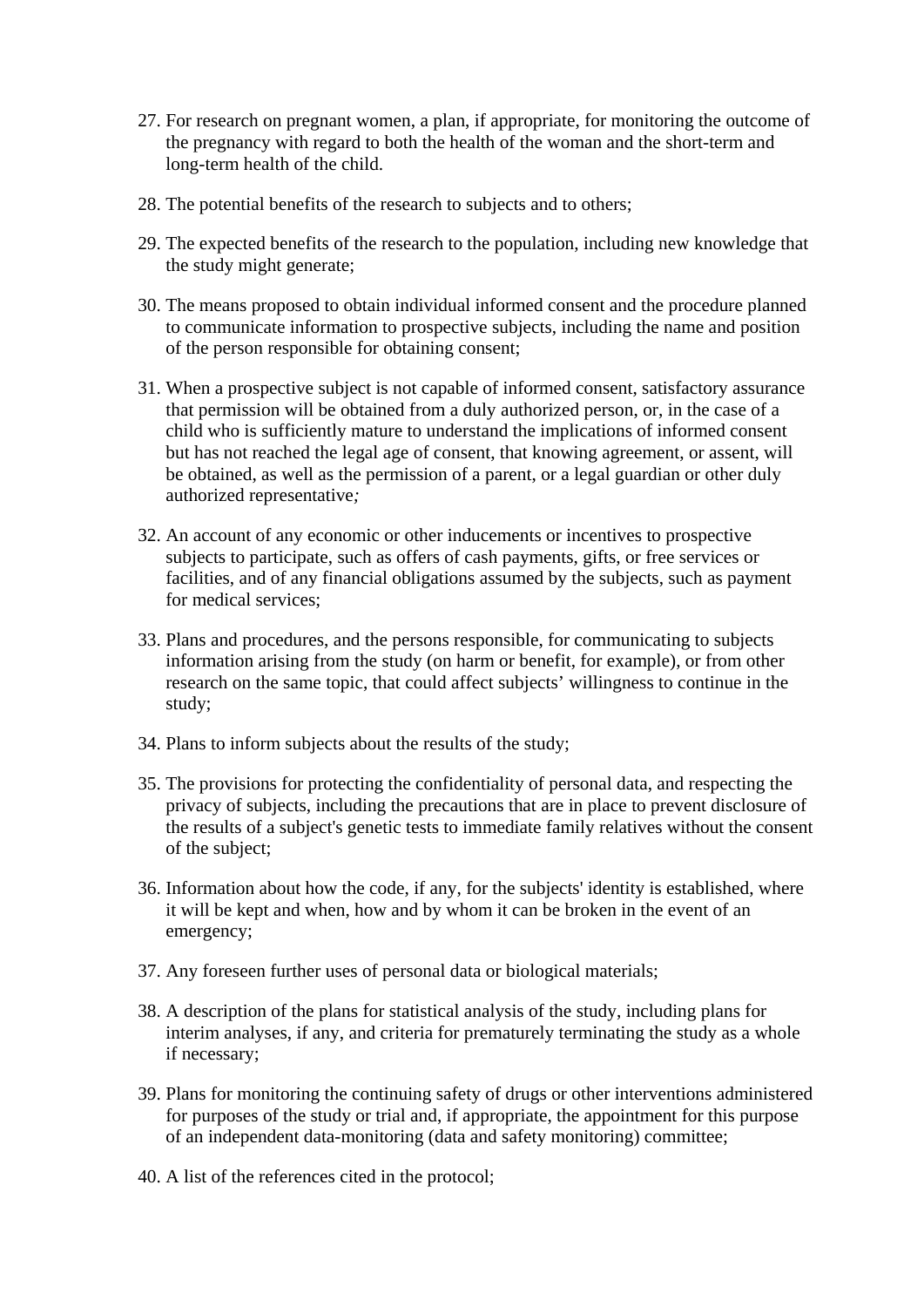- 41. The source and amount of funding of the research: the organization that is sponsoring the research and a detailed account of the sponsor's financial commitments to the research institution, the investigators, the research subjects, and, when relevant, the community;
- 42. The arrangements for dealing with financial or other conflicts of interest that might affect the judgement of investigators or other research personnel: informing the institutional conflict-of-interest committee of such conflicts of interest; the communication by that committee of the pertinent details of the information to the ethical review committee; and the transmission by that committee to the research subjects of the parts of the information that it decides should be passed on to them;
- 43. The time schedule for completion of the study;
- 44. For research that is to be carried out in a developing country or community, the contribution that the sponsor will make to capacity-building for scientific and ethical review and for biomedical research in the host country, and an assurance that the capacity-building objectives are in keeping with the values and expectations of the subjects and their communities;
- 45. Particularly in the case of an industrial sponsor, a contract stipulating who possesses the right to publish the results of the study, and a mandatory obligation to prepare with, and submit to, the principal investigators the draft of the text reporting the results;
- 46. In the case of a negative outcome, an assurance that the results will be made available, as appropriate, through publication or by reporting to the drug registration authority;
- 47. Circumstances in which it might be considered inappropriate to publish findings, such as when the findings of an epidemiological, sociological or genetics study may present risks to the interests of a community or population or of a racially or ethnically defined group of people;
- 48. A statement that any proven evidence of falsification of data will be dealt with in accordance with the policy of the sponsor to take appropriate action against such unacceptable procedures.

# **Appendix 2**

#### WORLD MEDICAL ASSOCIATION DECLARATION OF HELSINKI

<www.wma.net>